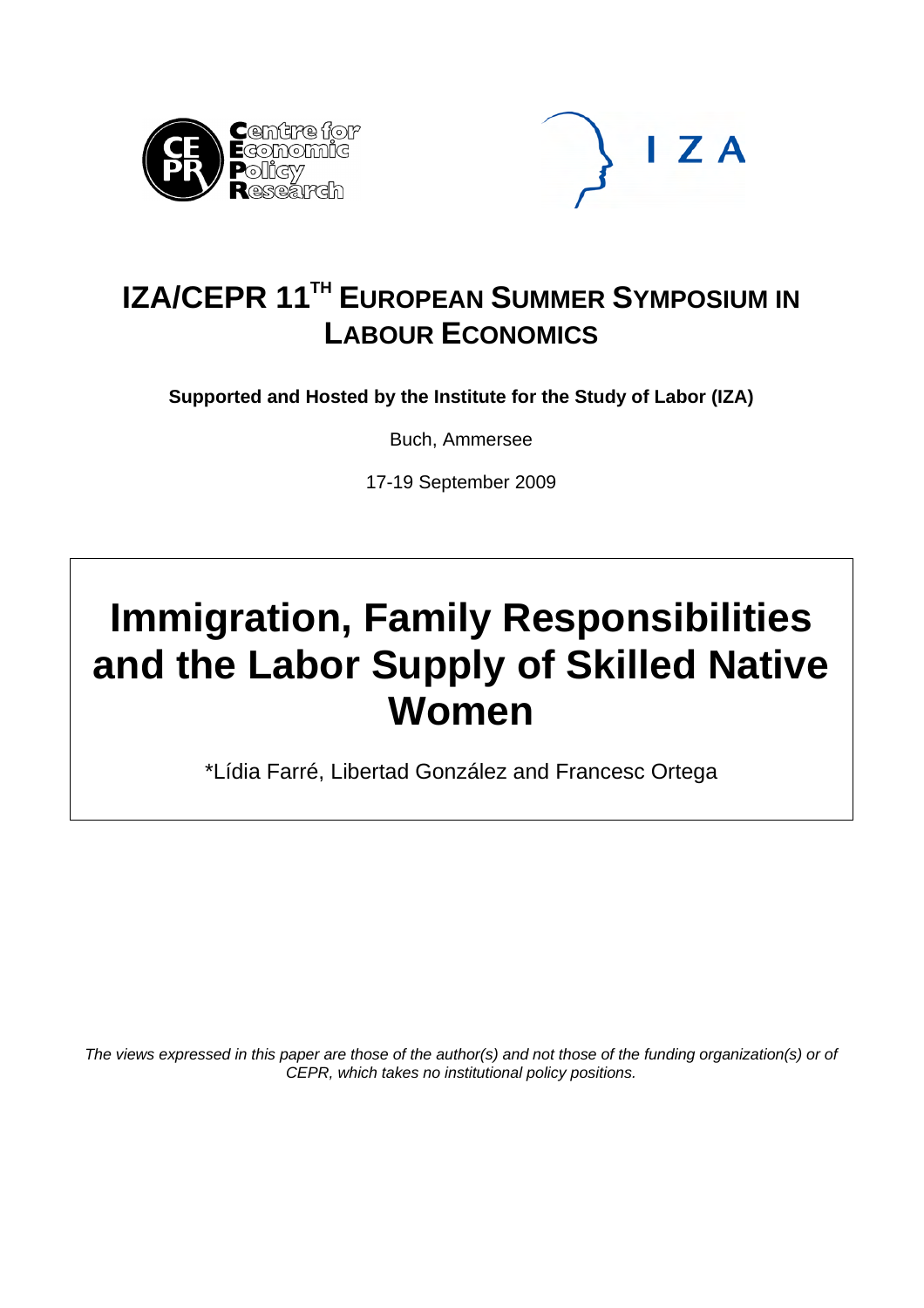IZA DP No. 4265

## **Immigration, Family Responsibilities and the Labor Supply of Skilled Native Women**

Lídia Farré Libertad González Francesc Ortega

June 2009

Forschungsinstitut zur Zukunft der Arbeit Institute for the Study of Labor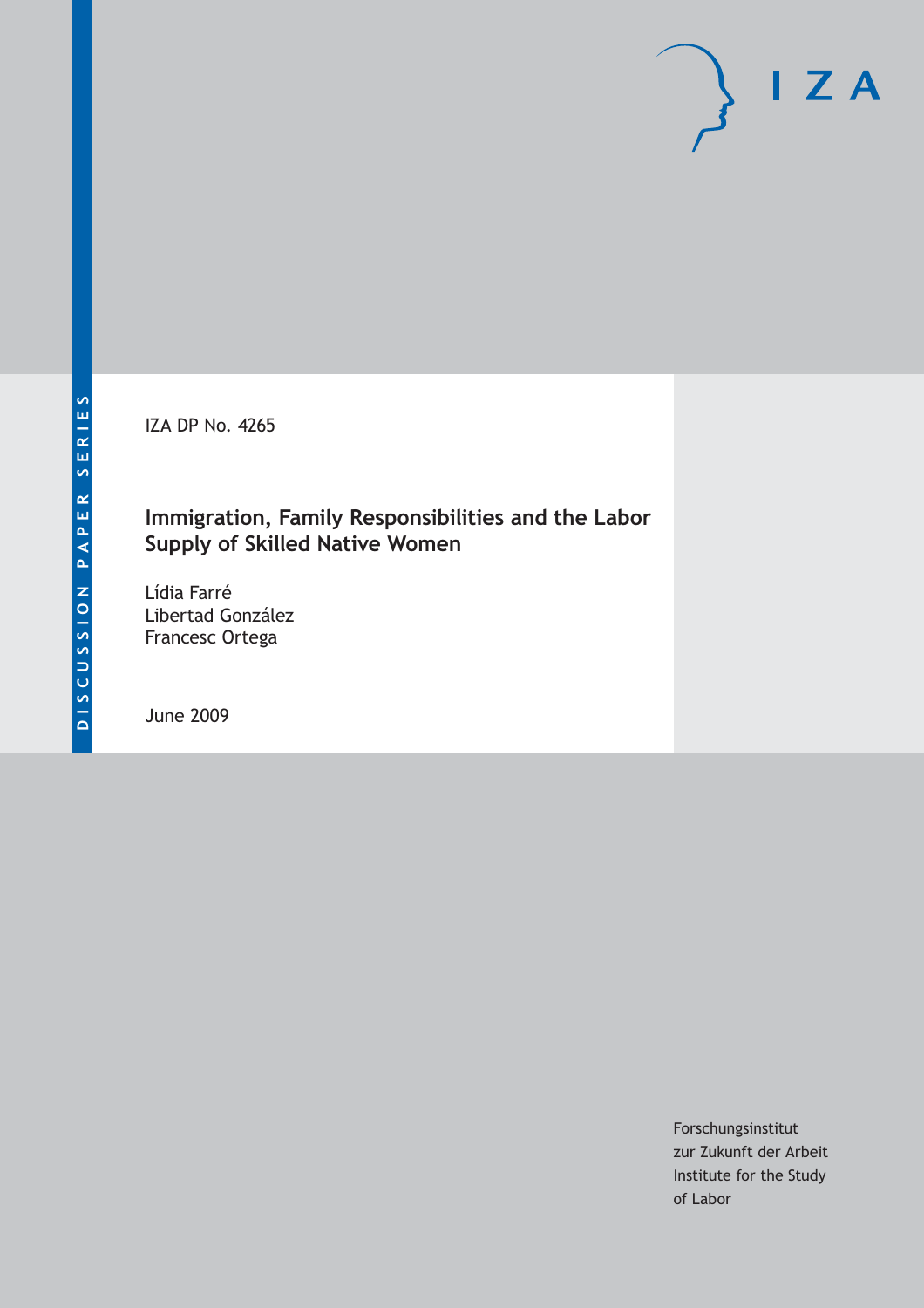## **Immigration, Family Responsibilities and the Labor Supply of Skilled Native Women**

## **Lídia Farré**

*Universitat d'Alacant* 

## **Libertad González**

*Universitat Pompeu Fabra and IZA* 

### **Francesc Ortega**

*Universitat Pompeu Fabra and IZA* 

Discussion Paper No. 4265 June 2009

IZA

P.O. Box 7240 53072 Bonn **Germany** 

Phone: +49-228-3894-0 Fax: +49-228-3894-180 E-mail: [iza@iza.org](mailto:iza@iza.org)

Any opinions expressed here are those of the author(s) and not those of IZA. Research published in this series may include views on policy, but the institute itself takes no institutional policy positions.

The Institute for the Study of Labor (IZA) in Bonn is a local and virtual international research center and a place of communication between science, politics and business. IZA is an independent nonprofit organization supported by Deutsche Post Foundation. The center is associated with the University of Bonn and offers a stimulating research environment through its international network, workshops and conferences, data service, project support, research visits and doctoral program. IZA engages in (i) original and internationally competitive research in all fields of labor economics, (ii) development of policy concepts, and (iii) dissemination of research results and concepts to the interested public.

IZA Discussion Papers often represent preliminary work and are circulated to encourage discussion. Citation of such a paper should account for its provisional character. A revised version may be available directly from the author.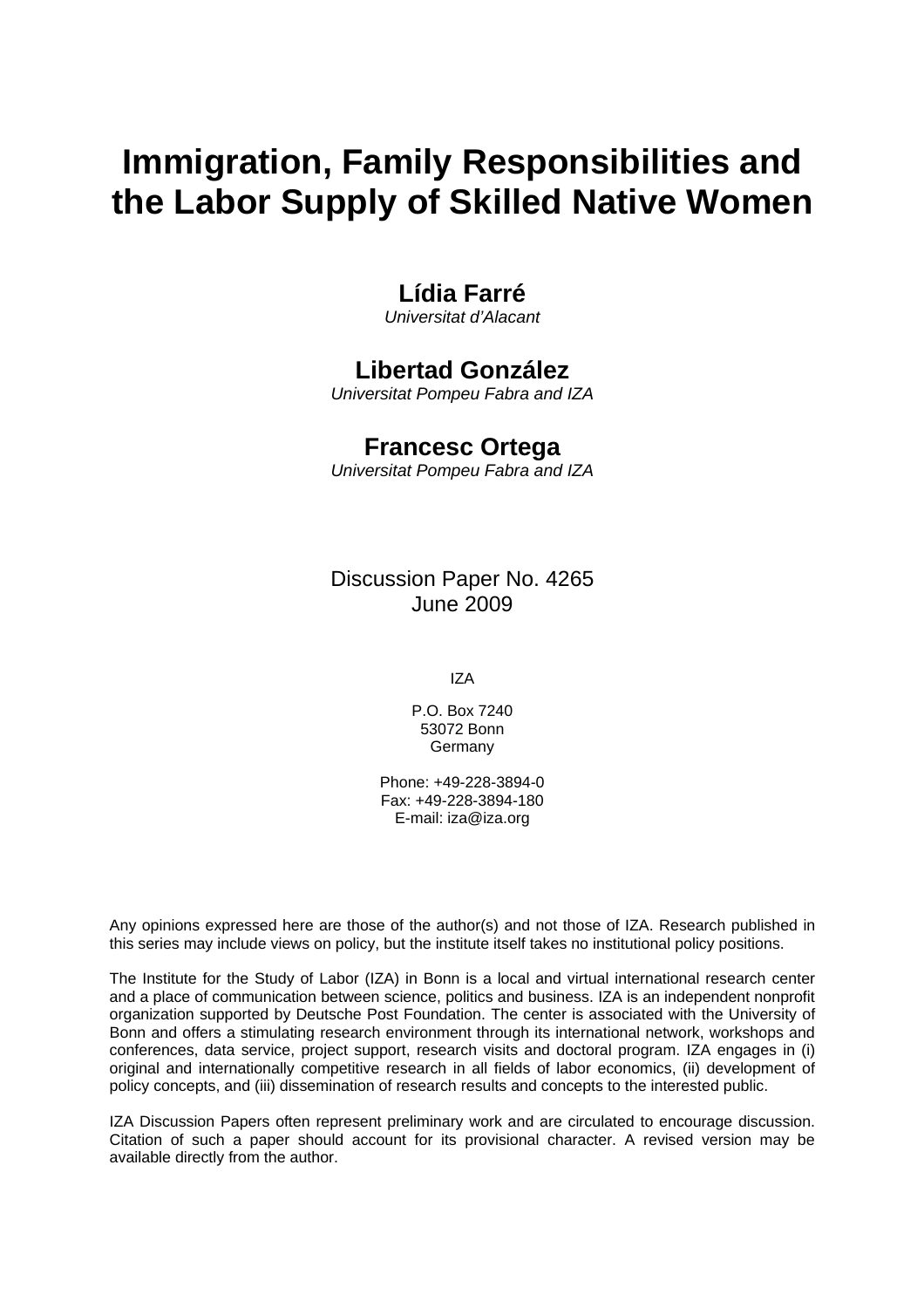IZA Discussion Paper No. 4265 June 2009

## **ABSTRACT**

## **Immigration, Family Responsibilities and the Labor Supply of Skilled Native Women[\\*](#page-3-0)**

This paper investigates the effects of Spain's large recent immigration wave on the labor supply of highly skilled native women. We hypothesize that female immigration led to an increase in the supply of affordable household services, such as housekeeping and child or elderly care. As a result, i) native females with high earnings potential were able to increase their labor supply, and ii) the effects were larger on skilled women whose labor supply was heavily constrained by family responsibilities. Our evidence indicates that over the last decade immigration led to an important expansion in the size of the household services sector and to an increase in the labor supply of women in high-earning occupations (of about 2 hours per week). We also find that immigration allowed skilled native women to return to work sooner after childbirth, to stay in the workforce longer when having elderly dependents in the household, and to postpone retirement. Methodologically, we show that the availability of even limited Registry data makes it feasible to conduct the analysis using quarterly household survey data, as opposed to having to rely on the decennial Census.

JEL Classification: J61, J22, J13

Keywords: immigration, labor supply, fertility, retirement, household services

Corresponding author:

 $\overline{a}$ 

Libertad González Department of Economics and Business Universitat Pompeu Fabra Ramon Trias Fargas, 25-27 Barcelona, 08005 **Spain** E-mail: [libertad.gonzalez@upf.edu](mailto:libertad.gonzalez@upf.edu) 

<span id="page-3-0"></span><sup>\*</sup> We thank seminar attendants at the University of Michigan and the University of Alacant as well as attendants at the III Inside Workshop (IAE) for their comments. We also acknowledge the support of the Barcelona GSE Research Network and the Government of Catalonia. We also acknowledge financial support from the Spanish Ministry of Science (grants ECO2008-05721/ECON (Farré), SEJ2007-64340/ECON (González), and ECO2008-02779 (Ortega)).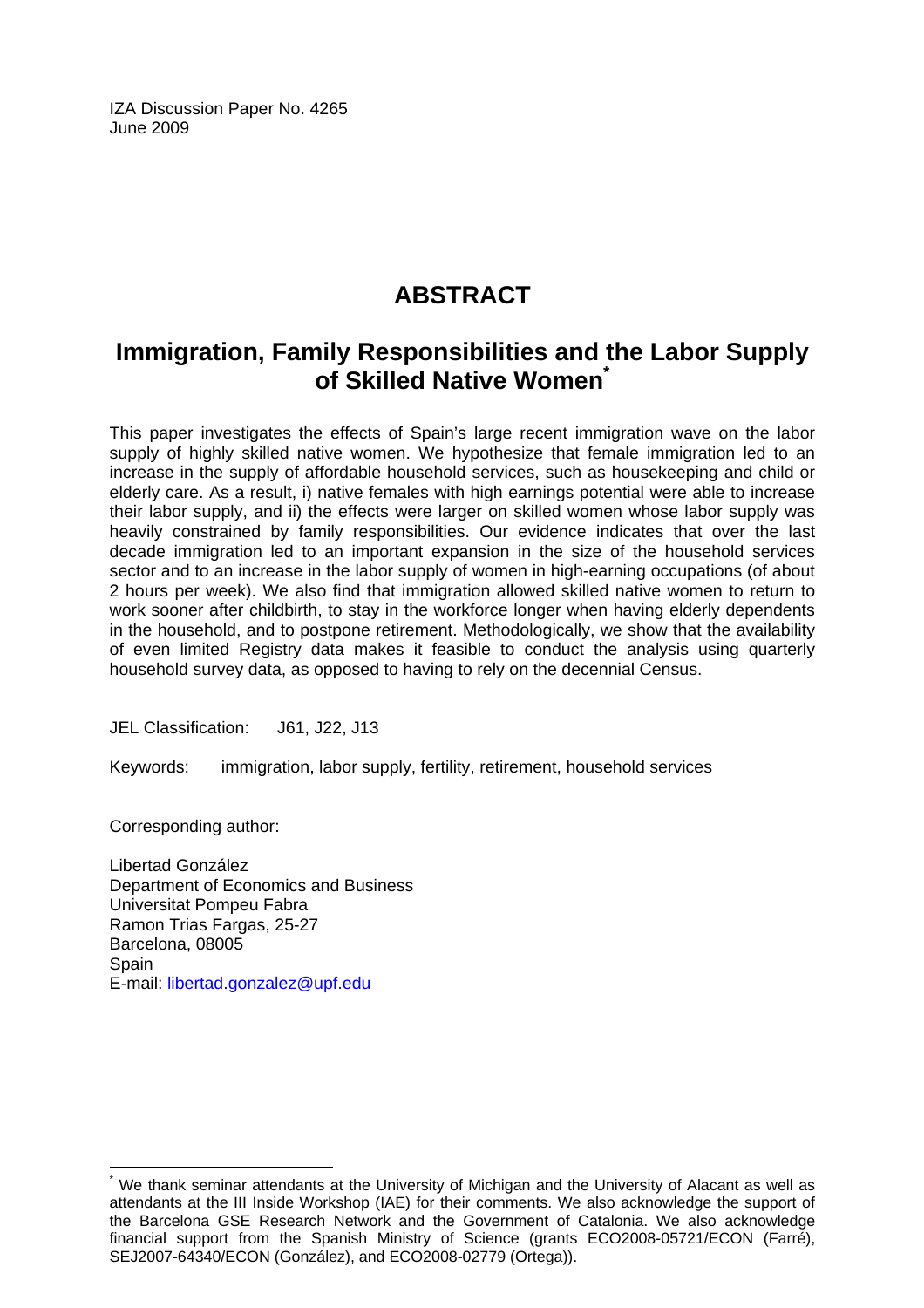#### **1. Introduction**

 $\overline{a}$ 

There is a large literature addressing the effects of immigration on the host country's labor market. Most studies focus on the direct effects of immigration on the wages and employment opportunities of natives with the *same* skill level.[1](#page-4-0) However, immigration may also affect the labor market decisions of natives with *different* skills through general-equilibrium effects. In particular, immigration may lead to increases in the local supply of services that are close substitutes with household work (such as cleaning, cooking or child and elderly care). As a result, women that can afford to purchase these services may be able to shift time from housework toward market work.

 As pointed out by Kremer and Watt (2006), this particular channel through which immigration can affect the labor market of the receiving economy may be quantitatively important. Through a calibration exercise, they estimate that taking this form of skill complementarity into account implies that the immigration surplus in the US may be more than 10 times larger than previously thought.<sup>[2](#page-4-1)</sup> In turn, Cortes and Tessada (2009) provide empirical evidence that supports this mechanism. Their estimates indicate that low-skilled immigration has led to a significant increase in the amount of time worked by highly skilled women in the US.

 In this paper, we analyze empirically the effect of immigration on the labor supply of skilled women in Spain, through increases in the availability of household services. The Spanish case is of particular interest for several reasons. First, over the last decade Spain has experienced a large wave of immigration. The foreign-born share in the working-age population increased from 3% in 1999 to 15% in 2008.<sup>[3](#page-4-2)</sup> Compared to natives, recent immigrants are on average younger, less educated, and more are heavily concentrated in low-earnings occupations (even controlling for education). In 2008, foreign-born females accounted for half of total employment in housecleaning and home-provided childcare and elderly care together (compared to 12% in 1999).

Second, despite large progress in recent decades, female labor force participation remains low in Spain, compared to other OECD countries. In 2005, Spain's female participation rate was

<span id="page-4-0"></span><sup>&</sup>lt;sup>1</sup> See, among many others, Card (1990), Altonji and Card (1991), Borjas et al. (1996), Card (2001), Borjas (2003) and Ottaviano and Peri (2006).

<span id="page-4-1"></span> $2^2$  The immigration surplus associated to a given immigration flow is defined as the increase in income, net of payments to immigrants. That is, the aggregate increase in income accruing to natives. Borjas (1999) estimates that the immigration surplus associated to a 10 percentage-point increase in the foreign-born share is around 0.1% of GDP.

<span id="page-4-2"></span><sup>&</sup>lt;sup>3</sup> Population Registry on January 1st of the corresponding years. The analogous figures from the Labor Force Survey are 4% and 17%.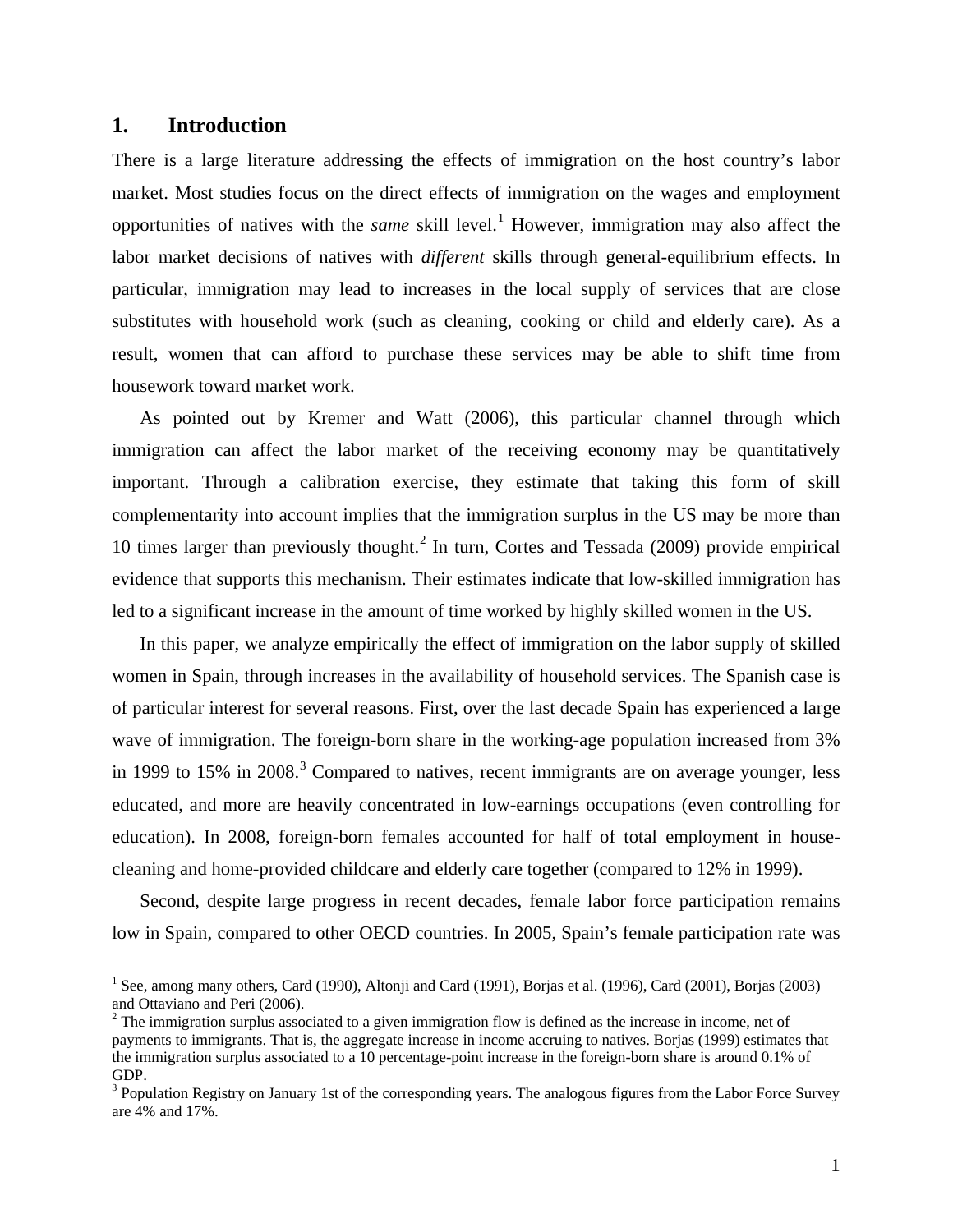only 58%, compared with 69% in the UK, 70% in the US and 76% in Sweden.<sup>[4](#page-5-0)</sup> Low female participation is a common pattern in Southern Europe and it has been argued that it is related to the traditionally large role of the family in caring for children and the elderly, which results in a large burden on women's time. Table 1 illustrates this point. In 2008, 39% of Spanish women aged 25 to 64 were out of the labor force, and 61% of them reported "family responsibilities" as the main reason.<sup>[5](#page-5-1)</sup>

This paper addresses three main questions. First, we analyze whether immigration has led to an increase in the size of the household services sector, measured in terms of employment. We define "household services" to include nannies (in-house childcare), housekeepers and in-house personal care workers. Second, we examine the effects of immigration on the labor supply of highly skilled native women, defined as individuals with high educational attainment or employed in high-earnings occupations. For comparison purposes, we also analyze the effects on highly skilled men and on low-skill natives. Finally, we examine whether the labor supply response to immigration is higher for skilled women whose labor supply is more heavily constrained by family responsibilities. In theory, these women should have a larger demand for market-provided household services. Specifically, we focus on college-educated women in households with young children, with elderly relatives, or whose husband is already in retirement. To our knowledge, we are the first to study systematically the effects of immigration on the labor market decisions of women with large family responsibilities.<sup>[6](#page-5-2)</sup>

 Methodologically, we follow a spatial correlations approach. We correlate changes in immigrant concentration at the regional level (measured using Registry data) with changes in the labor supply of skilled natives (from the Labor Force Survey). Crucial to this approach, there has been large variation in the inflows of low-skilled immigrants across Spanish regions, as shown in Table 2. Over the last decade, the increase in low-educated immigrants as a share of the regional labor force ranged from below 4% to almost 25%. In order to provide a causal interpretation for our estimates, we adopt an instrumental variables approach based on ethnic networks (a la Card  $(2001)$ ).

 $\overline{a}$ 

<sup>4</sup> Source: OECD Factbook 2007.

<sup>&</sup>lt;sup>5</sup> The non-participation rate of females with a college degree is lower (11%), but among these women "family responsibilities" is also the main self-reported reason (53%).

<span id="page-5-2"></span><span id="page-5-1"></span><span id="page-5-0"></span><sup>&</sup>lt;sup>6</sup> The only exceptions we know are Cortes and Tessada (2008) and Furtado and Hock (2008), who analyze the impact of immigration on the labor supply of skilled women with young children in the US.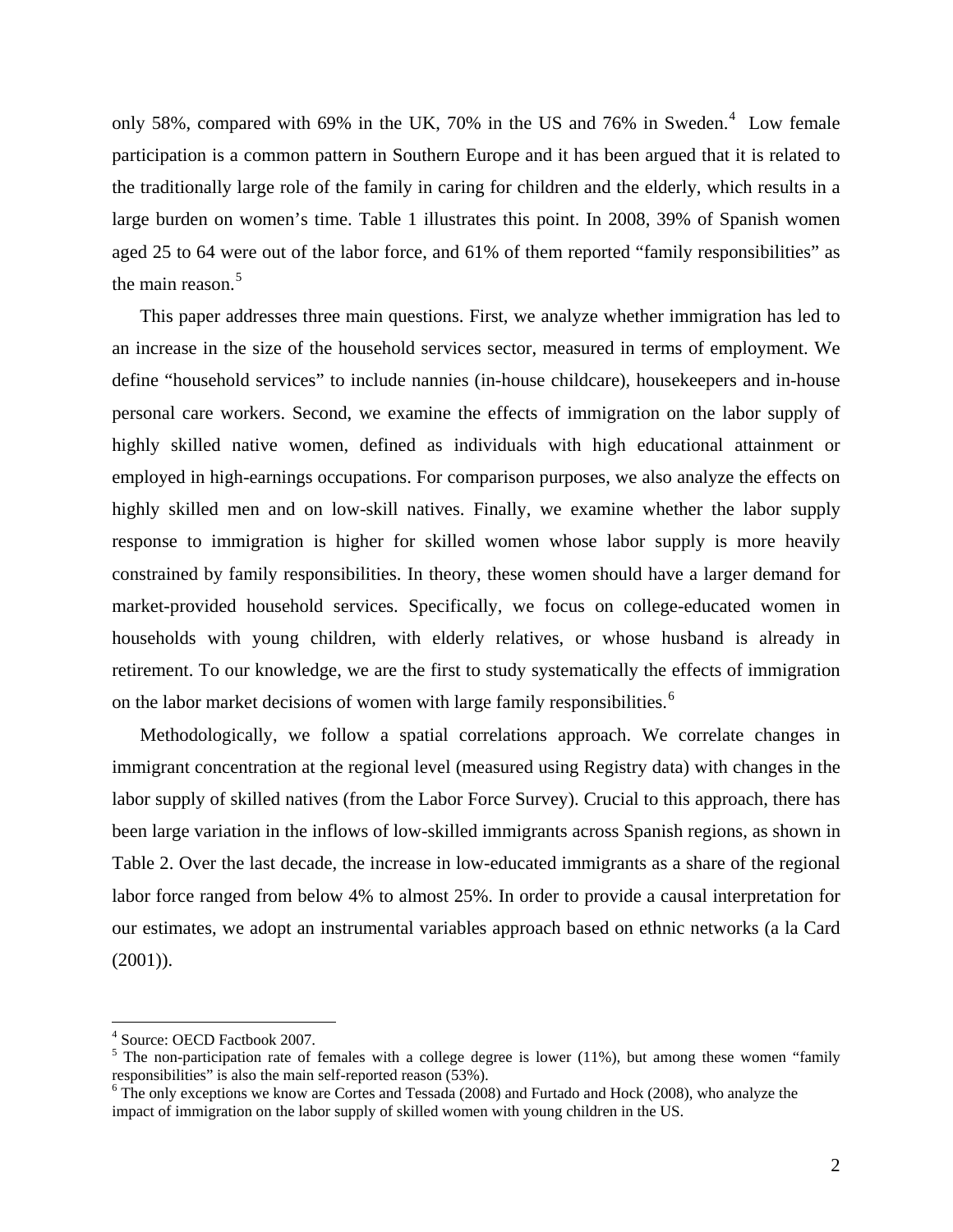Our results show, first, that immigration had a positive effect on the size of the household services sector. Second, we find that immigration over the period 1999-2008 led to a substantial increase in the time worked by women in high-earnings occupations (of about 2 hours per week). We find no effects on men with the same skills. Third, we find that immigration led to a larger labor supply response for women with large family responsibilities. Specifically, our evidence indicates that immigration allowed women to return to work sooner after childbirth, to continue working while caring for (male) elderly relatives, and to postpone their own retirement at the time their husbands retire.

 There are several important differences between our paper and the study by Cortes and Tessada (2009) for the US. First, we focus on the effects of female immigration, which, at least in the case of Spain, is more closely related to the size of the household services sector. Second, in addition to using education to define highly skilled natives, we also employ an occupationbased definition. In particular, we consider native workers employed in high-earning occupations, which better captures the set of individuals that can afford to hire household service workers. Third, we analyze systematically the interaction with family responsibilities of different types.

 Our paper also makes a methodological contribution with important implications for policy makers, which can be useful in studying the effects of immigration in other countries.<sup>[7](#page-6-0)</sup> We show that the availability of even limited Registry data (as is the case in Spain) makes it feasible to conduct the analysis using quarterly household survey data. $8$  The main advantage of this approach is that it allows researchers to analyze the effects of an immigration episode promptly, as opposed to having to rely on Census data that become available only every ten years.

 The remainder of the paper is organized as follows. Section 2 introduces the empirical methodology. Section 3 describes the datasets, presents some descriptive statistics, and explains the construction of the main variables. Sections 4 through 7 describe the results of the analysis, and section 8 concludes.

 $\overline{a}$ 

<sup>&</sup>lt;sup>7</sup> Several Scandinavian countries have high-quality, individual-level, Registry data that are linked to several other surveys. While this is great for research purposes, these type of data are not available in most other countries. Other countries, such as Italy or Spain, also have Registry data but these data contain more limited information.

<span id="page-6-1"></span><span id="page-6-0"></span> $8$  Aydemir and Borjas (2006) argue that estimates of regional immigrant concentration based on 5% Census samples (let alone the much smaller Labor Force Survey) may be very noisy, inducing substantial attenuation bias.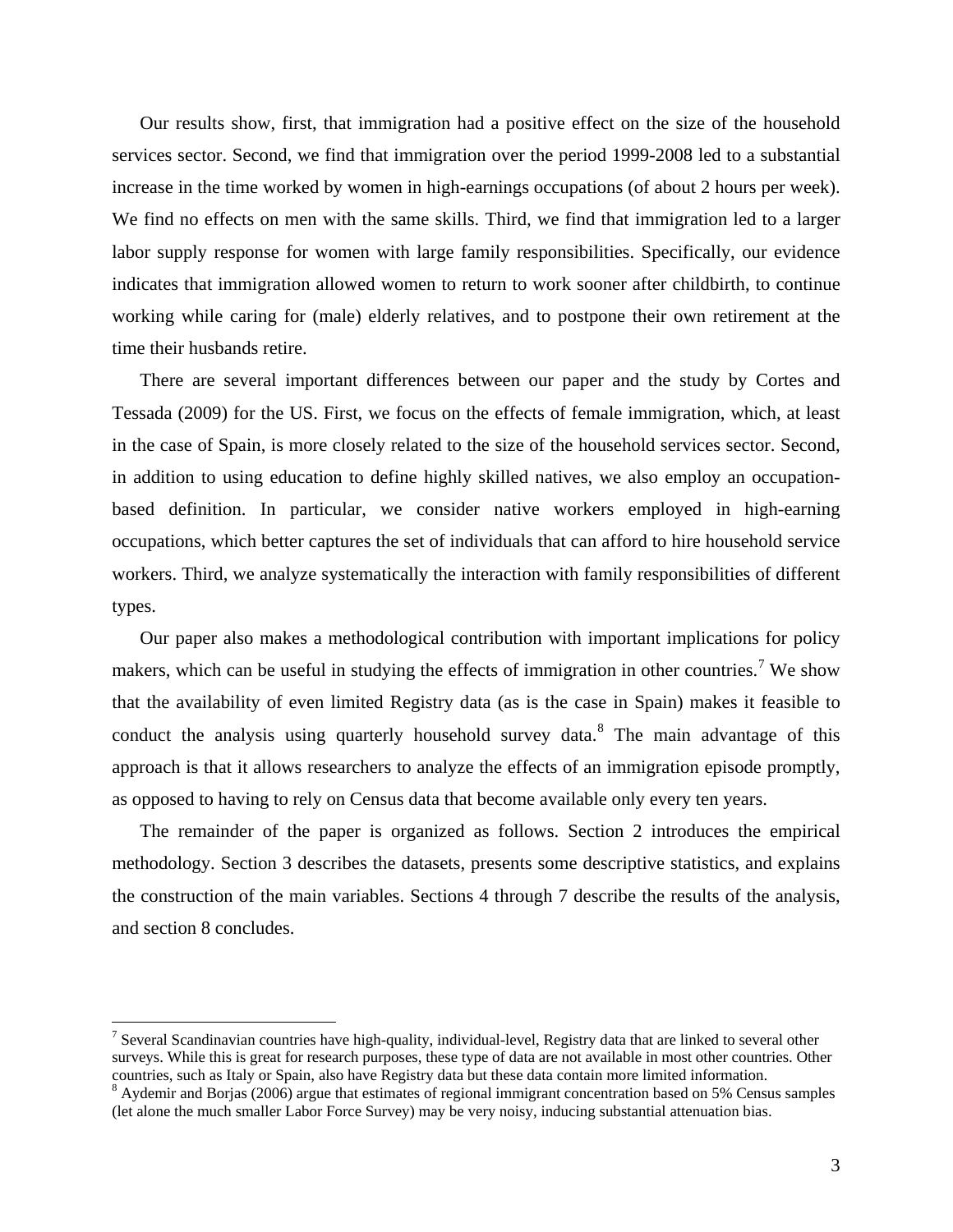#### **2. Methodology**

This section presents our empirical approach and identification strategy. Our analysis proceeds in three steps. First, we examine the connection between female immigration and the size of the household service sector (section 2.1). We focus on females because they make up for the overwhelming majority (over 95%) of workers in this sector. Second, we estimate the effects of immigration on the labor supply of natives, separately by gender and skill level (section 2.2). Finally, we investigate if the labor supply response has been larger for skilled native women whose labor supply is particularly constrained by family responsibilities (section 2.3). Section 2.4 describes the instrumental variables approach.

#### **2.1 Immigration and household services**

To establish the relationship between female immigration and the size of the household services sector we propose the following regression model:

(1) 
$$
HHS_{rt} = \phi_r + \lambda_t + \beta FF_{rt} + \varepsilon_{rt}.
$$

The dependent variable (*HHS*) is region *r*'s total employment in household services in year *t*, normalized by the initial (1999) working-age female population in the region, to account for regional differences in population size. The main explanatory variable (*FF*) is a measure of the size of the female foreign-born population, also normalized by the initial female population in the region. The specification includes year  $(\lambda_t)$  and region  $(\phi_r)$  fixed effects. Accordingly, identification is based on within-region changes over time. Our coefficient of interest  $(\beta)$  will indicate to what extent increases in the foreign-born, female population are associated with increases in employment in household services. Note that  $\beta$  will be zero if either no immigrant becomes employed in household services, or if immigrants fully displace natives working in that sector. A positive coefficient implies that female immigration is associated with a net increase in the size of the household services sector.

#### **2.2. Immigration and the labor supply of skilled natives**

Next, we estimate the effect of immigration on the labor supply of skilled natives. Our main explanatory variable is again the share of female immigrants in a region and year (*FF*), constructed from local Registry data (see section 3 for details). We prefer this variable to a more direct measure of employment in the household service sector at the regional level, because the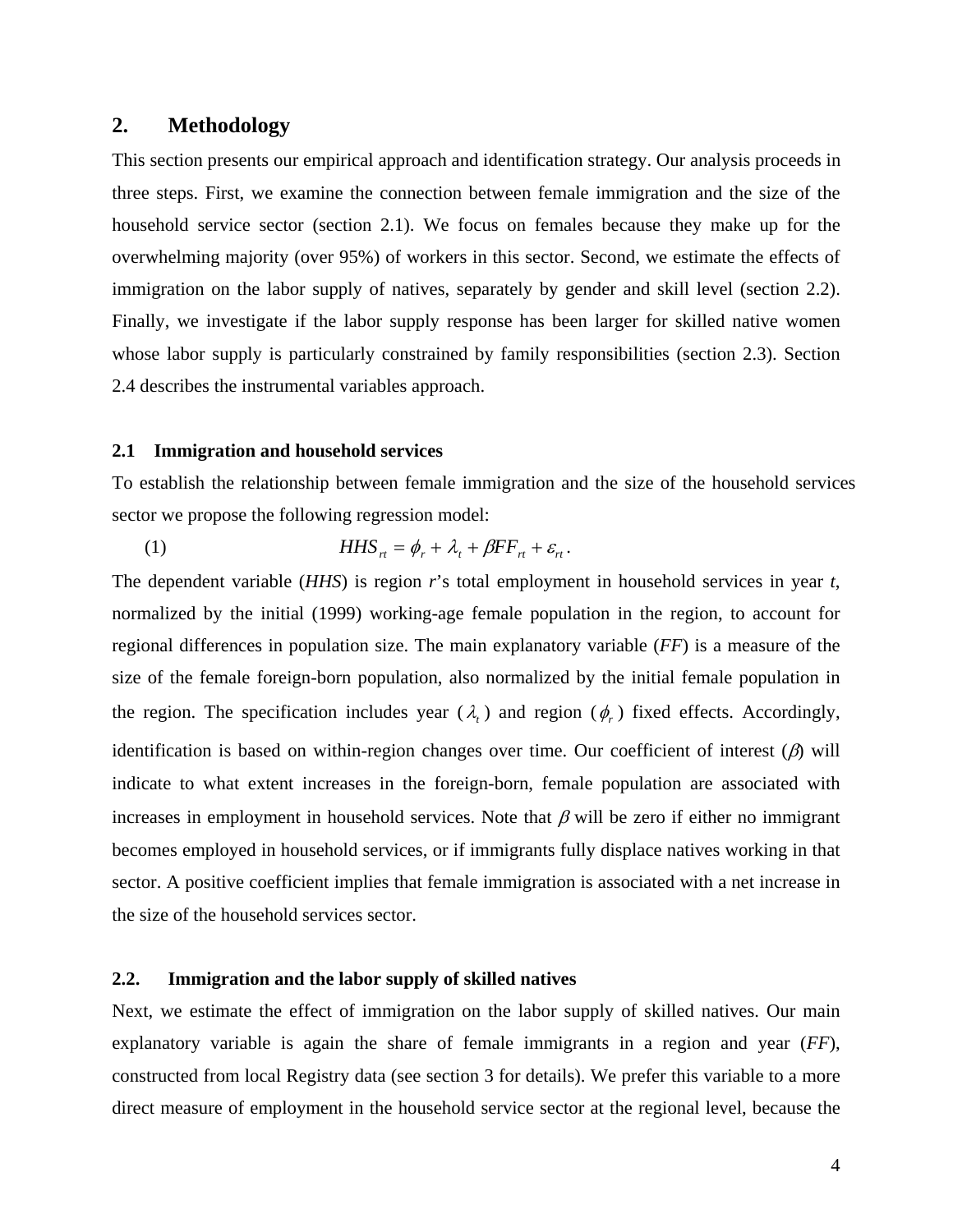latter can only be measured using the relatively small Labor Force Survey, which can lead to severe measurement error problems. These problems are aggravated by the high degree of informal employment in this sector.

Our model of the labor supply of highly skilled natives is the following:

(2) 
$$
y_{irt} = \phi_r + \lambda_t + \beta FF_{rt} + X_{irt}^{'} \Lambda + \varepsilon_{irt} ,
$$

where *yirt* is a measure of the labor supply of individual *i* living in region *r* at time *t*. The regression includes region  $(\phi_r)$  and year dummies  $(\lambda_t)$ , as well as a vector of individual characteristics  $(X_{int})$ , such as age, marital status, number of children in the household, and so on. We allow the disturbance term to be correlated across individuals in the same region-year cell. Identification is based on the correlation between within-region changes in the share of foreign females (*FF*) and changes in the average labor supply of highly skilled natives, after controlling for changes in average individual characteristics.

 For comparability with the results in previous studies (such as Cortes and Tessada, 2009), we also report the results from specifications where the main explanatory variable is defined as the share of low-skilled female workers in the region (including both immigrants and natives) or the share of low-skilled female immigrants.

 To further investigate the nature of the complementarity between high and low-skill workers, we estimate model (2) separately on the samples of highly skilled males and females. Cross-skill effects arising from the standard complementarity built into the commonly used aggregate production functions should lead to effects on the labor supply of both skilled men and women. In contrast, cross-skill effects that operate through increases in the regional supply of household services are likely to have much larger effects on the labor supply of women. The reason for the asymmetry is the well-documented unequal gender distribution of housework.

 Furthermore, the theory suggests that only women with high earnings potential will benefit from the increased supply of household services in their region. Low-skill women will not find it profitable to purchase these services in order to expand their own labor supply. If anything, these women face larger competition in the labor market. To examine this additional hypothesis we also estimate our labor supply models on the sample of low-skill native females.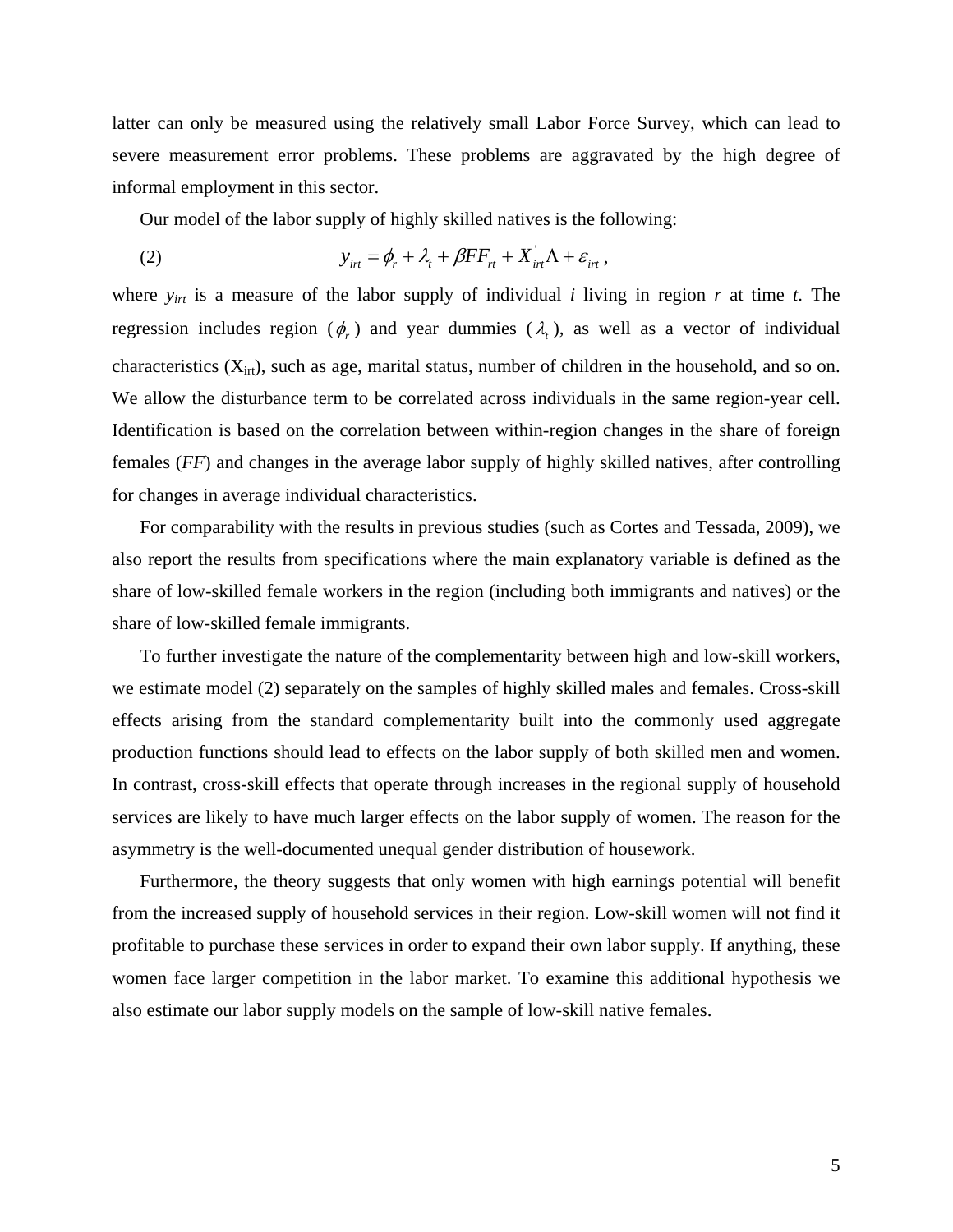#### **2.3. Women with Family Responsibilities**

Next, we test the prediction that skilled women with high family responsibilities should display higher sensitivity to changes in the supply of household services in the region. We estimate an extended version of the model in (2):

(3) 
$$
y_{\text{int}} = \phi_r + \lambda_t + \alpha D_{\text{int}} + \beta FF_{\text{H}} + \gamma D_{\text{int}}FF_{\text{H}} + X_{\text{int}} + \varepsilon_{\text{int}},
$$

where  $D_{\text{int}}$  is an indicator variable that takes value one when a highly skilled woman has high "family responsibilities", which further constrain her labor supply. In particular, we consider three types of family responsibilities: young children, elderly relatives, and retired husbands. Coefficient  $\gamma$  thus indicates the additional effect of immigration on the labor supply of highly skilled women with high family responsibilities, relative to other women with the same skills in the same region.

#### **2.4. Instrumental Variables**

 $\overline{a}$ 

Clearly, OLS estimates of equation  $(1)$ ,  $(2)$  and  $(3)$  are likely to suffer from an endogeneity problem. If immigrants move to regions with increasing demand for household services, then the OLS coefficient in equation (1) will be biased upwards. In turn, if immigrants move to regions with a growing demand for *skilled* labor that is unobserved to the econometrician, OLS estimates of equations (2) and (3) will be upwardly biased. However, it could well be the case that immigrants and high-skill native workers are attracted to different regions, responding to skill-specific regional labor demand shocks. For instance, this would be the case if some regions specialize in unskilled - intensive sectors (e.g. agriculture) while others specialize in skilled-intensive sectors (e.g. IT). <sup>[9](#page-9-0)</sup> In this case, OLS estimates of (2) and (3) may be biased downward.

 Following Cortes and Tessada (2009), we account for the potential endogeneity of migrants' location choices using an instrumental variables approach. Specifically, we build a version of the widely used ethnic networks instrument a la Card (2001). This instrument exploits the fact that recent immigrants tend to locate in regions with large communities of previous immigrants from the same country of origin.

 More formally, consider the following predictor for the size of the foreign-born population in a region *r* in a given year *t*:

<span id="page-9-0"></span><sup>&</sup>lt;sup>9</sup> When we examine the effects of unskilled immigration on the labor supply of unskilled natives, the previous argument does not apply. In that case, we would expect OLS to be unequivocally biased upwards.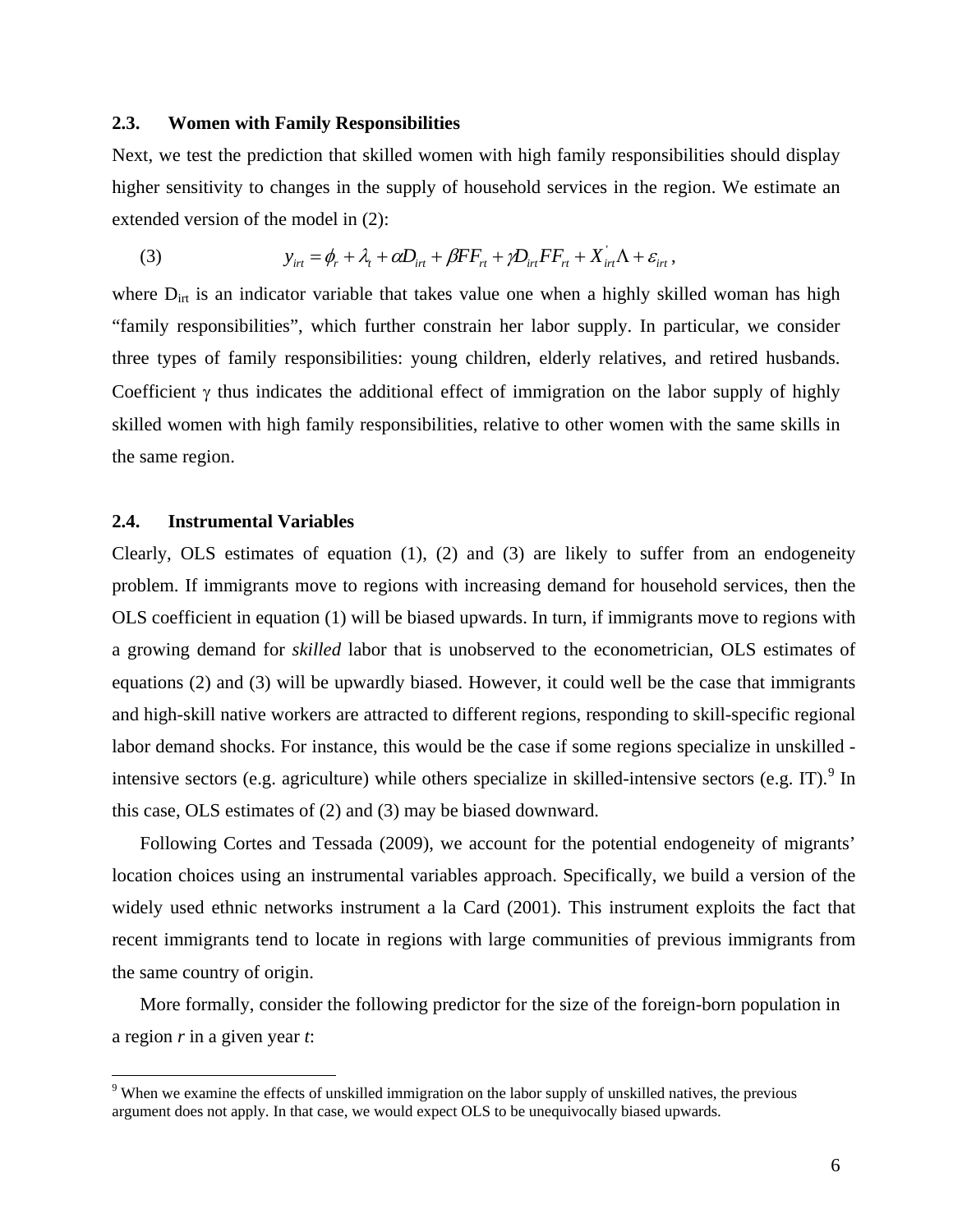(4) 
$$
Z_{r,t} = \sum_{c} \left( \frac{FB_{r,c,t_0}}{FB_{c,t_0}} \right) FB_{c,t} \quad \text{for } t_0 < t,
$$

where the term in parenthesis denotes the share of the foreign-born population from country of origin *c* living in Spain's region *r* in some base year  $t_0$ . *FB* is the total size of the population from country *c* residing in Spain in year *t*. We include both men and women since our definition of networks is based purely on ethnicity, not gender.

 Recall that our regression models include region and year fixed effects. Thus, effectively, the instrument predicts regional *changes* in the population from a particular country of origin by using past *time-invariant* regional data interacted with the current change in the size of the population from that country of origin living in Spain as a whole. Our exogeneity assumption regarding specifications (2) and (3) is that regional shocks to the current demand for *skilled* labor are uncorrelated with the regional shares of the stock of immigrants at some point in the past.<sup>[10](#page-10-0)</sup>

#### **3. Data**

 $\overline{a}$ 

#### **3.1. Sources and definitions**

We exploit the regional variation in migration densities across the 52 Spanish provinces.<sup>[11](#page-10-1)</sup> We combine data from three different sources: the Labor Force Survey (1999-2008), the Local Population Registry (1999-2008), and the 1991 Decennial Census.

 Our main data source is the Labor Force Survey ("Encuesta de Poblacion Activa"). This survey interviews about 60,000 households on a quarterly basis and is completely standardized with the labor force surveys in other European countries.<sup>12</sup> We use the second quarter interviews for each year between 1999 and  $2008<sup>13</sup>$  We use the Labor Force Survey (LFS) to calculate the number of workers employed in household services by region and year, the dependent variable in equation (1). We also use these data to build our measures of individual labor supply. We define three extensive margin indicators: currently employed, currently employed full-time, or currently employed part-time (less than 35 hours a week). We also build three measures of labor supply at the intensive margin (conditional on working): weekly hours worked and indicators for working

<span id="page-10-0"></span><sup>&</sup>lt;sup>10</sup> In the first-stage regression both the dependent variable ( $FF$ ) and the main explanatory variable ( $Z$ ) are normalized by the total working age population in 1999.

 $11$  We refer to regions and provinces interchangeably.

<span id="page-10-3"></span><span id="page-10-2"></span><span id="page-10-1"></span><sup>&</sup>lt;sup>12</sup> Relative to the US and UK, the main difference is that the Spanish Labor Force Survey lacks income data.<br><sup>13</sup> We focus on the second quarter of each year to minimize the effects of seasonality.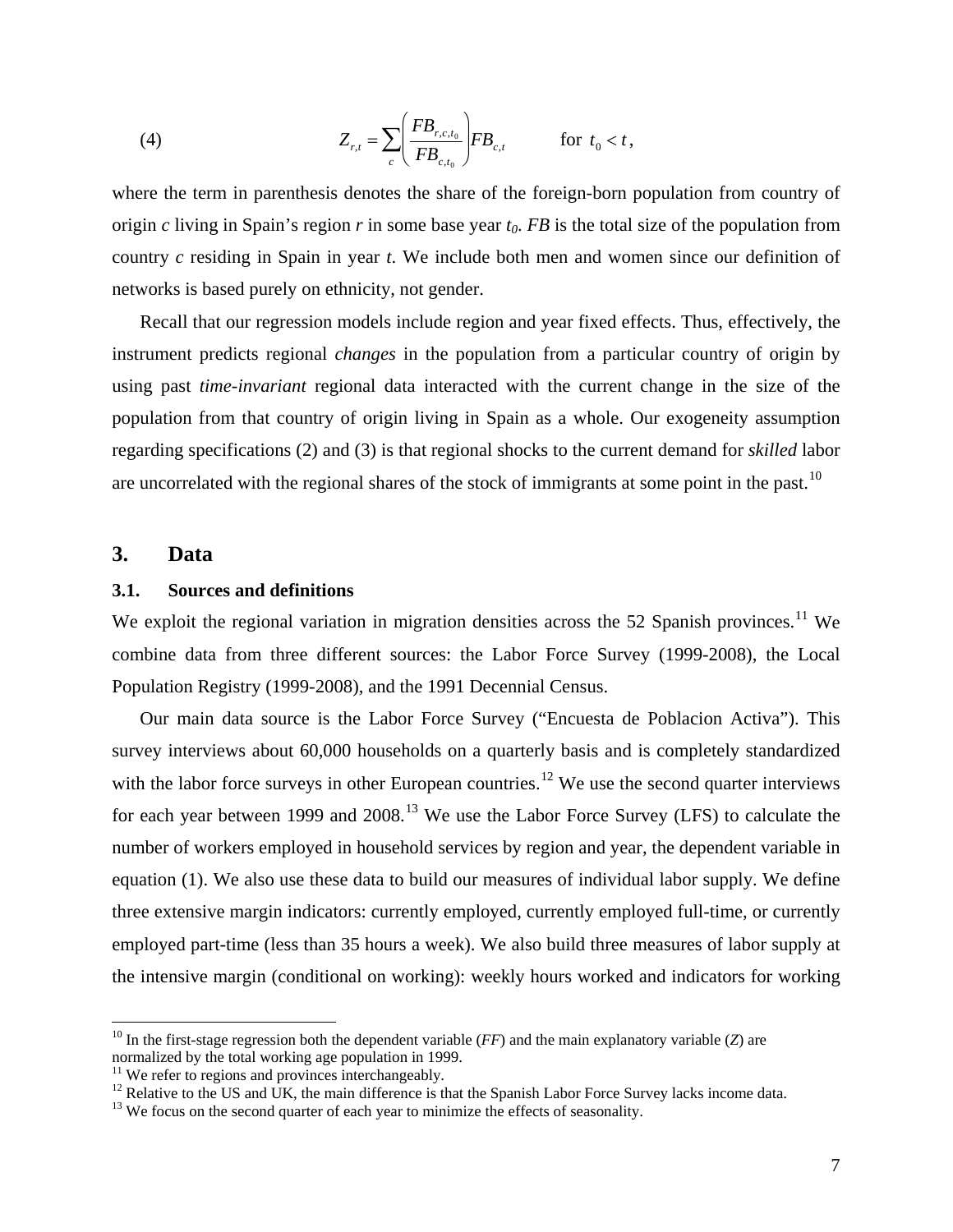long hours (more than 40 or 50 hours weekly). Data on individual characteristics (age, gender, education, marital status, and number and age of children in the household) are also obtained from the Labor Force Survey. Finally, we also use these data to build two alternative measures of our main explanatory variable. Specifically, we compute the share of low-skill females (*LSF*) and the share of low-skill foreign-born females  $(LSFF)$  in each region and year.<sup>[14](#page-11-0)</sup> Low-skill workers are defined as those having at most a high-school degree (no college). In both cases, we divide by the initial (year 1999) female working-age population in the region.

 Our second source of data is the Local Population Registry ("Padron Continuo"). The Registry is collected by municipalities and published annually since 1996. It contains demographic information on all current residents, including gender, age, country of birth, nationality, and region of residence in Spain.<sup>[15](#page-11-1)</sup> We use these data in the construction of our instrument and to compute our main explanatory variable: the share of women with foreign nationality in each region and year (*FF*).

 Finally, we also use the 1991 Spanish Decennial Census in the construction of the instrument. We compute the proportion of immigrants that lived in each Spanish region in 1991, separately by country of origin.

#### **3.2. Sample**

 $\overline{a}$ 

We are mainly interested in the labor supply of highly skilled natives in the age group 25-64. We restrict our sample to household heads and their spouses. We consider two definitions of highly skilled, one based on education and the other based on current occupation. The occupation-based sample contains native workers currently employed in occupations with average earnings ranging from 150% to 300% of the average earnings in the whole population (i.e. lawyers, judges, physicians, university professors, etc.).<sup>[16](#page-11-2)</sup> This definition fits the theory as "highearnings" women are those that may find it profitable to hire household service workers and expand their own labor supply, regardless of their education level. The shortcoming of this definition is that we cannot analyze participation decisions, since occupation is only observed conditional on being currently employed. Accordingly we also construct a sample that includes

<sup>&</sup>lt;sup>14</sup> In order to properly estimate immigrant concentration at the regional level, we use the appropriate weights provided in the survey.

<sup>&</sup>lt;sup>15</sup> The Registry data made publicly available contain no information on educational attainment.

<span id="page-11-2"></span><span id="page-11-1"></span><span id="page-11-0"></span><sup>&</sup>lt;sup>16</sup> Wage Structure Survey, 2006. See the appendix for more details.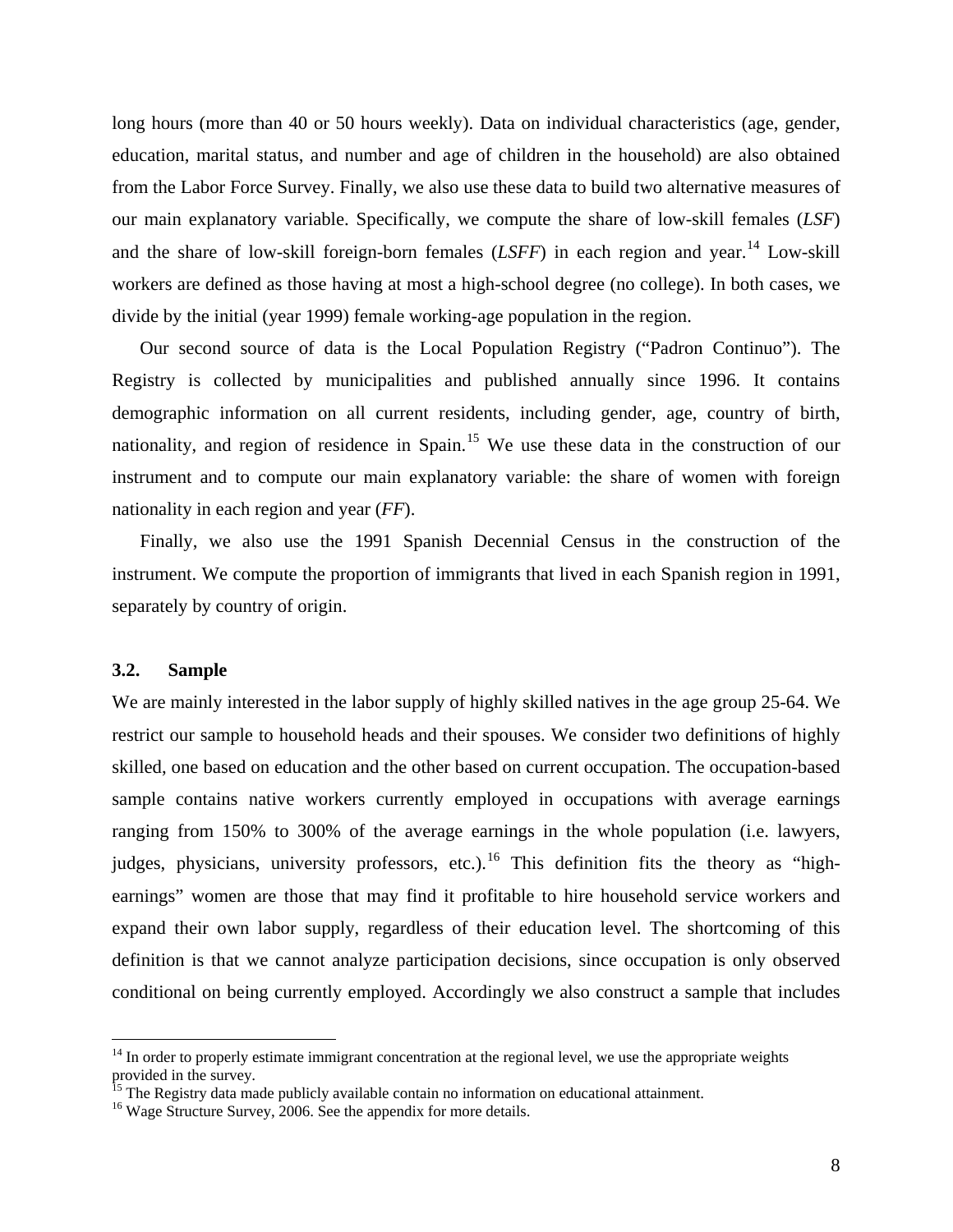all Spain-born individuals with a college degree (or higher education). Obviously, there is some overlap between the two definitions of highly skilled workers. However, note that only 32% of women in the high-education sample are employed in high-earnings occupations. Thus the education-based sample is a fairly heterogeneous group in terms of earnings.

#### **3.3. Measurement error**

 $\overline{a}$ 

As pointed out by Aydemir and Borjas (2006), the spatial correlations approach is likely to suffer, in practice, from substantial attenuation bias due to measurement error in the main explanatory variable (some measure of regional immigration concentration).<sup>17</sup> Their warning is highly relevant in our analysis, since our main data source is the relatively small (compared to the Census) quarterly Labor Force Survey.

Fortunately, we can get around this problem thanks to the Registry data. Using these data, we define our main explanatory variable as the share of *females with foreign nationality* (*FF*) by region. Since the whole population is contained in the Registry, we can argue that this variable is virtually free of measurement error. Our variable includes foreigners with all education levels (since no education data is available in the Registry) and is based on nationality rather than country of birth, which provides a better measure of recent immigration. As we show in the next section, a large fraction of recent female immigrants are employed in household services.

For comparison purposes, we also conduct our analysis using two alternative measures of immigrant concentration that are based on Labor Force Survey data (and thus allow us to focus on low-education immigrants). First, we calculate the share of *low-skilled, foreign-born women*  (*LSFF*) in the region. As expected, for some regions in the early years in our sample period, the number of observations is quite low. Following Cortes and Tessada (2009), our second variation of the main explanatory variable is the *share of low-skill females* (LSF) in a given region, including both natives and immigrants. Naturally, this variable has a lower variance relative to its mean than the previous one (see table 3C), suggesting that measurement error should be less severe.

<span id="page-12-0"></span><sup>&</sup>lt;sup>17</sup> Aydemir and Borjas (2006) focus on regression models where the dependent variable is the wage of a given group and the main explanatory variable is the immigrant share in the same group. In our case, the dependent variable of interest is the labor supply of highly skilled natives and we are examining a cross-skill effect.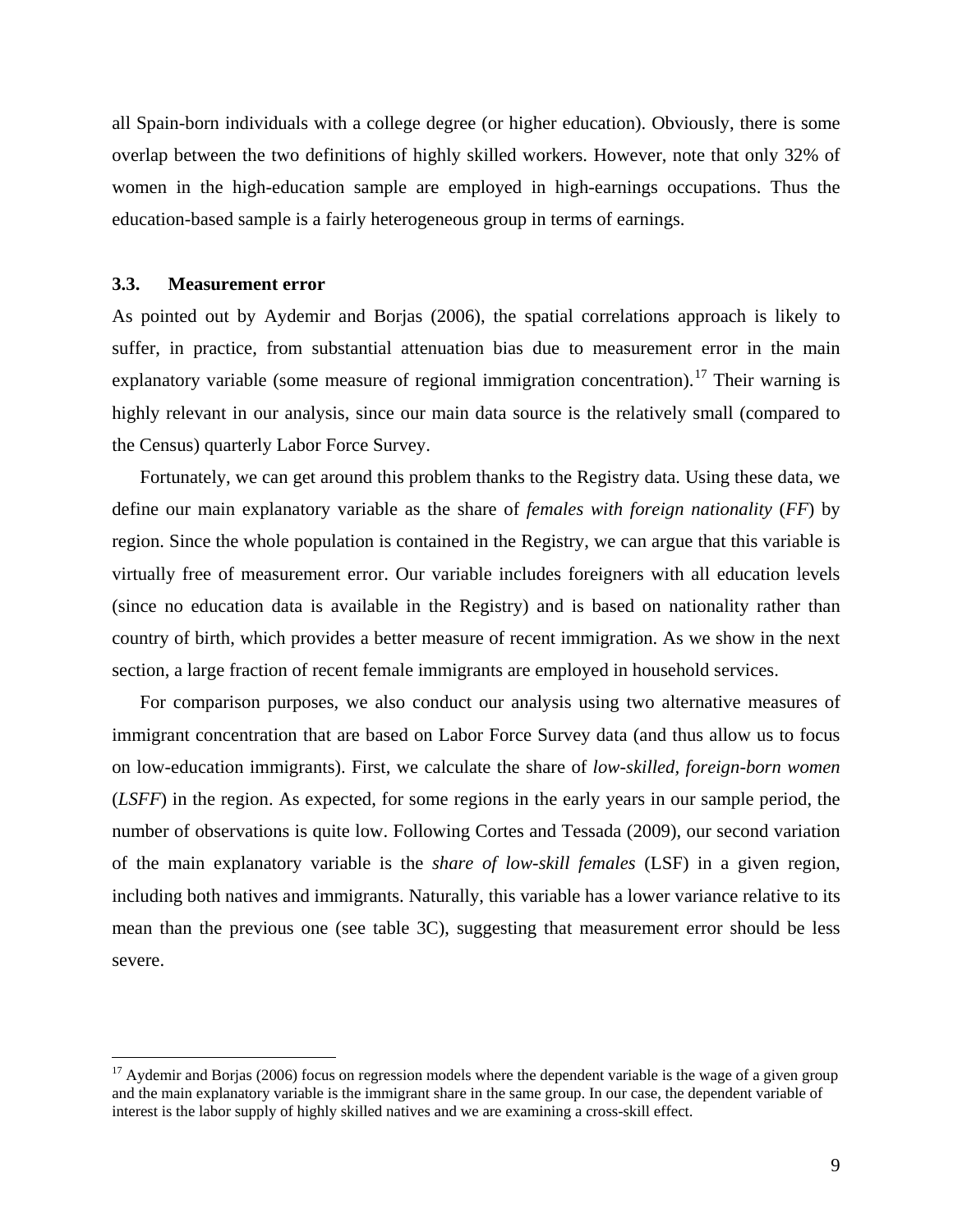#### **3.4. Descriptive statistics**

According to Table 3A, the share of foreign-born workers in total employment in Spain shifted from below 4% to more than 17% between 1999 and 2008. In 2008, immigrants were, on average, 5 years younger than natives, and had slightly lower levels of education (85% had at most a high-school degree, compared to 82% of natives). Despite the relatively small difference in educational attainment, immigrants were disproportionately employed in low-earnings occupations (83% compared with 33% of natives).

 The size of immigration flows over the last decade has differed a great deal across regions. Table 2 reports the number of low-skill immigrants by region (as a proportion of the labor force) in 1999 and 2008, for the 13 largest provinces in terms of population. Over this period, the increase in the low-skill foreign-born population relative to the total initial population has ranged from less than 7 percentage points (Cadiz, Sevilla, Asturias) to more than 18 (Madrid, Barcelona, Valencia, Alicante, among others).

Female immigrants are heavily concentrated in household service jobs, with 49% of recent female immigrants employed in the sector in 2008 (table  $3A$ ).<sup>[18](#page-13-0)</sup> Moreover, essentially half of all workers in household services were female immigrants in 2008. This was accompanied by an important expansion of the household service sector during the period. Between 1999 and 2008, employment in household services relative to total employment increased by almost 50%, reaching 4.44% of total employment in year  $2008<sup>19</sup>$ . This is a remarkable increase given the large overall employment growth over the period.

 Table 3B provides a brief description of the composition of the household service sector. In 2008 immigrants working in household services were (7 years) younger and substantially more educated than their native counterparts. In fact, 13% of the immigrant workers in the household service sector were college-graduates, compared to less than 5% among natives. However, the table also shows that the characteristics of natives and immigrants in the sector become more similar as years of residence increase, which suggests that over time immigrants find jobs that better match their qualifications.

Table 3C summarizes our main explanatory variables, that is, our measures of female immigrant concentration. Our preferred variable is the Registry-based share of foreign females

 $\overline{a}$ 

 $18$  We define recent immigrants as those that arrived in Spain less than 3 years ago.

<span id="page-13-1"></span><span id="page-13-0"></span> $19$  Given the high degree of informality in the sector, this is probably an underestimate.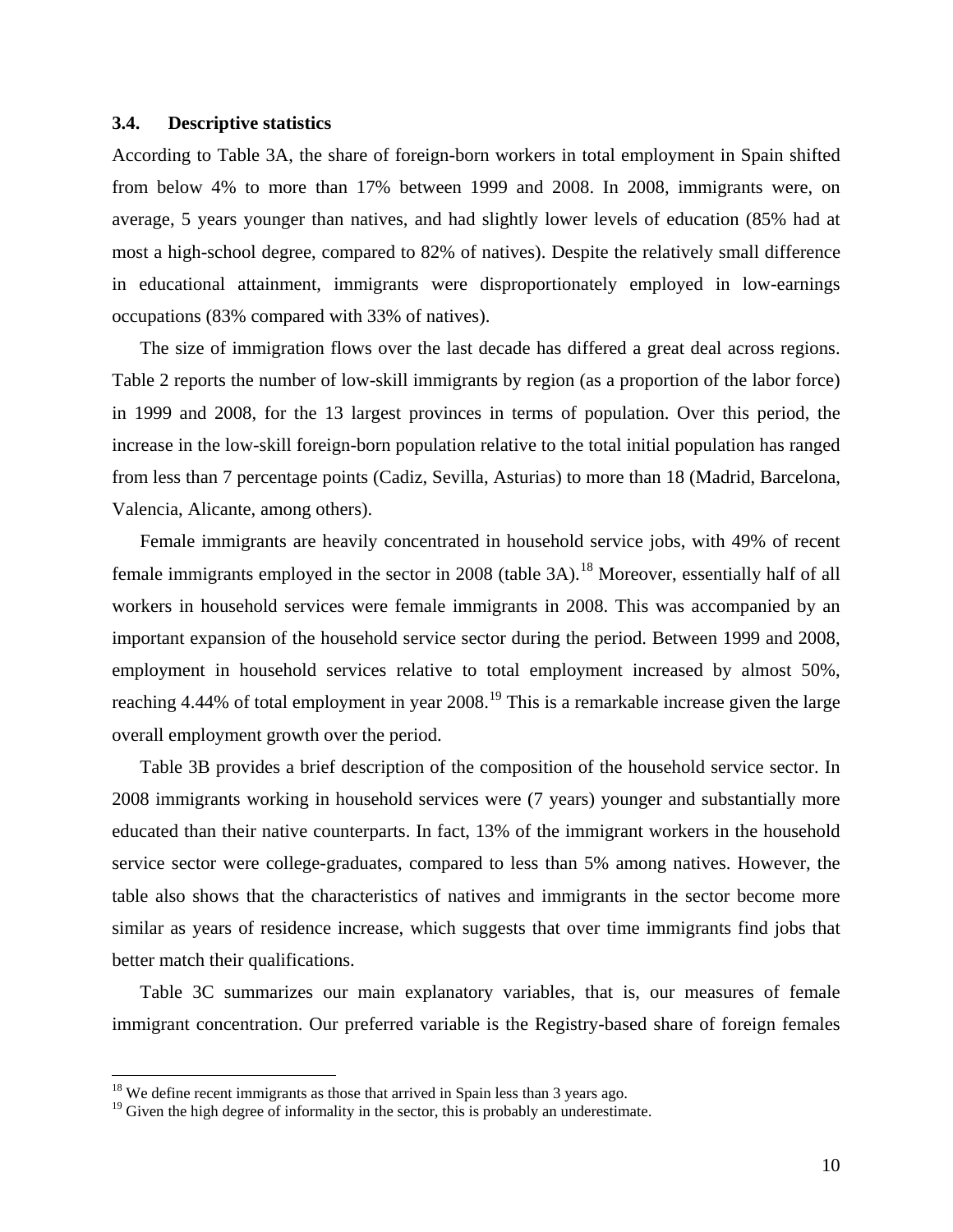(FF). Averaging across years and regions, we can see that in the typical region-year, 8.3% of women had foreign nationality. We note that the share of low-skill foreign-born women has very similar descriptive statistics.

Our three measures of female immigrant concentration are highly correlated. Figures 1A and 1B plot the 1999-2008 change in the share of females with foreign nationality (*FF*) in the region against, respectively, changes in the share of low-skill females (*LSF*) and the share of low-skill foreign-born females (*LSFF*). We also plot the 45 degree line in each figure. Clearly, there is a very strong association between the two measures of immigration and the supply of low-skill workers in the region. In fact, the slope is very close to one, although the values tend to lie below the 45 degree line, reflecting the general cohort skill upgrading in the native population that took place across all regions during this period.

Turning now to our dependent variables, Table 4 presents summary statistics for the labor supply indicators of native women across education groups (Table 4A) and occupations (Table 4B). The figures confirm the remarkable skill upgrading among the native population over the period. The share of high school dropouts fell almost 20 percentage points while the shares of high-school graduates and college graduates increased by 14 and 5 percentage points, respectively.

Second, employment rates have risen substantially during the period, roughly 10 percentage points, practically uniformly across all education groups. This reflects the economic expansion of the Spanish economy over the last decade. Regarding working hours, we note the significant drop for low-skill women (roughly 3 hours) and the slight increase for college-graduate women. We also note that the proportion working long hours (more than 40 hours per week) increased substantially (5 percentage points) for college-graduate women. Finally, the number of hours worked per week in low-earnings occupations decreased by almost 2, while remaining fairly constant in the other occupation groups. A similar pattern can be seen in the probabilities of working long hours (more than 40 or 50).

#### **4. First-stage results**

We employ an instrumental variables approach in order to provide a causal interpretation of the associations modeled by (1), (2) and (3). We first examine the relevance of our instrument in accounting for regional changes in the size of the female foreign population.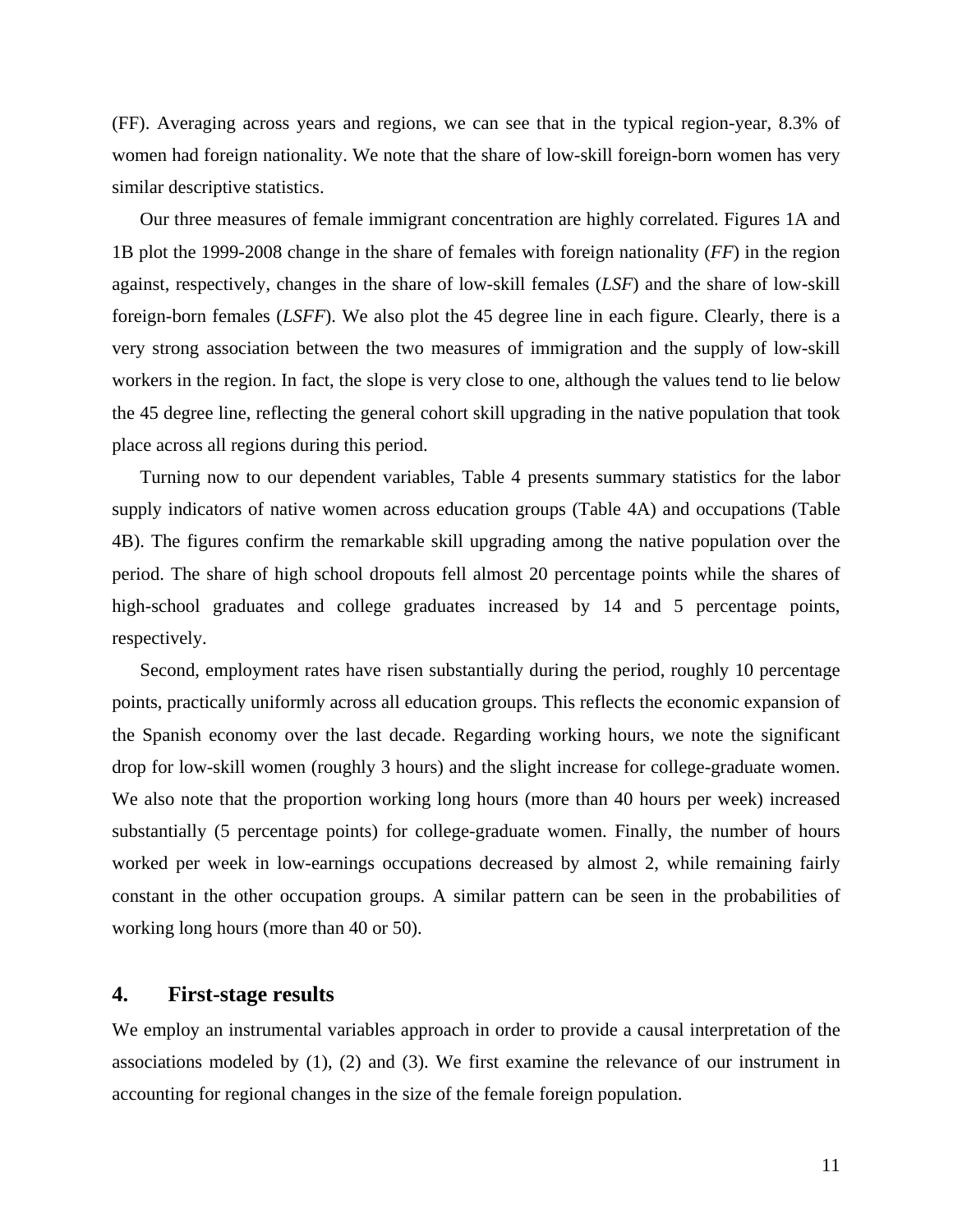<span id="page-15-0"></span>Table 5 (top panel) reports the results of the first-stage regressions. Column 1 shows the firststage for our main specification, where the instrument is used to predict the Registry-based share of foreign-nationality women in a region (*FF*). The results show that the instrument is highly relevant in explaining variation across regions and time. The estimated coefficient is about 0.25, with an associated t-statistic of 6.6. This implies a value of 43 for the Cragg-Donald F-statistic, clearly rejecting the null of weak instruments (critical value 16.38).

Columns 2 and 3 report the performance of the instrument in explaining the variation in the share of low-skill females (*LSF*) and the share of low-skill foreign women (*LSFF*). In both cases, we are able to reject the null of weak instruments. However, the first-stage is borderline weak when attempting to predict the share of low-skilled foreign-born females (*LSFF*, column 3). We also note that the estimated coefficients are very similar in columns 1 (0.25) and 2 (0.26).

Let us now point out the benefits of having access to Registry data. In their absence, we would have had to build our instrument using the 1991 Census (as we do now) and the Labor Force Survey (instead of the Registry). Table 5 (panel B) reports the first-stage regression estimates that we obtain when using this version of the instrument that does not use Registry data. In all columns the Cragg-Donald F-statistics are substantially lower than in the top panel. In fact, we cannot reject the null of weak instruments in any of the three cases. In conclusion, identification of the causal effects of interest rests crucially on our use of Registry data in the construction of the instrument, as well as on the construction of the main explanatory variable (FF).

#### **5. Immigration and household services**

<u>.</u>

In this section we examine the relationship between immigration and the size of the household services sector, measured in terms of employment. Figures 2A and 2B plot the 1999-2008 change in employment in household services (*HHS*) against the change in the number of foreign females ( $FF$ ) and the change in the number of foreign-born low-skill females ( $LSFF$ ).<sup>[20](#page-15-0)</sup> We also plot the linear fits. Clearly, there is a strong positive association between regional increases in female (low-skill) immigration and increases in the size of the household services sector.

Next, we provide a more formal analysis by estimating equation (1). Table 6 reports the OLS and IV estimates of the effect of female immigration into a region on total employment in

 $20$  The three variables have been normalized by the 1999 working-age female population.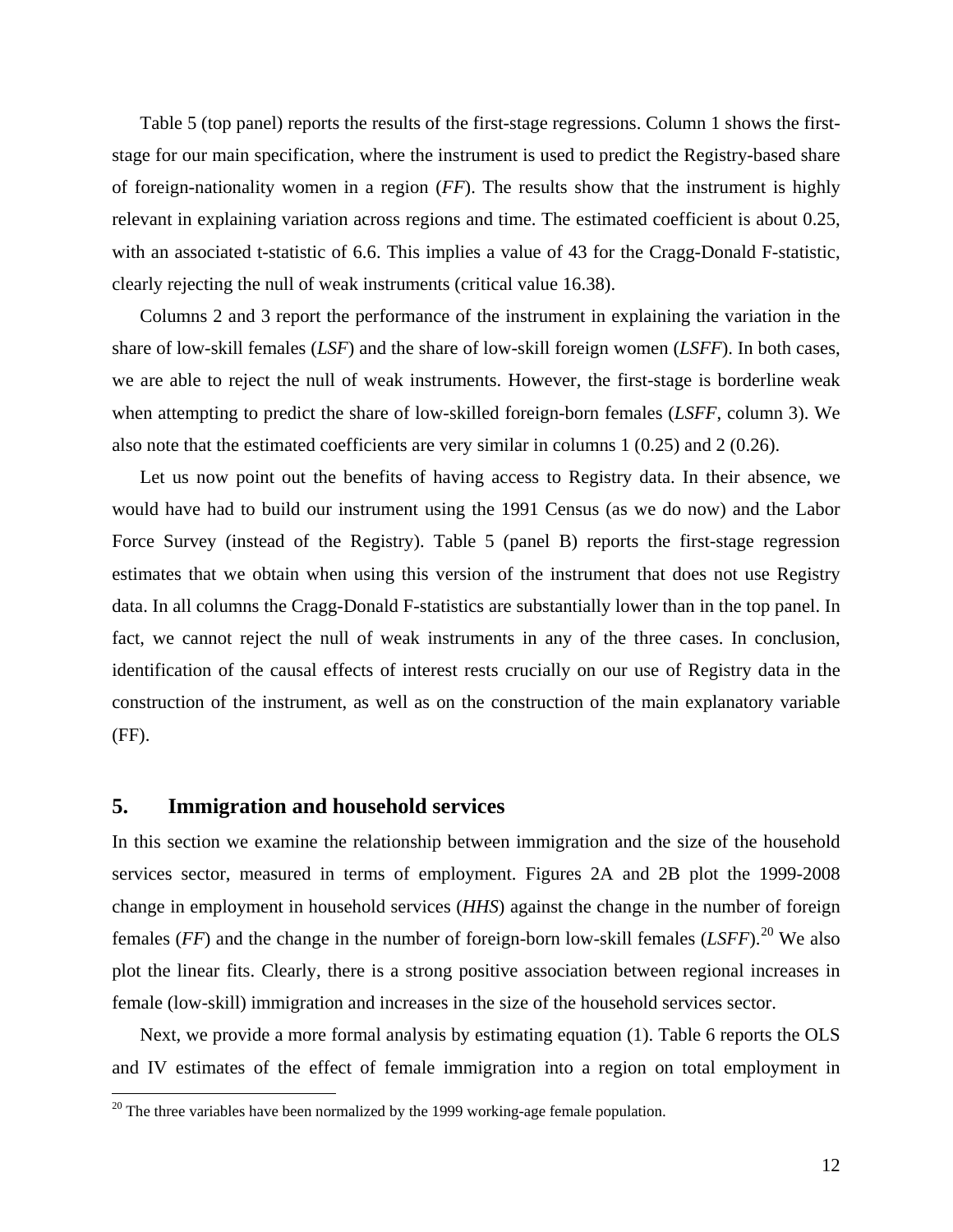household services (*HHS*) in that region. The OLS results for our preferred specification, which uses the Registry-based immigration measure (*FF*), suggest that the arrival of 100 female immigrants into a region is associated with an increase in the number of household service workers equal to 15. However, it could well be that immigrants are drawn to regions with increasing demand for service workers. If this is the case, then our OLS estimates will overestimate the impact of immigration.

The second panel of table 5 thus reports the IV results. As expected, the coefficient is now smaller, but it remains positive and strongly significant. An inflow of 100 female immigrants into a region *causes* an increase in the number of workers in household service occupations equal to 8.9. The estimates are similar in magnitude when we use the share of low-skilled females as the explanatory variable, but substantially higher when we use the share of low-skill female immigrants. Our interpretation is that low-educated immigrant women are much more likely to be employed in household services than foreign-born women with higher education.

Overall, the results in this section provide clear evidence that female immigration into a region leads to an increase in the size of the household services sector. Next, we study whether the increased supply of household service workers leads to an increase in the labor supply of high-skill native women.

#### **6. Immigration and the labor supply of highly skilled natives**

The goal of this section is to analyze whether immigration had an effect on the labor supply decisions of highly skilled natives. To gain better understanding on the nature of the effect, we also examine the labor supply response of men and low-skilled native women.

#### **6.1. Ordinary Least Squares**

We estimate a number of specifications of regression (2) where the dependent variables are several measures of individual labor supply. Our main explanatory variable is the Registry-based share of foreign females (*FF*) in the region. We also present results using the share of low-skill foreign-born females (*LSFF*) and share of low-skill females (*LSF*).

Table 7A presents the OLS estimates on the sample of *highly skilled native women*. Each column corresponds to a different dependent variable. The coefficients in each row are from different regressions. The top panel presents the estimates on the sample of *highly educated*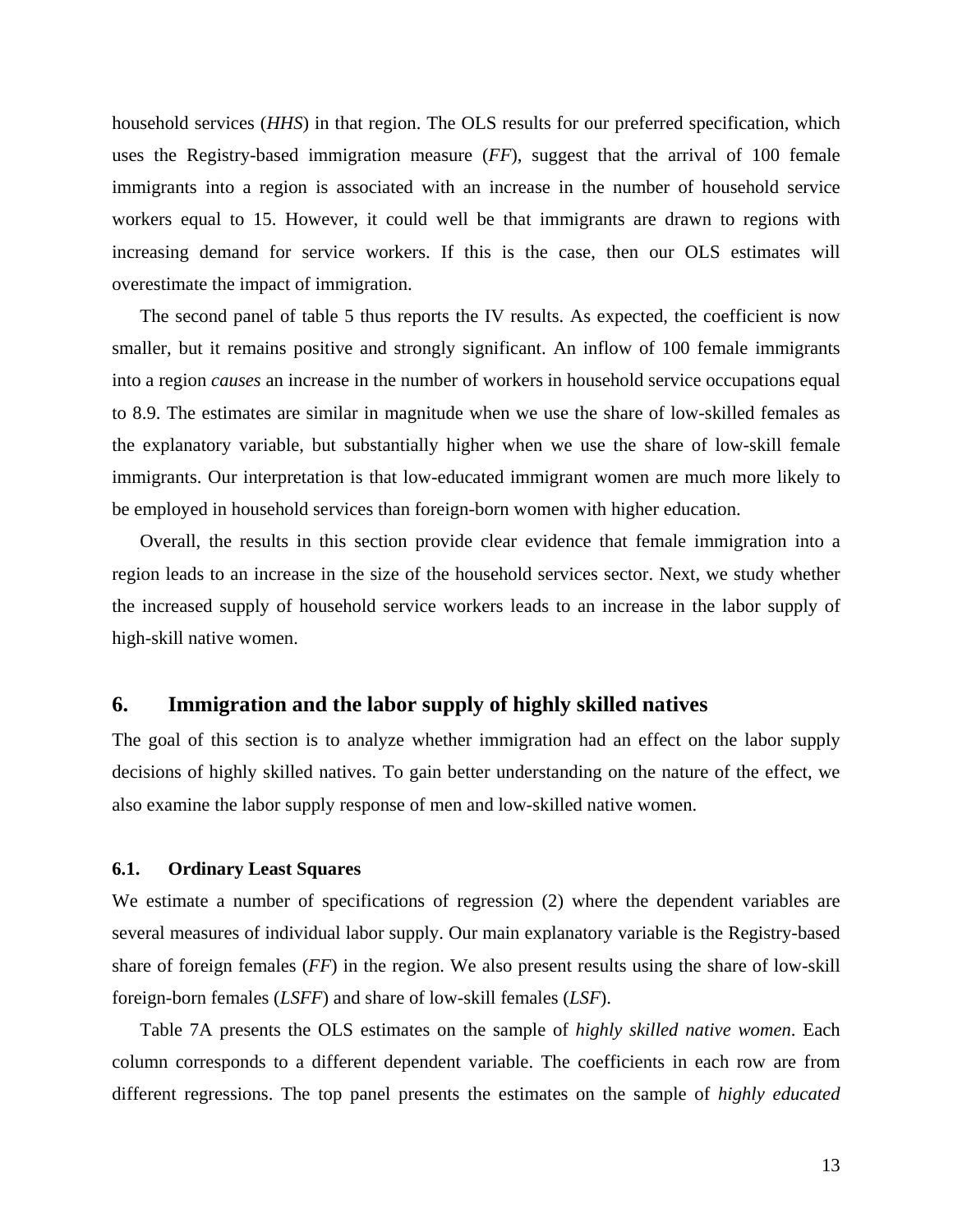natives. For this sample we can estimate the effect on both the extensive and intensive margin of labor supply. As shown in column 1, we find no association between our measures of female immigrant concentration and the probability of employment (Work). Columns 2 and 3 suggest a positive (negative) correlation with the probability of being employed part-time (full-time) when the main explanatory variable is the share of low-skilled foreign-born women (*LSFF*). Columns 4-6 suggest that our main explanatory variable is uncorrelated with our measures of labor supply at the intensive margin.

The bottom panel of Table 7A reports the estimates on the sample of native females in *highearnings occupations*. For this subgroup we find large and highly significant positive associations between the three measures of female immigration and our measures of labor supply along the intensive margin. The coefficients are roughly similar across the three specifications, ranging between 5.22 and 8.67 for hours, conditional on working. The standard errors are also very similar across the three specifications.

Table 7B reports the OLS estimates on the sample of *highly skilled native men*. The difference with the estimates for women is striking. There is no significant correlation between any of the labor supply measures and the explanatory variable in any specification (at the 5% significance level). In particular, we find no effect on hours for men in high-earnings occupations.

#### **6.2. Instrumental variables results**

We now turn to our IV estimates of the causal effects of immigration on the labor supply of skilled natives. The top panel in Table 8A presents the results on the sample of *highly educated females*. We find no significant effect of immigration on any of the six measures of labor supply. The bottom panel reports the results for *women in high-earnings occupations*. Confirming the OLS correlations, there is a positive and significant effect on hours worked (column 4) and on the probability of working long hours (column 5). Compared to OLS, these coefficients are substantially larger, suggesting that OLS was downward biased. Roughly, the coefficients are twice as large for the specifications using the share of females with foreign nationality (*FF*) and the share of low-skill females (*LSF*), and four times larger for the share of low-skill, foreign-born females (*LSFF*). Standard errors are also more than twice as large for the latter, reflecting the weaker first stage.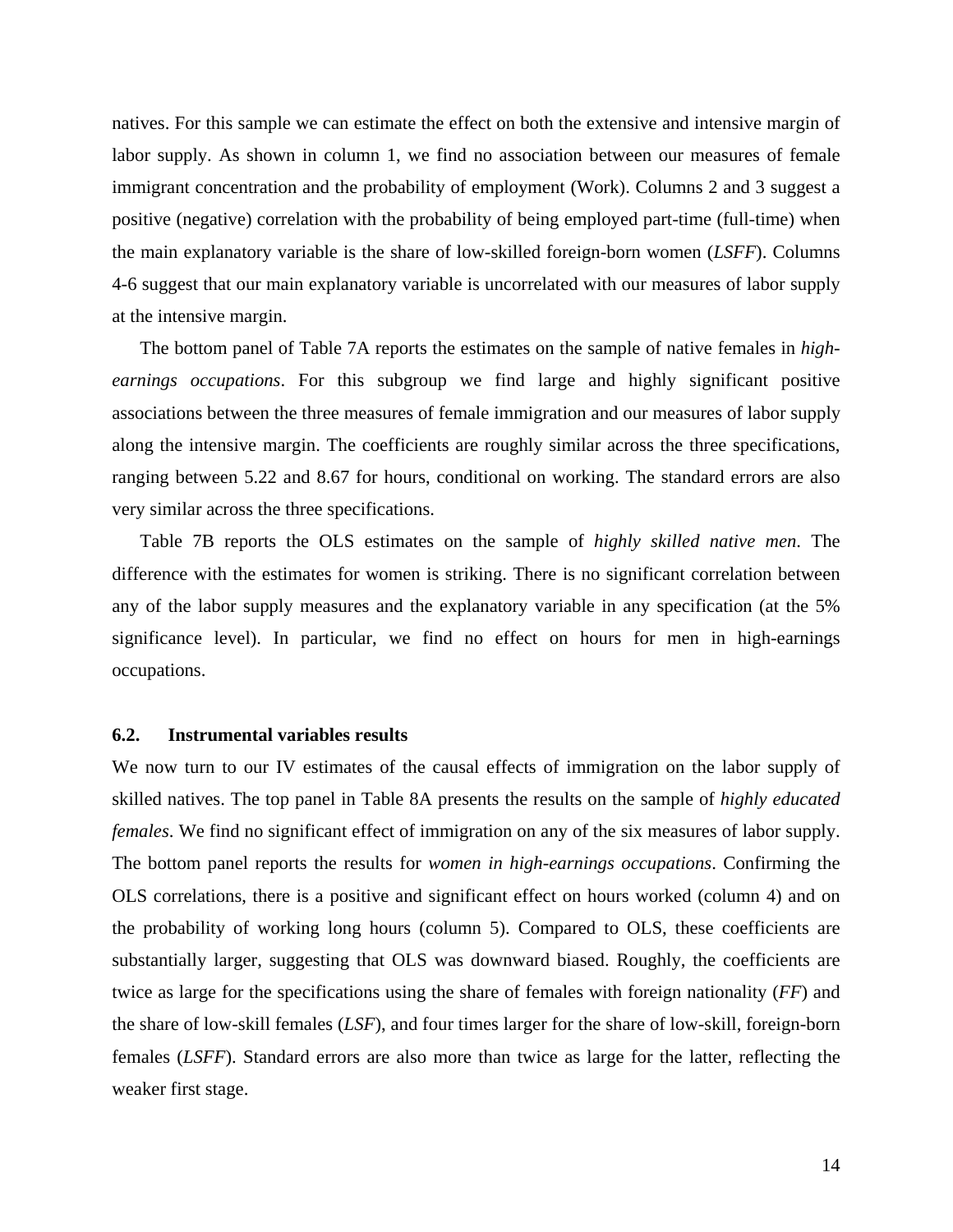<span id="page-18-0"></span>Table 8B presents the results for *native highly skilled men*. On the sample of *highly educated*, we cannot reject the null of zero effect at the usual confidence levels. For men in *high-earnings occupations*, all point estimates are positive, but not statistically different from zero (at 5% significance level).

To provide an idea of the magnitude of the effects, the IV estimates for women in highearnings occupations imply that an increase in 10 percentage points in the share of female immigrants leads to an increase of 1.53 in weekly hours worked (92 minutes) and 9.6 percentage points in the probability of working long (more than 40) hours.

In conclusion, we find that (female) immigration had no effect on the labor supply decisions of highly skilled native males but a large, positive effect on the labor supply of native women in high-earnings occupations along the intensive margin. Taken together, these results suggest that cross-skill complementarities have been mostly due to a response to the changes in the supply of household services, rather than the standard cross-skill complementarities in production.

#### **6.3. Immigration and the labor supply of low-skill natives**

 $\overline{a}$ 

We expect different effects of (low-skill) immigration on the labor supply of high and low-skill natives. The latter are not likely to benefit from the greater availability of household services in their region, since they probably cannot afford them. Moreover, low-skill native women are likely to suffer from greater labor market competition as they are close substitutes with recently arrived female immigrants.

We consider two samples of low-skill natives: one including low-educated natives (high school dropouts and high school graduates), and the other with natives employed in low-earning occupations. Unlike in the case of highly skilled natives, there is a strong overlap between the two samples since few college graduates are employed in low-earnings occupations according to our definition. $21$ 

Tables 9 and 10 report, respectively, the OLS and IV estimates of the model in equation (2). The IV results (Table 10) reveal a significant negative effect of increases in the female immigrant population on the employment of low-skill native females (panel A, column 1), but no effects on that of low-skill men (panel B, column 1). Column 1 in Table 10A implies that a 10

 $21$  Average annual earnings in our group of low-earnings occupations are 82% of the average across all individuals. See the appendix for more details.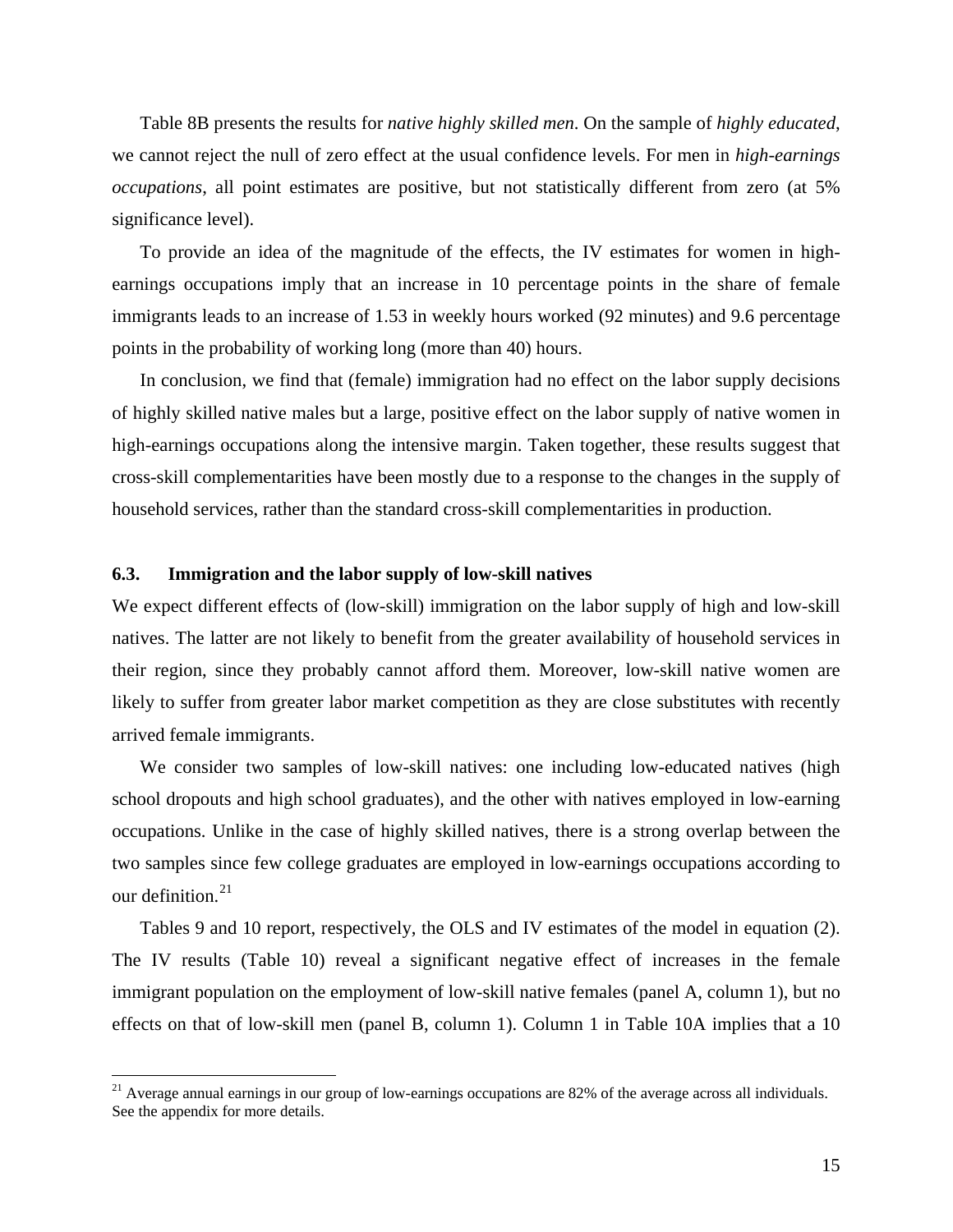<span id="page-19-0"></span>percentage-point increase in the share of foreign females (*FF*) leads to a reduction in the probability of employment for native low-skill women equal to 2.9 percentage points.<sup>22</sup> This is consistent with the high gender segregation in the occupations favored by female immigrants, such as household services. $23$ 

Let us now turn to the effects along the intensive margin. The IV estimates in columns 4 through 6 in Table 10A reveal a *positive* effect on weekly hours and on long hours (conditional on employment) for low educated native women. As before, the analogous coefficients for men (Table 11B) are not significantly different from zero. The coefficients are roughly half as large as in the case of highly skilled native women.

Taken together, these findings are consistent with the interpretation that female immigration into a region leads to increased competition for low-skill native females, reducing their probability of being (full-time) employed. It also leads to an increase in hours conditional on employment for these women, which is consistent with the response to a reduction in low-skill wages when the income effect dominates the substitution effect. $^{24}$  $^{24}$  $^{24}$ 

#### **7. Family Responsibilities**

 $\overline{a}$ 

The results in the previous sections are consistent with the hypothesis that, by increasing the availability of affordable household services in a region, immigration has led to a rise in the labor supply of highly skilled native females. This section tests a further implication of the same mechanism. Among skilled women, those bearing a heavier burden in terms of housework should be more responsive to an increase in the local supply of household services. We examine this hypothesis by focusing on three groups of skilled women with large family responsibilities: women with young children, women caring for elderly relatives, and women whose husbands are in retirement.

In the context of the US, Furtado and Hock (2008) study the connection between immigration and fertility. They find that immigration by decreasing childcare costs led to an increase in the fertility of high skilled native women, resulting in temporary exits from the labor

 $22$  Note that the OLS estimates for the probability of work are positive. That is, as expected, there is an upward bias in the OLS estimate of the effects of unskilled immigration on unskilled natives.

 $^{23}$  Amuedo-Dorantes and De la Rica (2009) document the high occupational segregation by gender in Spain.

<sup>&</sup>lt;sup>24</sup> There are alternative interpretations for the increase in hours that do not rely on changes in wages. For instance, this could be due to peer effects as in Mas and Moretti (2009).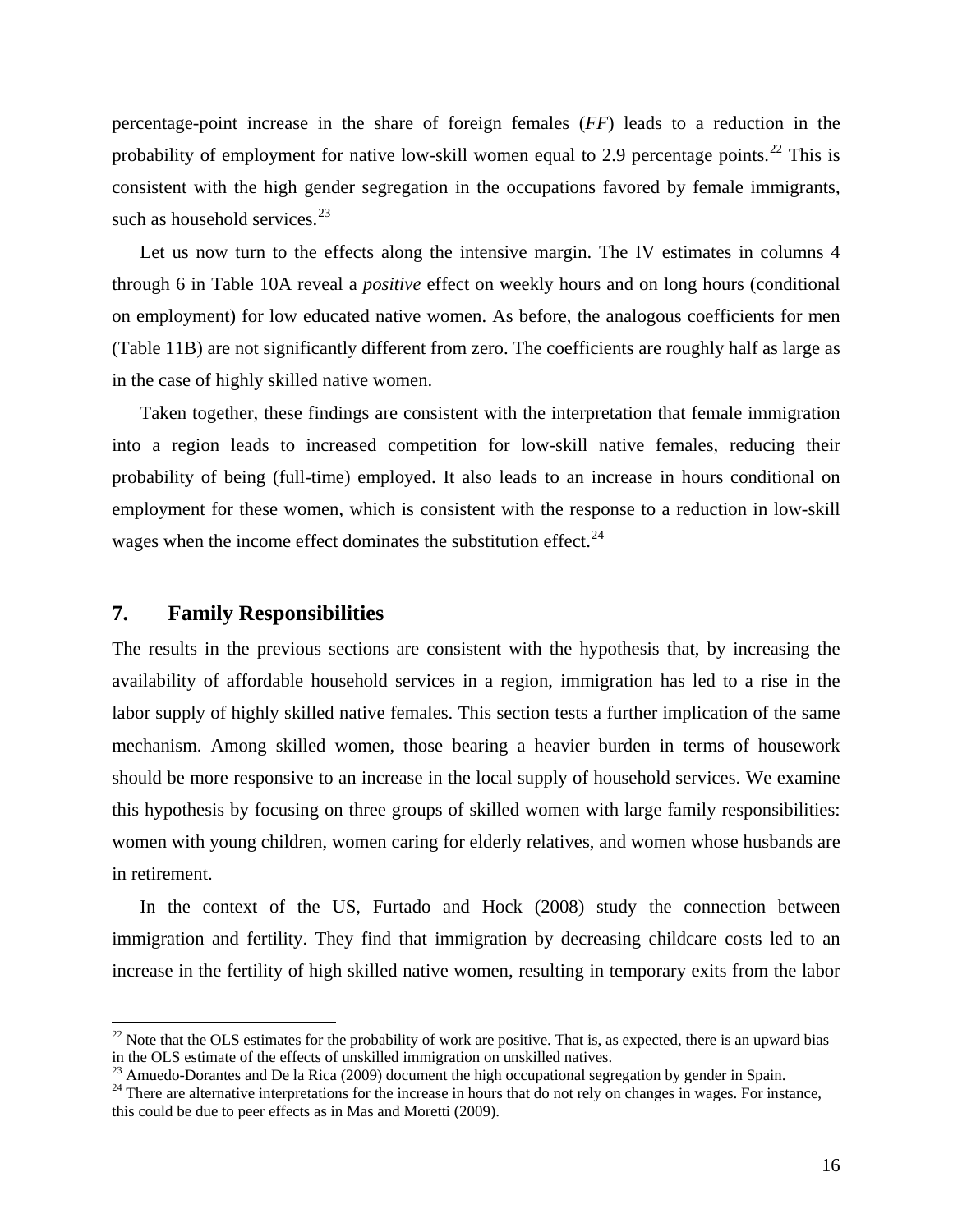<span id="page-20-0"></span>force. We provide a more systematic analysis of the relationship between immigration and the labor supply of mothers of young children.

Moreover, to our knowledge, we are the first to explore the effects of immigration on the labor supply of skilled women with elderly dependents. This issue is more relevant in the case of Spain and other southern European countries than for the US or Northern Europe (Jacobzone, 1999). In the former countries, daughters have traditionally been the main providers of care for their elderly parents. To deal with their care-giving responsibilities, it is well documented that women often exit the labor force early (Crespo, 2007; Ettner 1995). Partly, the differences between these two sets of countries may be cultural, but it is also plausible that differences in the availability of market-provided elderly care services and, more generally, household services may have played a role. $^{25}$ 

We also examine the labor supply decisions of skilled women with husbands in retirement, which has not been studied previously either. It is well documented that women usually drop out of the labor force permanently when their husbands retire, despite typically being a few years younger (Blau 1998). Joint retirement decisions may be due to strong complementarities in leisure between married couples.<sup>26</sup> But, interestingly, the effect is gender asymmetric (Jiménez-Martín et al 1999). That is, in those instances where the wife reaches retirement age earlier than the husband, he usually does not stop working. This asymmetry suggests that there may be an increase in housework associated with the husband's retirement. Thus, at this point in time these women's demand for household services may increase sharply.

#### **7.1. Young children**

 $\overline{a}$ 

According to Table 1, college-educated mothers with young children are only slightly more likely to be out of the labor force than skilled females in general (12 versus 11%). But note that 75% of mothers report that the main reason to be out of the labor market is their family responsibilities, compared to only 53% of college-graduate women in general. Interestingly, the main difference between educated mothers of young children and educated women in general is

 $^{25}$  Unlike in studies of female labor supply in the presence of dependent children, an important data limitation in studying the effects of elderly dependents is that often the elderly dependents do not co-reside with the woman that cares for them. As a result, they are invisible in household survey data. This is also the case here. Thus, our estimates should be taken as a lower bound.

<sup>&</sup>lt;sup>26</sup> Laitner and Silverman (2008) study retirement decisions in an environment where consumption and leisure are non-separable.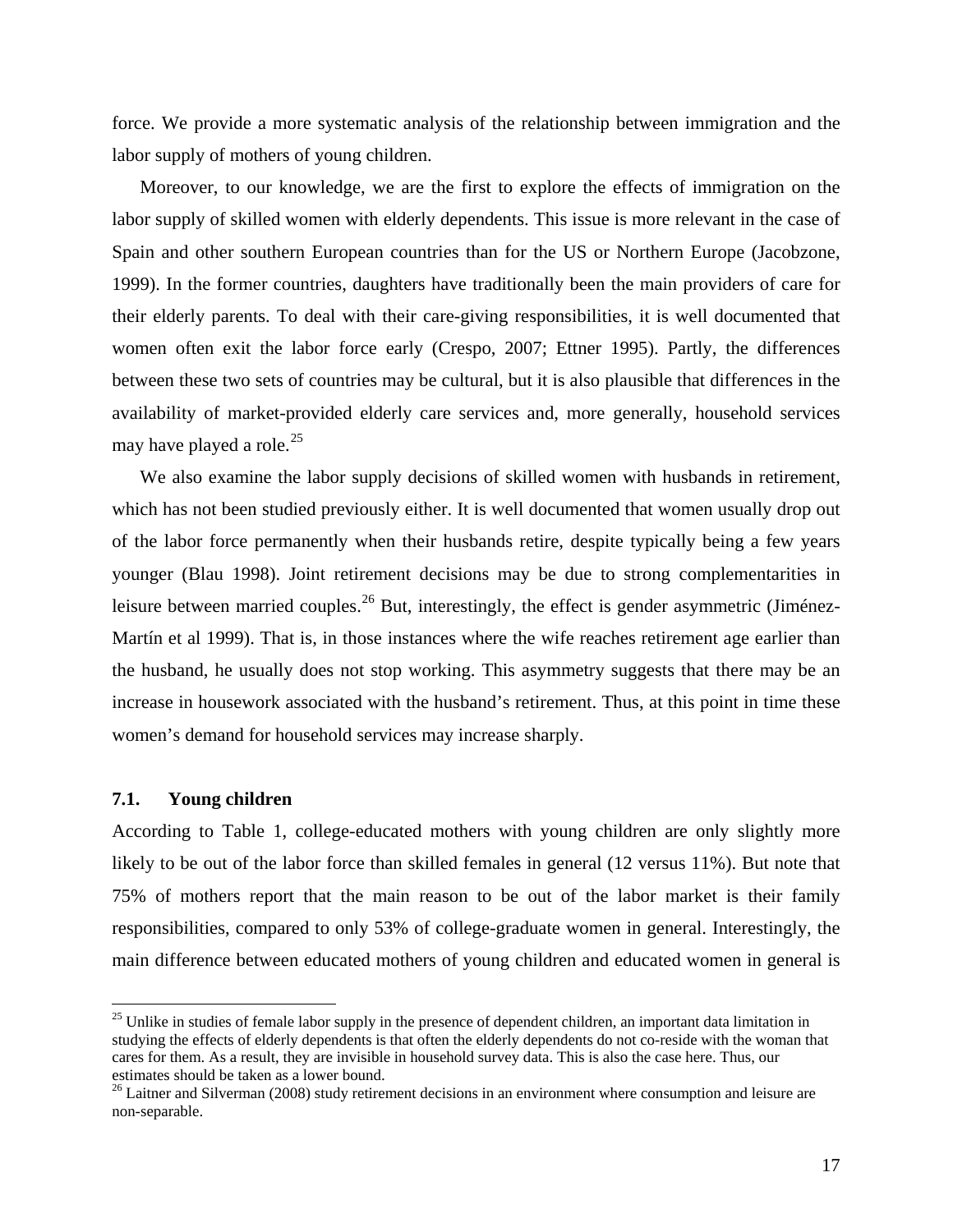<span id="page-21-0"></span>the much larger rate of part-time employment (66% versus 45%). Again, most of these women report that the reason they work part-time is the burden derived from their family responsibilities.

 We now test the hypothesis that the labor supply of skilled women with young children is more sensitive to increases in the local availability of household services than that of skilled women in general. Accordingly, we estimate equation (3) including an interaction between the indicator for having a child younger than 7 years old and the share of female immigrants in the region.

 Table 11 reports the OLS and IV results for the six labor supply dependent variables. We provide estimates for the samples of highly educated women (top panel) and women in highearnings occupations (bottom panel). The first row in each of the two panels simply confirms the earlier findings: increases in female immigration had no effect on the labor supply of highly educated women but led to an increase in the hours worked by women in high-earnings occupations.

 The second row in each of the two panels presents the estimated coefficients for the interaction term with the children indicator. A positive coefficient should be interpreted as a larger effect of immigration on the labor supply of skilled mothers, relative to other skilled women in the same region. The IV estimates in Table 11 (column 7) imply that a 10 percentage point increase in the share of female immigrants (*FF*) in a region leads to an increase in the employment rate of highly educated mothers that is 1.6 percentage points higher than for other educated women in the region.

 Interestingly, the effect is driven by the decision to work part-time. That is, the increase in employment rates, relative to other skilled women, is the net effect of an increase in the proportion of mothers in part-time work equal to 3.7 points (column 8) and a reduction in the proportion of mothers in full-time work equal to 2.1 points (column 9).<sup>[27](#page-21-0)</sup> Our interpretation of these results is the following. Due to non-divisibilities in childcare, prior to the widespread availability of household services locally, mothers of young children had to make a tough choice: either go back to work full-time or not work at all, even though their latent optimal labor supply may have been in the middle. Immigration, by increasing the availability of affordable household services, may have introduced greater flexibility, making part-time employment feasible.

 $\overline{a}$ 

<sup>&</sup>lt;sup>27</sup> As a result of the shift from full-time to part-time work, we find a negative effect on hours worked (column 10).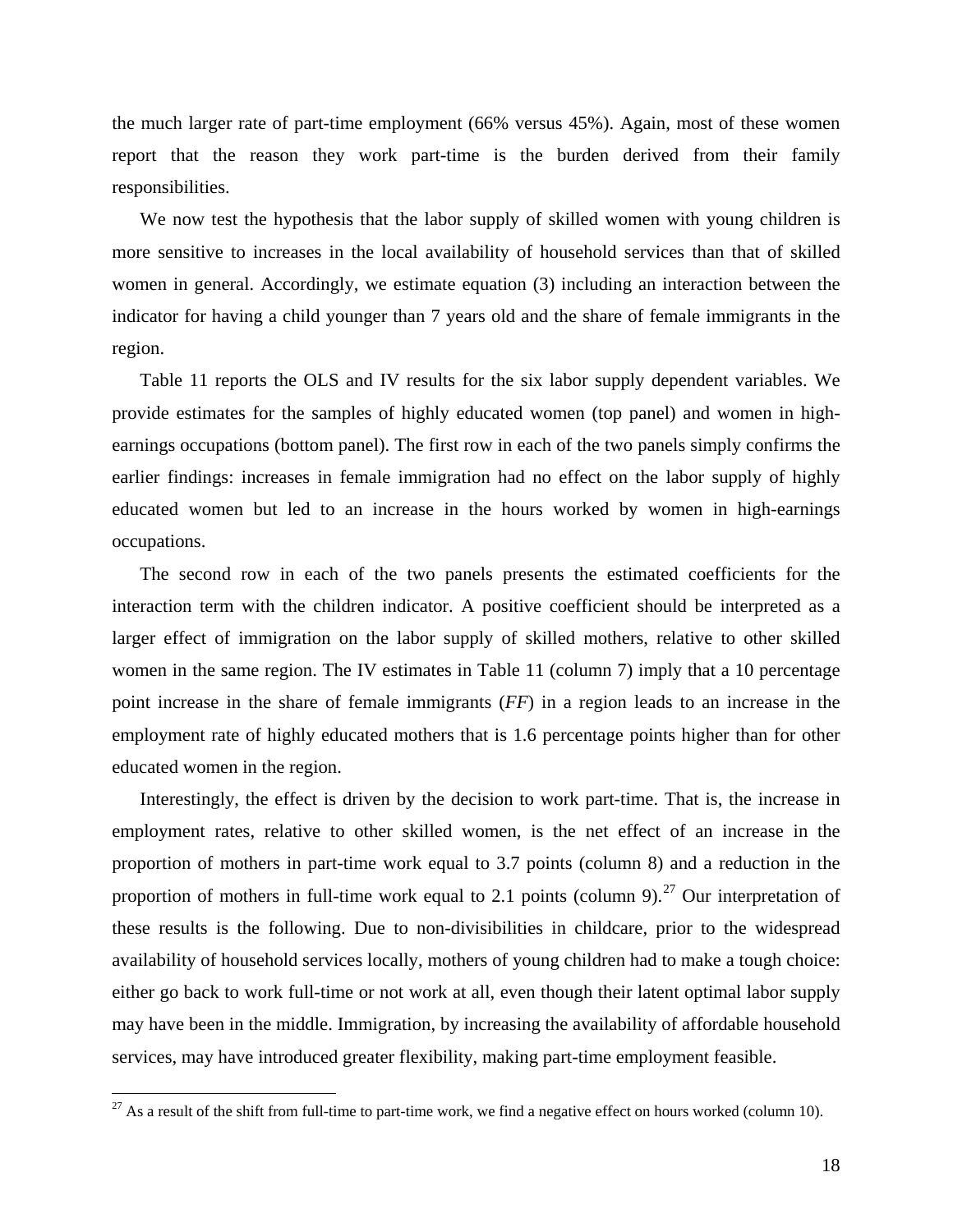<span id="page-22-0"></span> The bottom panel of Table 11 indicates that there is no differential effect of an increase in the share of foreign females on the intensive margin of the labor supply of mothers in high-earnings occupations.

 Table 12 further decomposes the effect on participation for educated mothers by interacting the share of foreign females in the region with a set of dummies indicating the age of the youngest child (from 0 to 16). The omitted category is childless women. We report the IV results for the sample of highly educated women, for employment and part-time work. Significance levels are low, since we are now left with a small number of observations in each age category. However, both the employment and the part-time effects are significant at the 95% confidence level for age 0, and the magnitude of both coefficients is larger than for any other age.<sup>[28](#page-22-0)</sup>

 Taken together, our findings in this section suggest that immigration has allowed skilled women to return to work sooner after childbirth. This transition back to work seems to have operated mainly through an increase in part-time employment.

#### **7.2. Elderly relatives**

1

We now turn to the labor supply of highly skilled women living with an elderly relative. We define an indicator variable for the presence of an elderly person in the household (excluding the husband). Typically, this will be one of the woman's parents or in-laws. In the analysis, we distinguish between cases where the elderly person is a male or a female.

We first examine whether the labor supply of skilled women appears to be constrained by the presence of elderly co-residents. The sixth column in Table 1 reports information on their labor market participation. First, we note that skilled women co-residing with elderly relatives (65 or older) are far more likely (23%) to be out of the labor force than educated women in general (11%). The main self-reported reason for being out of the labor force is family responsibilities.<sup>[29](#page-22-0)</sup>

Following the same strategy as in the previous section, we estimate the model in equation (3), where the indicator takes the value of one when an elderly person is present in the household. As in the previous sections, we focus our analysis on skilled native women (highly educated or in high-earnings occupations).

<sup>&</sup>lt;sup>28</sup> We also find significant effects on part-time work for women with children up to age 6 (school entry age).

<sup>&</sup>lt;sup>29</sup> Part-time employment rates for these women are low, as can be seen in the bottom panel of Table 1.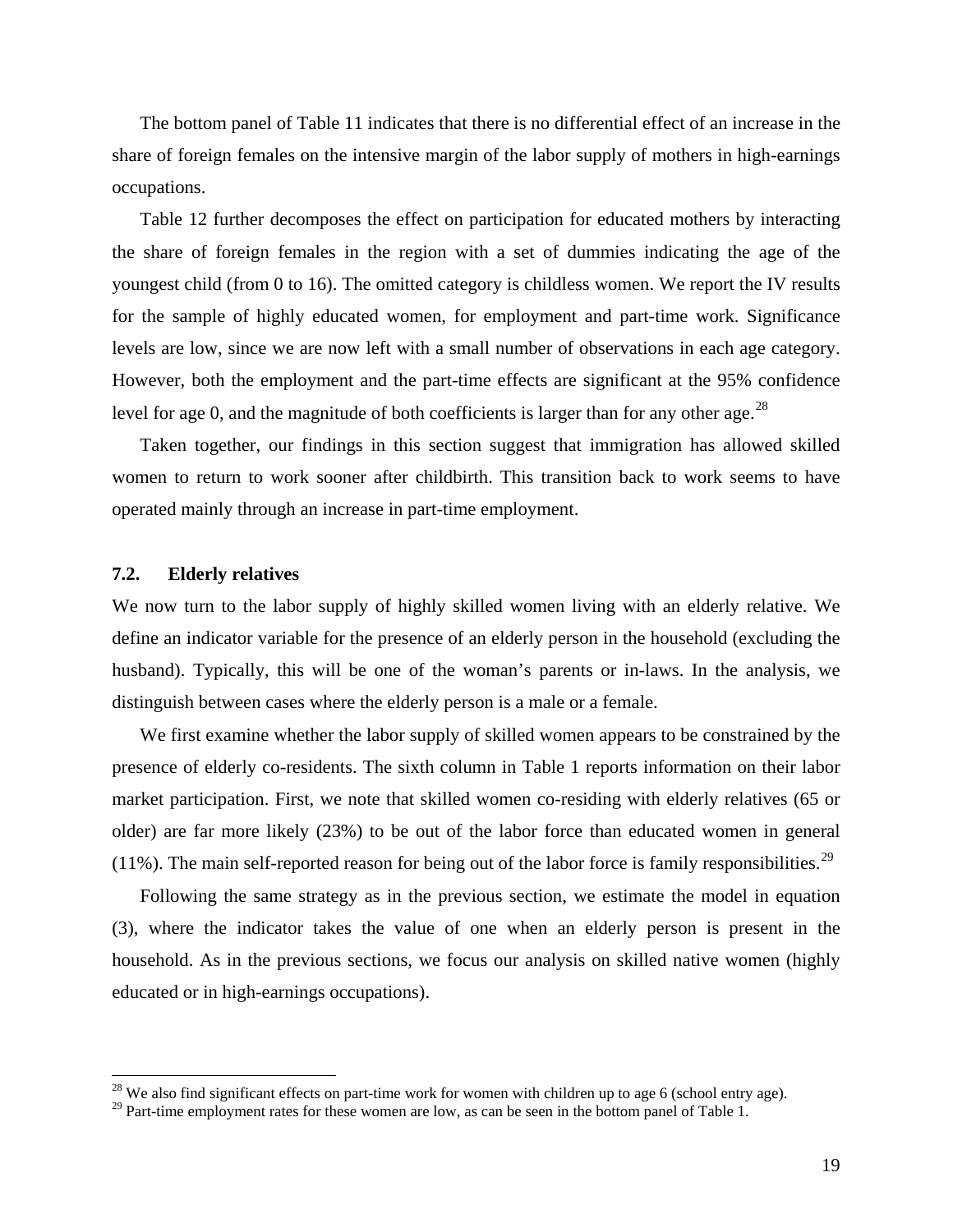Table 13 presents the results. The top panel includes an indicator for male elderly coresidents (other than the husband), while the bottom panel focuses on female elderly coresidents. We first examine the estimates for the sample of *highly educated* native women (columns 1-6). The first row confirms previous findings: immigration has no effect on the labor supply of highly educated women. Turning to the interaction coefficient (second row), we find that increases in the female immigrant share in the region increase the probability of employment for women in households with an *elderly male* relative to other skilled women in the region. The effect is quite large (0.55 points larger than for highly educated women in general). This effect is not present for the case of elderly females in the household (bottom panel, columns 1-6). Regarding women in *high-earnings occupations*, the coefficients on the interaction term are not significantly different from zero regardless of the gender of the elderly co-resident.

Our results suggest that the presence of an elderly male increases the housework burden for the head female in the household, increasing the demand for household services. However, elderly women in the household do not increase the burden either because of better health than old men, or because they are able to help with the house work by taking care of children, cooking, cleaning, doing laundry, and so on.

Our results are likely to underestimate the constraints imposed by elderly care on the labor supply of native women due to data limitations. The reason is that our indicator is only an imperfect measure of a woman's care-giving responsibilities, as it is not informative about elderly co-residents' health status or about care giving to elderly relatives living out of the household.

#### **7.3. Retired husbands**

Finally, we examine the effects of immigration on the labor supply of skilled women whose husbands are retired. The labor supply of these women may be affected by the increased housework associated to the greater presence of the husband in the house, which in some cases may be compounded by poor health.

The last column in Table 1 provides evidence of the perceived larger family responsibilities of women with a retired husband. About 42% of educated women under 65 with a retired husband are out of the labor force. Interestingly, only about half of them report that the reason is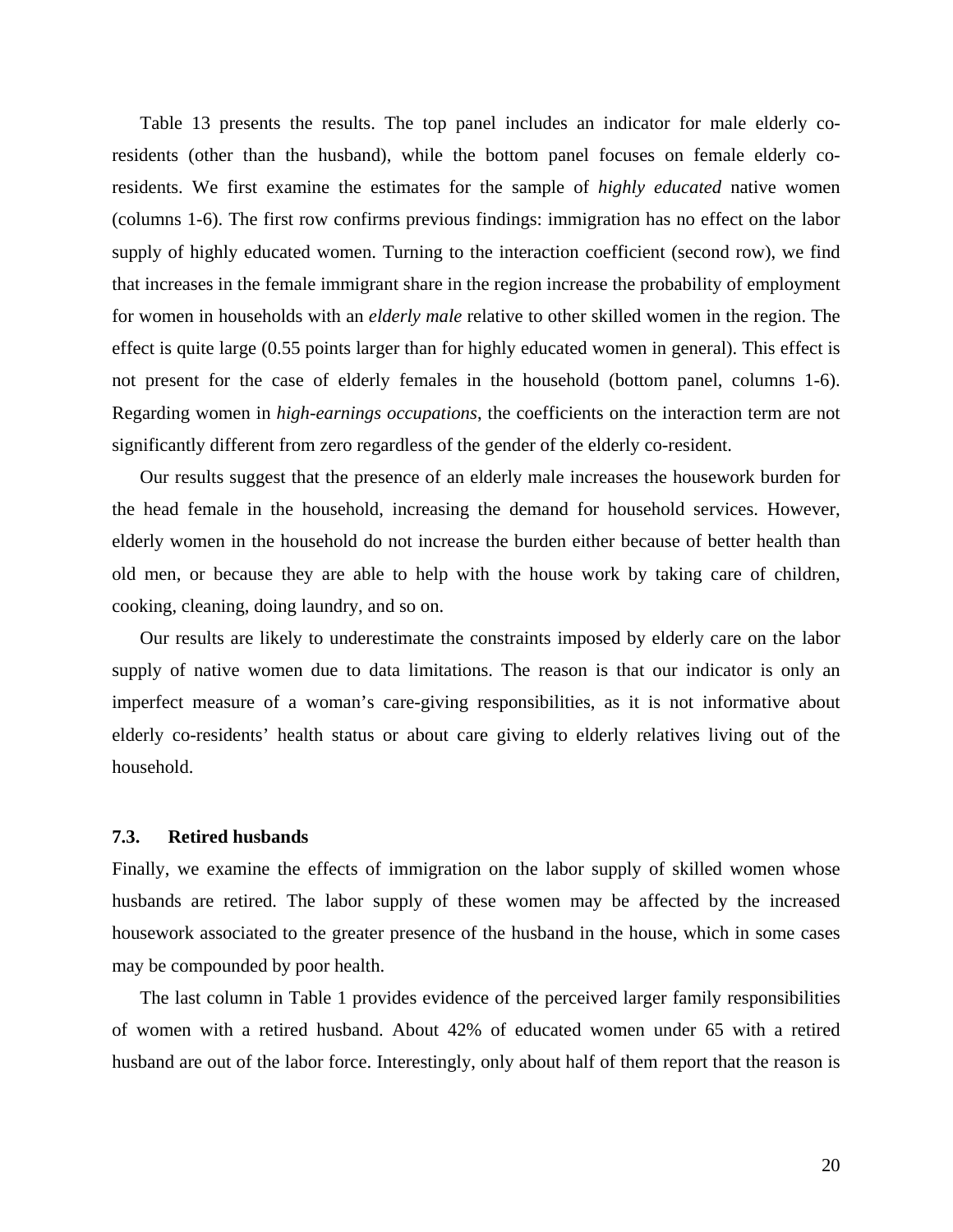<span id="page-24-0"></span>being in retirement herself (49%). The majority of the remaining women claim that the main reason is large family responsibilities.<sup>[30](#page-24-0)</sup>

We create an indicator for having a retired husband and we estimate the augmented model (3). Table 14 (top panel) presents the results. Let us turn directly to the IV estimates of the coefficient associated to the interaction term (row 2). We find a large and highly significant effect on the work decisions of educated women with retired husbands. According to our IV estimates, the effect on the probability of work is 0.79 percentage points larger than for the rest of educated women in the region. The magnitude is quite large: a 10 percentage-point increase in the share of low-skill women in the region increases the employment probability of highly educated women with a retired husband by almost 8 percentage points. The effect is due to a larger probability of *full-time* employment.<sup>[31](#page-24-0)</sup> As was the case in the previous two sections, we do not find any differential effect of immigration on women with large family responsibilities in the sample of high-earning women.

One concern with our interpretation is that the previous estimates may simply be capturing the behavior of women near retirement age, independently of the labor market status of the husband. To investigate this possibility we estimate the previous model restricting the sample to women older than 50 (bottom panel). The main coefficient on the share of female immigrants is again small and not significantly different from zero (0.129). In contrast, the coefficient of the interaction is highly significant, and very similar to the one for the whole sample (0.92 versus 0.79 for work). That is, immigration has only affected the retirement decisions of women in their fifties whose husband is in retirement.

In sum, the results in this section suggest that immigration has allowed educated women with a retired husband to postpone their retirement decisions. Women used to retire at the same time as their husbands, in part because of the increased household chores. With the increase in the local supply of household services, skilled women can now purchase household services and continue working for a few more years.

 $\overline{a}$ 

 $30$  Part-time employment rates are also very low for these women.

<sup>&</sup>lt;sup>31</sup> We have re-estimated the same model but replacing the indicator for retired husband by an indicator of the husband being 65 or above. The results are practically identical.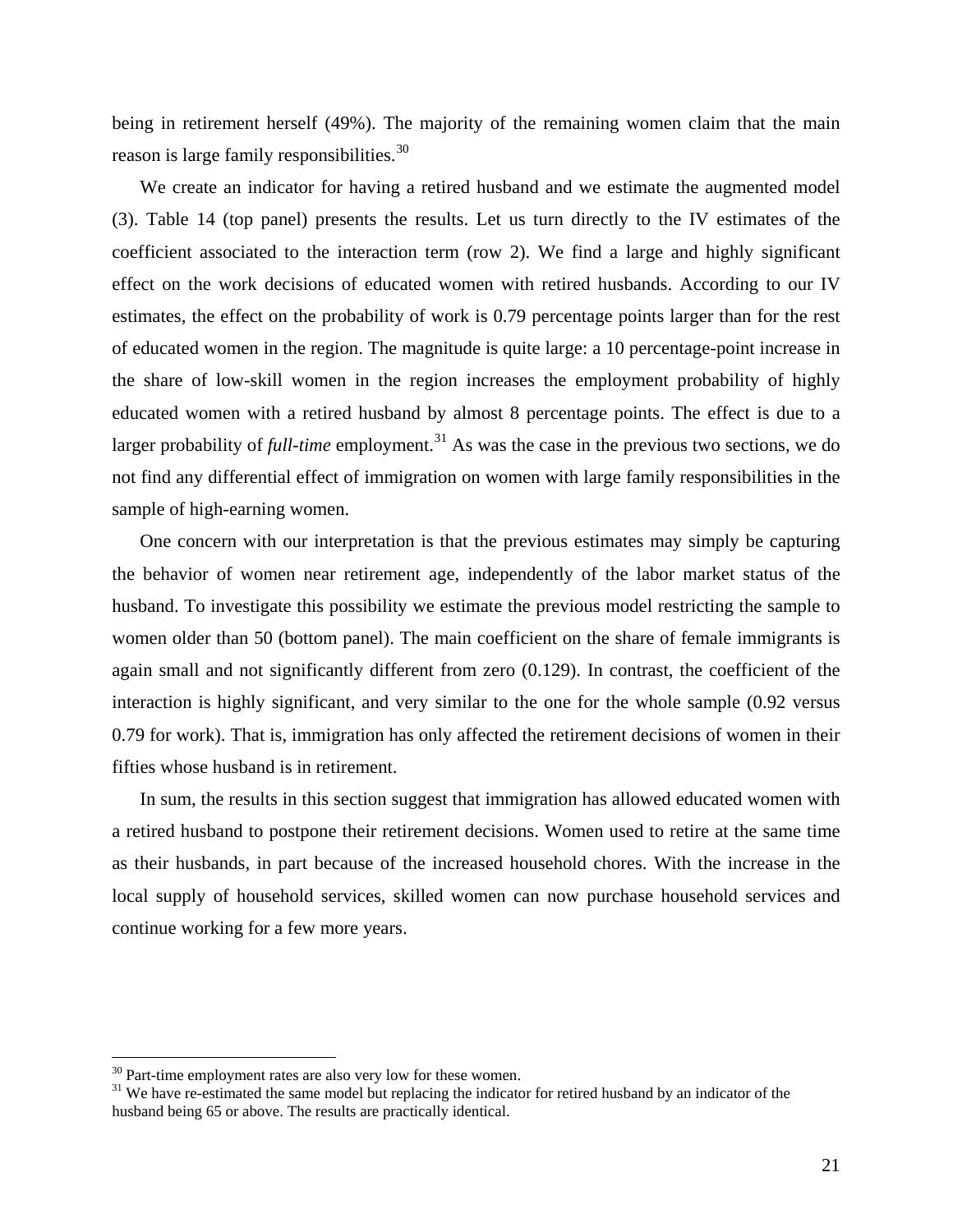#### <span id="page-25-0"></span>**8. Conclusions**

1

Over the last decade, Spain experienced a very large immigration wave. A substantial fraction of the newly arrived female immigrants became employed in services that are close substitutes for household production. This paper analyzes the effects of female immigration into a region on the labor supply of highly skilled natives, operating through an increase in the region's supply of household services.

Our results strongly suggest that immigration inflows over the last decade have led to a substantial increase in the labor supply of skilled native women, with no effects on highly skilled native men. As predicted by the theory, we also find evidence of larger effects among skilled women whose labor supply is particularly constrained by family responsibilities.

Table 15 summarizes the magnitude of the effects. Between 1999 and 2008, the number of females with foreign nationality in Spain, normalized by the total female working-age population in 1999, increased by 14 percentage points, reaching 16 percent in 2008. Our estimates imply that, in response to immigration, women in high-earnings occupations increased their weekly hours of work by 2.1 (conditional on working).<sup>32</sup> Secondly, immigration allowed skilled (college-educated) native females to return to work sooner after childbirth. In particular, immigration increased the probability of (part-time) employment by 4 percentage points, which accounts for 80% of the overall increase observed during the period. Thirdly, immigration increased the employment rate of skilled women with male elderly co-residents by 5.9 percentage points. Finally, it allowed women in their fifties to continue working following their husbands' retirement. According to our estimates, the employment rate of these women increased by 14.6 percentage points as a result of immigration.

The magnitude of the effects is even larger for the main urban areas in Spain. For the aggregate of Madrid, Barcelona and Valencia (the three most populated metropolitan areas), the share of females with foreign nationality increased by 20 percentage points over the period, that is, 42% more than in Spain as a whole. As shown in Table 15, our estimates imply that in these regions immigration led to i) an increase of 3 work hours per week for women in high-earning occupations, ii) an increase of 5.7 percentage points in the (part-time) employment rate of college-educated women with young children, iii) an increase of 8.4 percentage points in the

 $32$  In the data, the weekly hours worked by these women have fallen by 1.2 hours over the period 1999-2008. Thus, in the absence of immigration, there would have been a large reduction in hours.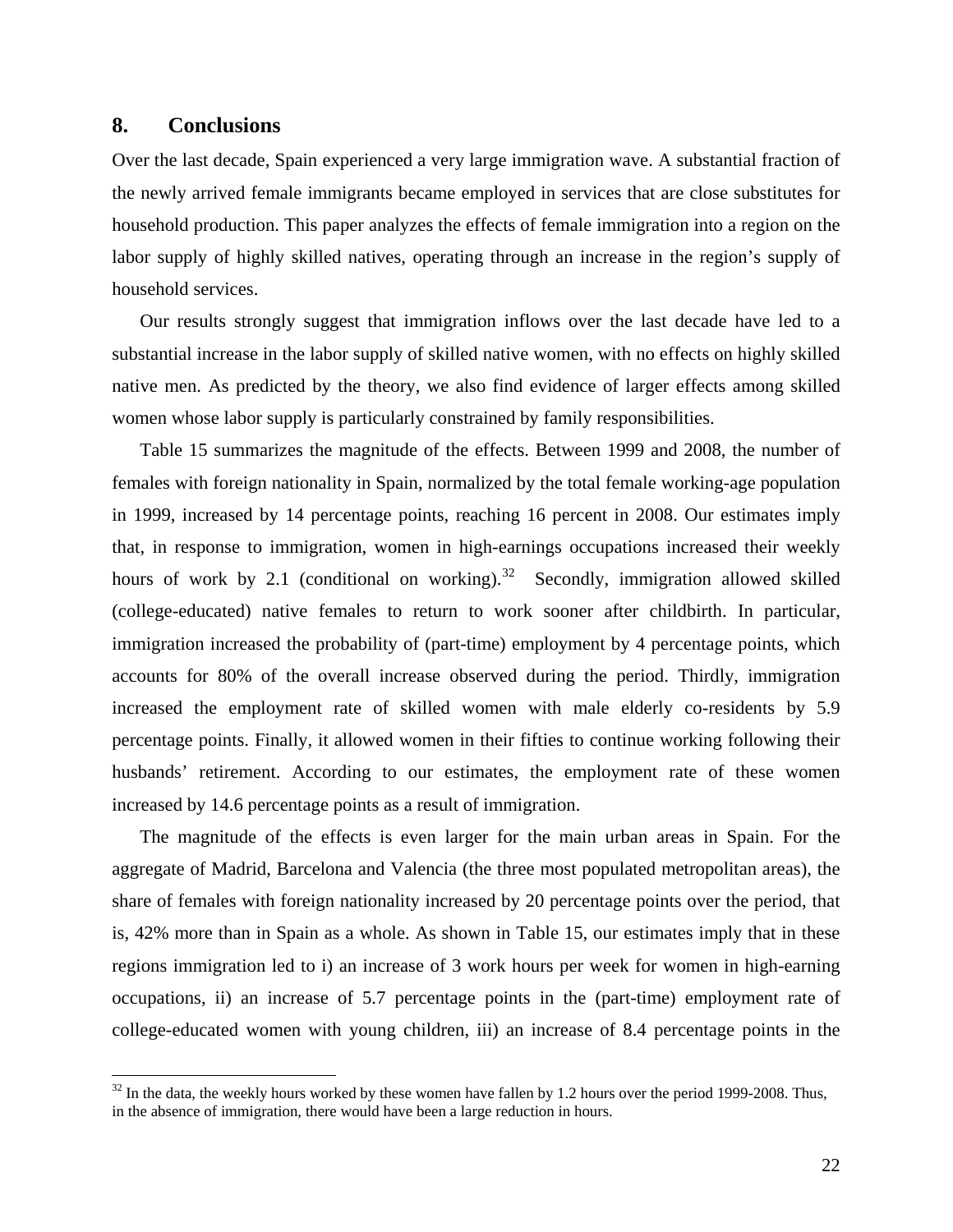employment rate of skilled women with in-house, elderly males, and iv) an increase of 20.7 percentage points in the employment rate of women in their fifties with husbands in retirement.

It is interesting to compare our results to those found by Cortes and Tessada (2009) for the US. According to their estimates, immigration over the period 1980-2000 led to an increase in hours worked by highly skilled women (with a Ph.D. or a professional degree) ranging between 45 and 54 minutes. In Spain, the effect has been twice as large and has taken place over the course of only one decade. In addition, our analysis has uncovered important extensive margin effects on several groups of women with large family responsibilities.

Our results are both statistically and economically significant, and call for a re-evaluation of the overall economic effects of immigration. In particular, our findings suggest that the crossskill complementarity effect operating through the labor supply of highly skilled women may, at the end of the day, be the single largest effect of immigration on the labor market outcomes of natives.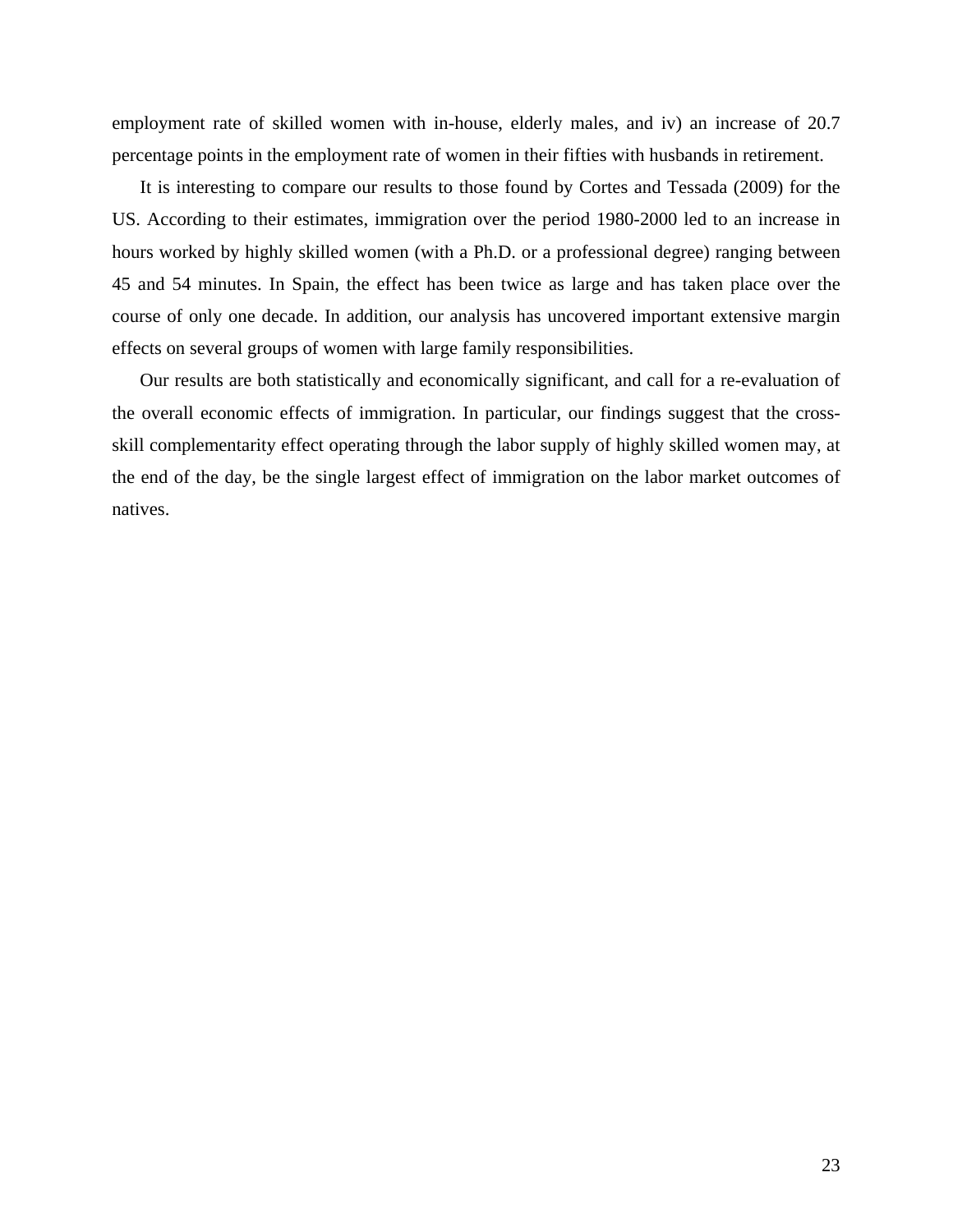#### **References**

Amuedo-Dorantes, Catalina and Sara de la Rica (2009): "Complements or Substitutes? Immigrant and Native Task Specialization in Spain." Unpublished manuscript

Aydemir, Abdurrahman and George Borjas (2006): "Attenuation Bias in Estimating the Wage Impact of Immigration." Working Paper, Harvard University, October 2005

Blau, David (1998): "Labor Force Dynamics of Older Married Couples", Journal of Labor Economics, Vol. 16, No. 3, pp. 595-629.

Borjas, George J. (1999): "The Economic Analysis of Immigration" *Handbook of Labor Economics*. Edited by O. Ashenfelter and D. Card. Vol. 3A, pp. 1697 – 1760, North-Holland 1999.

Borjas, George J. (2003): "The Labor Demand Curve is Downward Sloping: Reexamining the Impact of Immigration on the Labor Market", Quarterly Journal of Economics, November 2003, (1335-1374).

Borjas, George J., Richard B. Freeman, and Lawrence Katz (1996): "Searching for the Effect of Immigration on the Labor Market." American Economic Review 86: May 1996, pp. 246-251.

Card, David (1990): "The Impact of the Mariel Boatlift on the Miami Labor Mareket." Industrial and Labor Elations Review 43: January, pp. 245-57

Card, David (2001): "Immigrant Inflows Native Outflows, and the Local Labor Market Impacts of Higher Immigration" Journal of Labor Economics 19: January, pp. 22-64.

Cortes, Patricia and Jose Tessada (2008): *"*Cheap Maids and Nannies: How Low-skilled Immigration is Changing the Labor Supply of High-skilled American Women*"* Unpublished manuscript.

Cortes, Patricia and Jose Tessada (2009): "Low-Skilled Immigration and the Labor Supply of Highly Educated Women" Unpublished manuscript.

Crespo, Laura (2007): "Caring for Parents and Employment Status of European Mid-Life Women", CEMFI Working Paper

Ettner, Susan L. (1995): "The Impact of "Parent Care" on Female Labor Supply Decisions", Demography, February, Vol. 32, No. 1, pp. 63-80.

Furtado, Delia and Heinrich Hock (2008): "Immigrant Labor, Child-Care Services, and the Work-Fertility Trade-Off in the United States", Discussion Paper N0. 3506, IZA, Germany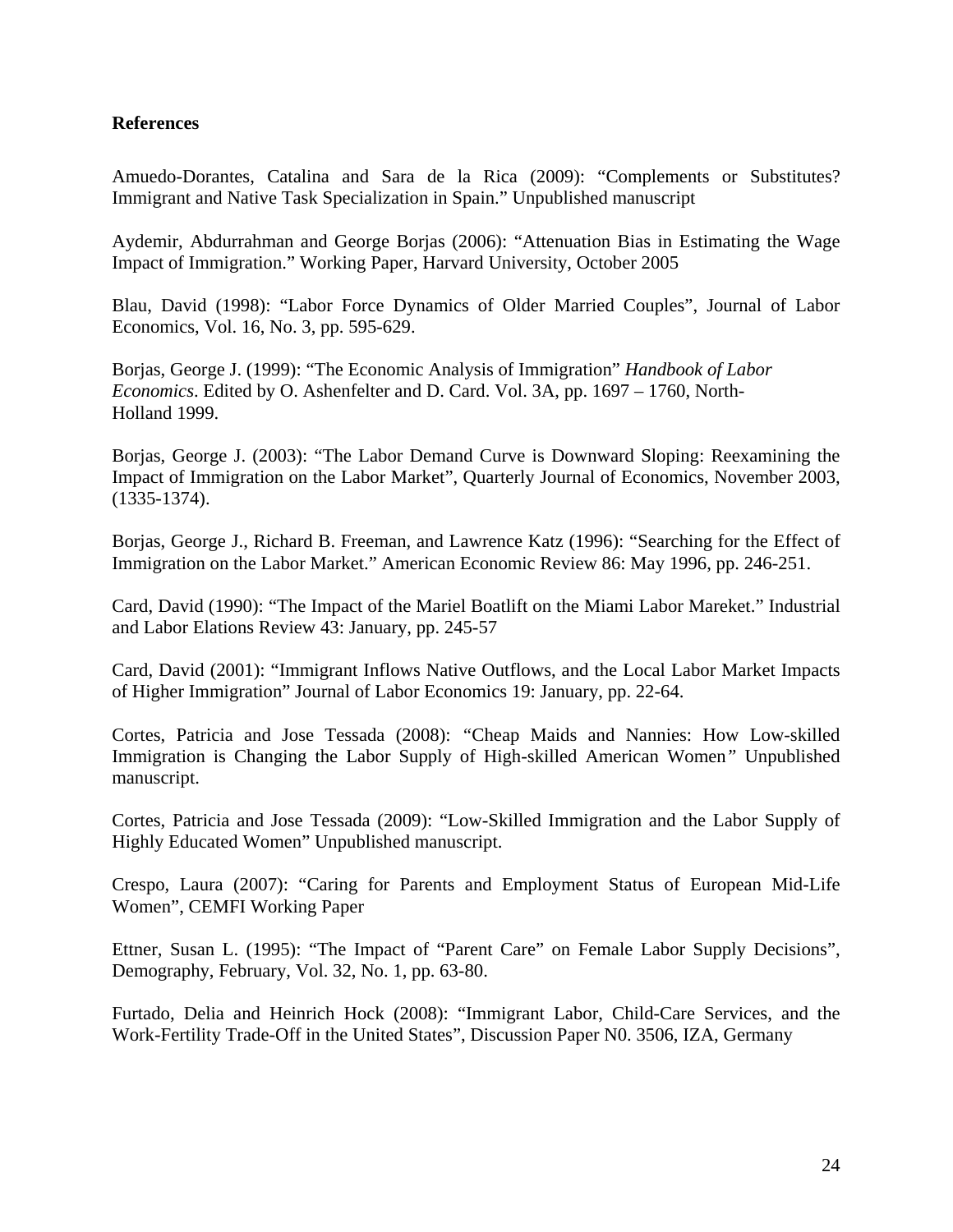Jacobzone, Stéphane (1999) "Ageing and Care for Frail Elderly Persons: an Overview of International Perspectives", Series OECD Labour Market and Social Policy-Occasional Papers, No. 38. Paris, OECD.

Jiménez-Martín, S., J.M. Labeaga and M. Martínez-Granado (1999): "Health Status and retirement decisions of older European Couples", working paper.

Kremer, Michael and Stanley Watts (2006): "The Globalization of Household Production", Harvard Working Paper

Laitner, John and Dan Silverman (2008): "Consumption, Retirement, and Social Security: Evaluating the Efficiency of Reform with a Life-Cycle Model", Michigan Retirement Research Center, Research Paper WP 2006-142

Mas, Alexandre and Enrico Moretti (2009): "Peers at Work" American Economic Review, 99:1, 112-145

Ottaviano, Gianmarco and Givoanni Peri (2006): "Rethinking the Effects of Immigration on Wages" NBER Working Paper No 12497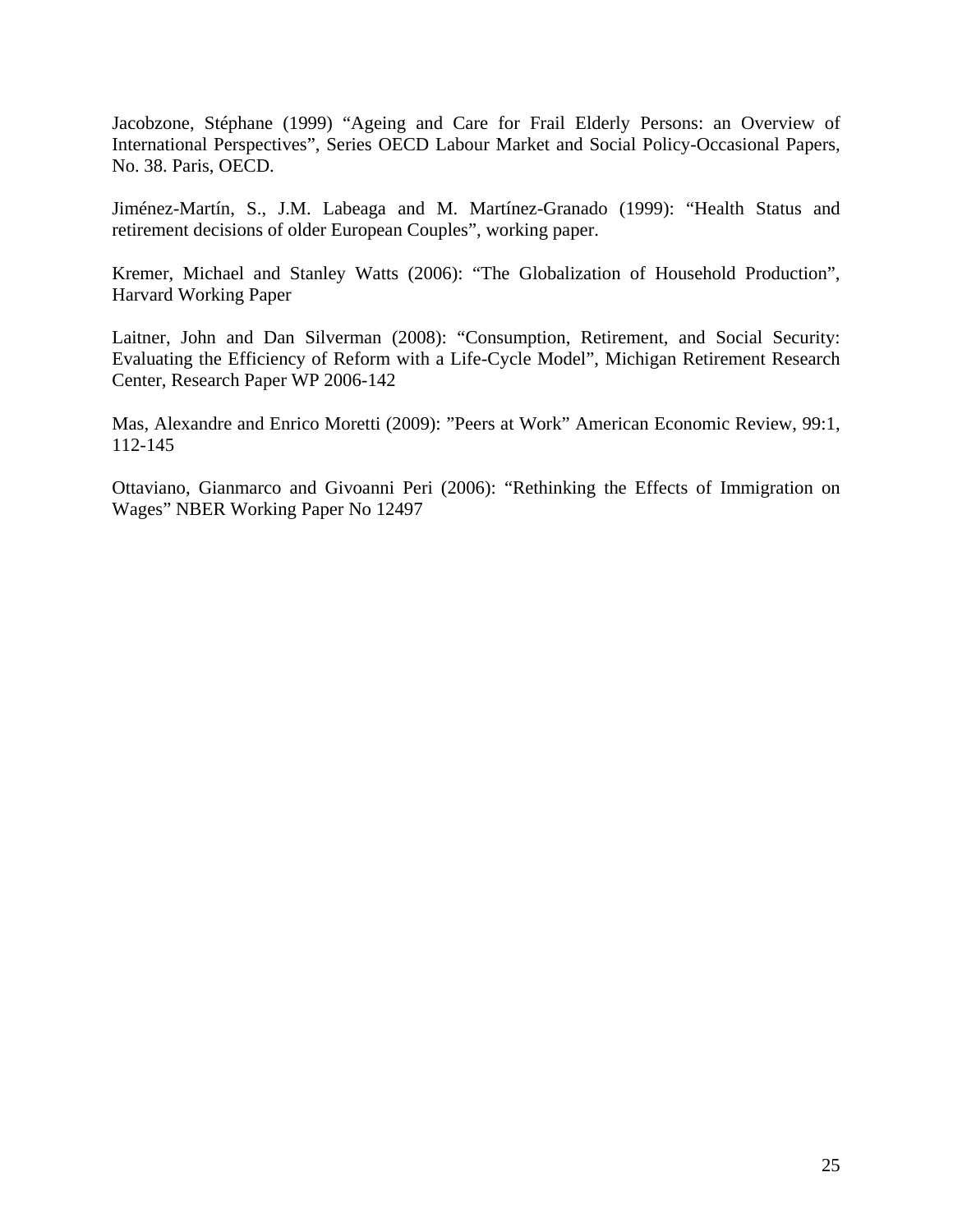|                                |                |                |                |                  | <b>Skilled</b><br>Women |              |              |
|--------------------------------|----------------|----------------|----------------|------------------|-------------------------|--------------|--------------|
|                                |                |                |                |                  |                         |              |              |
|                                | All            | All            | <b>Skilled</b> | <b>Skilled</b>   | with young              | with elderly | with retired |
|                                | Women          | Men            | Women          | Men              | children                | co-residents | husband      |
| Out of the Labor Force         | 39             | 13             | 11             | $\boldsymbol{4}$ | 12                      | 23           | 42           |
| Reasons:                       |                |                |                |                  |                         |              |              |
| <b>Family Responsibilities</b> | 61             | 5              | 53             | 7                | 75                      | 36           | 34           |
| Discourage                     | 4              | 4              | 2              | 5                | $\overline{2}$          | 2            | 2            |
| <b>Disable</b>                 | 16             | 43             | 10             | 24               | $\overline{2}$          | 19           | 9            |
| Retired                        | 3              | 31             | 8              | 34               | 0                       | 16           | 49           |
| Other reasons                  | 15             | 18             | 26             | 30               | 21                      | 27           | 6            |
| Observations                   | 74441          | 65966          | 7112           | 6813             | 2193                    | 333          | 114          |
| <b>Working Part-Time</b>       | 22             | $\overline{2}$ | 13             | 3                | 21                      | 10           | 6            |
| Reasons:                       |                |                |                |                  |                         |              |              |
| <b>Family Responsibilities</b> | 41             | 9              | 45             | 11               | 66                      | 30           | 0            |
| <b>Disable</b>                 | $\overline{2}$ | 9              | 0              |                  | 0                       | 0            | 0            |
| Full Time job not found        | 27             | 28             | 20             | 20               | 13                      | 30           | $\Omega$     |
| Full Time job not wanted       | 16             | 11             | 15             | 15               | 8                       | 15           | 50           |
| Other reasons                  | 15             | 43             | 20             | 53               | 13                      | 25           | 50           |
| Observations                   | 9153           | 1175           | 6156           | 6465             | 1846                    | 269          | 66           |

Table 1. Labor market behavior of highly skilled individuals with family responsibilities

Source:  $1<sup>st</sup>$  and  $2<sup>nd</sup>$  quarter EPA 2008.

Note: The table displays the percentage of individuals aged 25 to 64 years old out of the labor force or working parttime conditional on working. The table also shows the distribution of reasons for being out of the labor force or working part-time. Skilled individuals are defined as those with a college degree or higher education. Young children are age 6 or below. Elderly co-residents does not include husbands.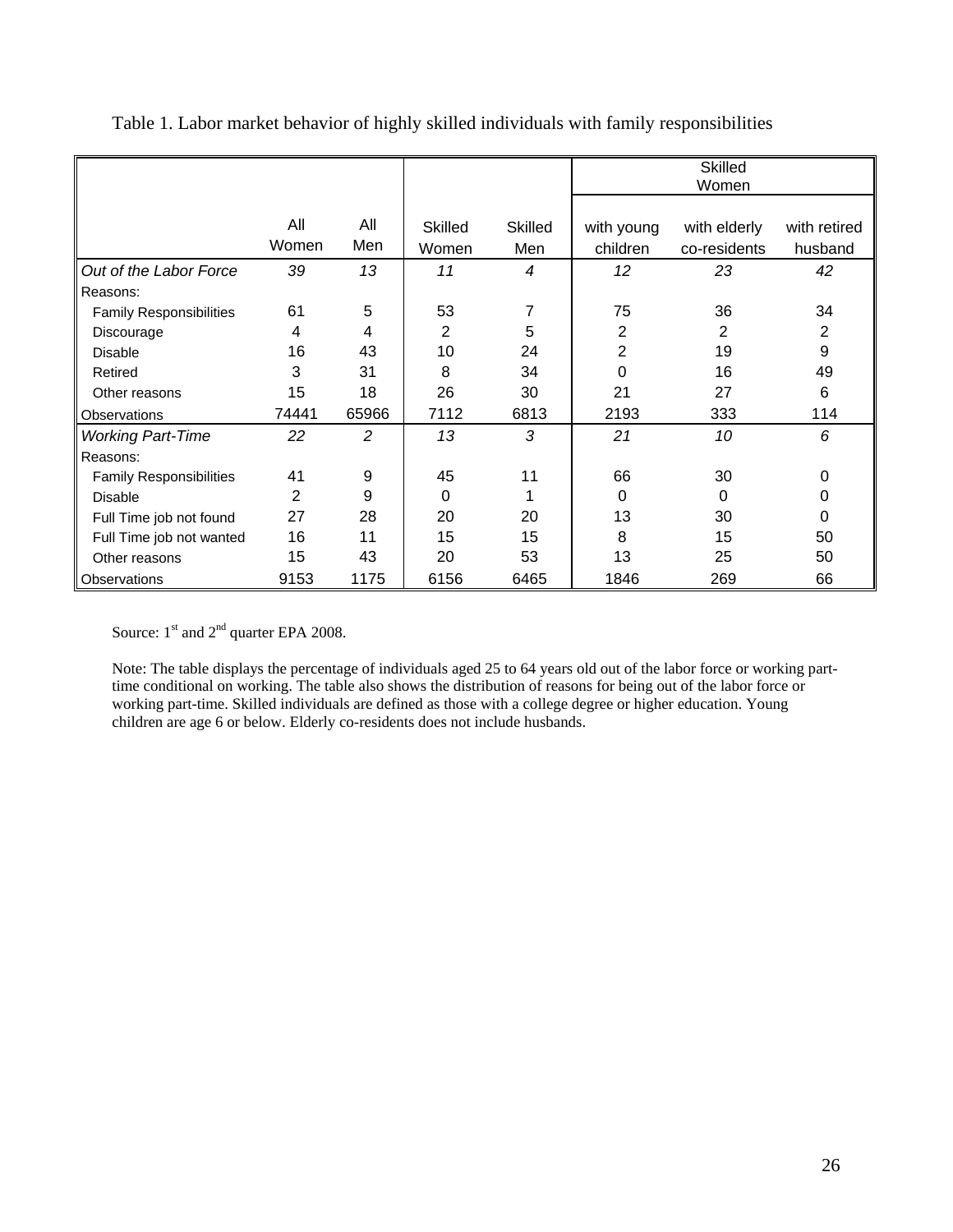|                 | 1999  | 2008  | Change |
|-----------------|-------|-------|--------|
| Madrid          | 0.045 | 0.233 | 0.188  |
| Barcelona       | 0.041 | 0.218 | 0.177  |
| Valencia        | 0.039 | 0.230 | 0.191  |
| Alicante        | 0.075 | 0.275 | 0.200  |
| Sevilla         | 0.011 | 0.070 | 0.059  |
| Malaga          | 0.079 | 0.196 | 0.118  |
| Murcia          | 0.061 | 0.281 | 0.219  |
| Cadiz           | 0.021 | 0.058 | 0.036  |
| Vizcaya         | 0.013 | 0.118 | 0.105  |
| Coruna          | 0.034 | 0.078 | 0.044  |
| Asturias        | 0.027 | 0.093 | 0.066  |
| Las Palmas      | 0.057 | 0.304 | 0.247  |
| <b>Baleares</b> | 0.098 | 0.306 | 0.208  |

Table 2**.** Low-skilled immigrants as a proportion of the labor force (ages 16-64). Top provinces by population, in decreasing order.

Source: EPA 1999 and 2008  $(2<sup>nd</sup>$  quarter).

Note: Included are all 13 provinces with population of more than 1 million on January 1, 2008 (INE). The provinces are sorted in decreasing order of population in 2008.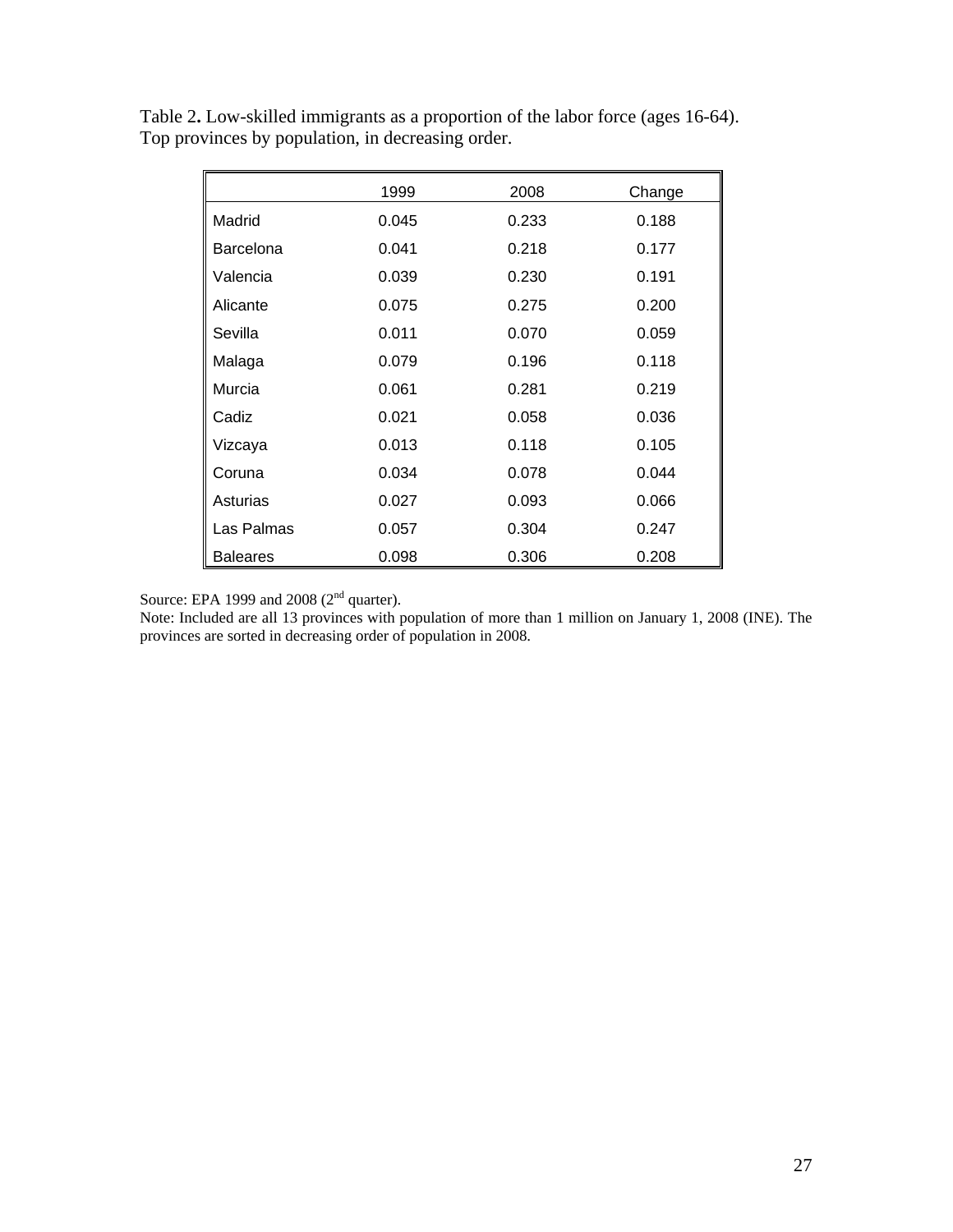#### Table 3. Descriptive Statistics (1)

#### A) Foreign-born and native population

|                                                                                       | 1999  | 2008  |
|---------------------------------------------------------------------------------------|-------|-------|
| Immigrants as % of total employment                                                   | 3.71  | 17.19 |
| % of Low-skilled immigrants (i.e. with a high school degree or less)                  | 79.93 | 84.68 |
| % of Low-skilled natives (i.e. with a high school degree or less)                     | 87.25 | 81.89 |
| Average age of immigrants                                                             | 36.94 | 36.48 |
| Average age of natives                                                                | 38.49 | 41    |
| Immigrants employed in low-earnings occupations (as % of all immigrants)              | 67.36 | 82.57 |
| Natives employed in low-earnings occupations (as % of all natives)                    | 24.41 | 33.17 |
| Female immigrants in household services (as % of all workers in household services)   | 12.33 | 48.96 |
| Female immigrants in household services (as % of all female immigrants)               | 19.22 | 26.46 |
| Recent female immigrants in household services (as % of all recent female immigrants) | 54.53 | 48.84 |
| Workers in household services (as % of total employment)                              | 2.99  | 4.44  |
| Number of household services workers per 100 households                               | 4.88  | 7.26  |

Source: EPA 1999 and 2008 ( $2<sup>nd</sup>$  quarter). Working-age population.

Note: Recent immigrants are those who arrived to Spain less than 3 years ago

#### B) Workers in the household service sector, 2008

|                                  | <b>Natives</b> | Immigrants | Only female immigrants |                |              |  |
|----------------------------------|----------------|------------|------------------------|----------------|--------------|--|
|                                  |                |            |                        | <b>Between</b> |              |  |
| Average number of years in Spain |                | 5.4        | Less than 3            | 3 and 10       | More than 10 |  |
| % of females                     | 91.91          | 97.38      | $\blacksquare$         | $\bullet$      |              |  |
| Average Age                      | 44             | 37         | 33                     | 38             | 47           |  |
| % of High School Dropouts        | 69.92          | 48.08      | 47.37                  | 47.08          | 55.3         |  |
| % of High School Graduates       | 25.16          | 38.66      | 41.46                  | 38.19          | 36.97        |  |
| % with college or some college   | 4.92           | 13.25      | 11.17                  | 14.73          | 7.73         |  |
| % married                        | 52.53          | 59.98      | 44.33                  | 47.67          | 50.97        |  |

Source: EPA 2008 ( $2<sup>nd</sup>$  quarter). The percentages are obtained from individuals in the working age 25 to 64.

#### C) Main Explanatory Variable (immigrant concentration by region)

|                                  | Mean  | S.D.  | Min   | Max   |
|----------------------------------|-------|-------|-------|-------|
| Share of foreign-born females    | 0.083 | 0.080 | 0.003 | 0.468 |
| Share of LS females              | 0.875 | 0.085 | 0.671 | 1.3   |
| Share of LS foreign-born females | 0.079 | 0.073 |       | 0.511 |
| Z: instrument                    | 0.117 | 0.125 | 0.006 | 0.811 |

Note: "Share of LS females" is the proportion of low-skilled females in a region normalized by the 1999 female population in that region and "Share of LS foreign-born females" is the proportion of low-skilled foreign-born females in a region normalized by the 1999 female population in that region. These two variables are obtained from the information in the Labor Force Survey. "Share of foreign-born females" is the proportion of foreign-born females in a region normalized by the 1999 female population in that region. This variable is calculated from the Registry data. See Section 2.4 in the paper for a discussion on how to construct the instrument. The instrument is calculated form the Registry data.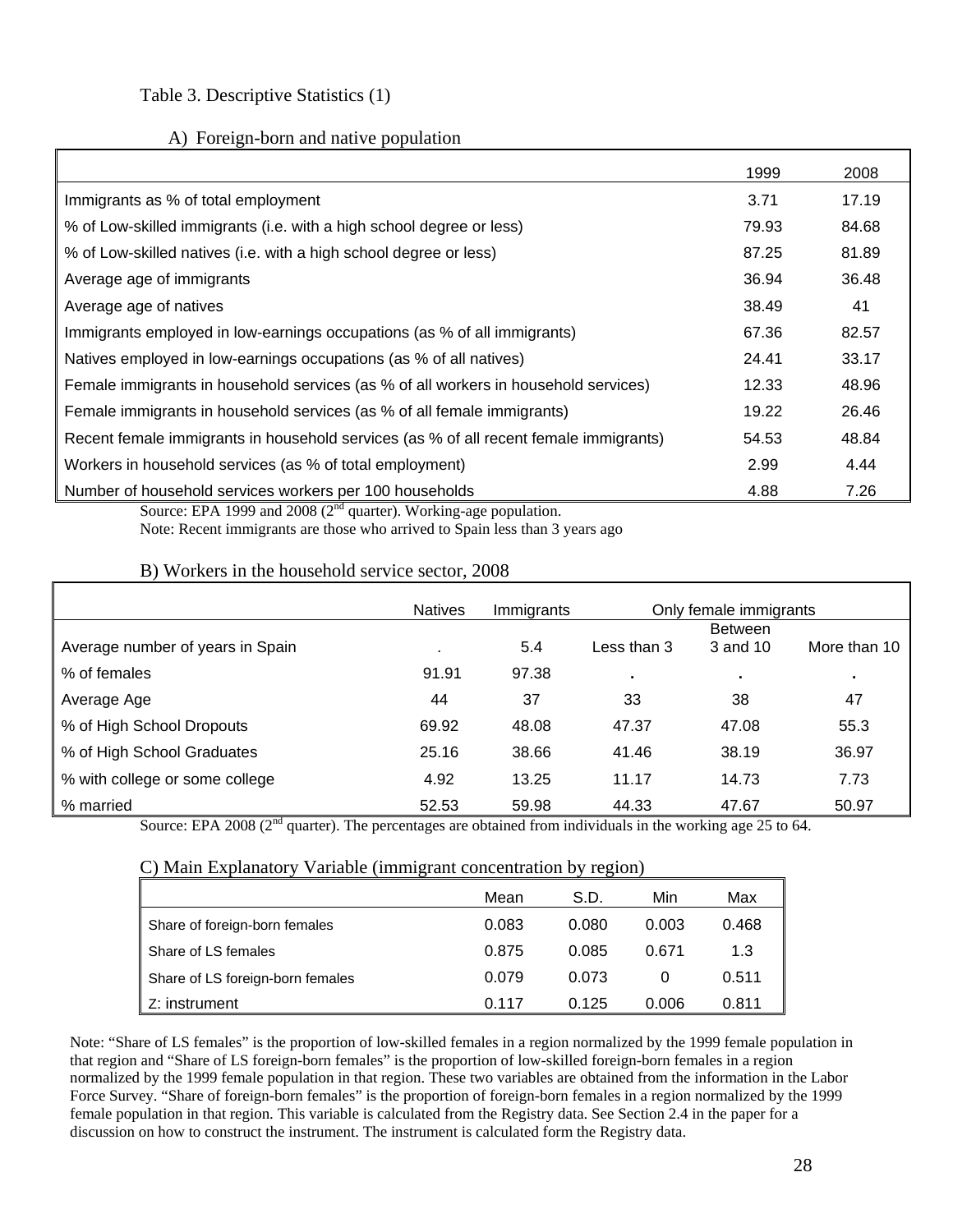#### Table 4. Descriptive Statistics (2): Labor supply of native females

### A) By Education

|                        | <b>High School Dropouts</b> |         | <b>High School Graduates</b> |         | Some College |         | College Grad or Ph.D |         |
|------------------------|-----------------------------|---------|------------------------------|---------|--------------|---------|----------------------|---------|
|                        |                             |         |                              |         |              |         |                      |         |
|                        | 1999                        | 2008    | 1999                         | 2008    | 1999         | 2008    | 1999                 | 2008    |
| Sample Share           | 75.55                       | 53.04   | 12.37                        | 26.5    | 6.59         | 9.99    | 5.54                 | 10.47   |
| Work                   | 30.1                        | 41.62   | 57.01                        | 66.97   | 76.22        | 82.91   | 78.93                | 87.27   |
| Part-time              | 8.08                        | 14.35   | 6.64                         | 15.02   | 18.65        | 19.39   | 18.93                | 18.7    |
| Full-time              | 22.01                       | 26.44   | 50.36                        | 51.46   | 57.57        | 63.25   | 60                   | 68.28   |
| Hours   Working        | 33.47                       | 30.87   | 35.53                        | 32.24   | 31.87        | 32.04   | 33.22                | 33.33   |
|                        | $(15.12)^*$                 | (16.07) | (11.65)                      | (13.95) | (12.13)      | (12.47) | (12.20)              | (13.09) |
| P40   Working          | 18.68                       | 14.59   | 12.1                         | 11.91   | 5.07         | 8.02    | 9.87                 | 14.78   |
| P50   Working          | 5.29                        | 4.87    | 2.22                         | 2.61    | 0.88         | 1.73    | 2.24                 | 2.35    |
| Married                | 88.53                       | 80.73   | 86.61                        | 76.07   | 83.65        | 73.2    | 80.77                | 70.88   |
| Child younger than 6   | 14.08                       | 11.2    | 28.31                        | 23.55   | 25.13        | 25.11   | 34.11                | 30.33   |
| Child younger than 16  | 42.44                       | 32.88   | 59.79                        | 49.93   | 53.38        | 47.82   | 55.52                | 52.35   |
| Elderly co-residents   | 6.62                        | 7.32    | 3.86                         | 5.63    | 4.42         | 4.87    | 3.51                 | 3.22    |
| Retired husband        | 12.96                       | 11.26   | 2.5                          | 3.31    | 3.6          | 3.41    | 1.24                 | 1.31    |
| Number of observations | 31,367                      | 19,924  | 4,457                        | 9,101   | 2,799        | 3,596   | 1,876                | 3,336   |

#### B) By Occupation

|                               | Low-earnings |         |         | Medium-earnings |         | High-earnings |  |
|-------------------------------|--------------|---------|---------|-----------------|---------|---------------|--|
|                               | 1999         | 2008    | 1999    | 2008            | 1999    | 2008          |  |
| Sample Share                  | 64.98        | 59.48   | 22.64   | 27.75           | 12.38   | 12.77         |  |
| Hours   Working               | 32.6         | 30.31   | 32.14   | 31.73           | 40.93   | 39.54         |  |
|                               | (14.30)      | (14.77) | (11.67) | (12.33)         | (13.97) | (15.61)       |  |
| P40   Working                 | 13.19        | 10.07   | 4.36    | 7.49            | 42.11   | 38.12         |  |
| P50   Working                 | 3.46         | 2.72    | 0.64    | 0.95            | 11.58   | 11.43         |  |
| Married                       | 82.95        | 73.61   | 81.83   | 71.25           | 84.34   | 73.11         |  |
| Child younger than 6          | 17.44        | 16.98   | 24.7    | 23.48           | 19.07   | 23.57         |  |
| Child younger than 16         | 49.62        | 43.55   | 53.71   | 46.95           | 44.39   | 47.14         |  |
| Elderly co-residents          | 6.14         | 6.28    | 4.86    | 4.57            | 5.44    | 4.85          |  |
| <b>Retired husband</b>        | 4.38         | 2.98    | 1.94    | 2.15            | 6.88    | 3.07          |  |
| <b>Number of Observations</b> | 9,885        | 11,928  | 3,537   | 5.474           | 1,959   | 2,449         |  |

Source: EPA 1999 and 2008 (2<sup>nd</sup> quarter). The percentages are obtained from individuals in the working age 25 to 64. p40 and p50 represent the probability of working more than 40 and 50 hours, respectively. Note: Standard-deviations for hours are reported in parenthesis.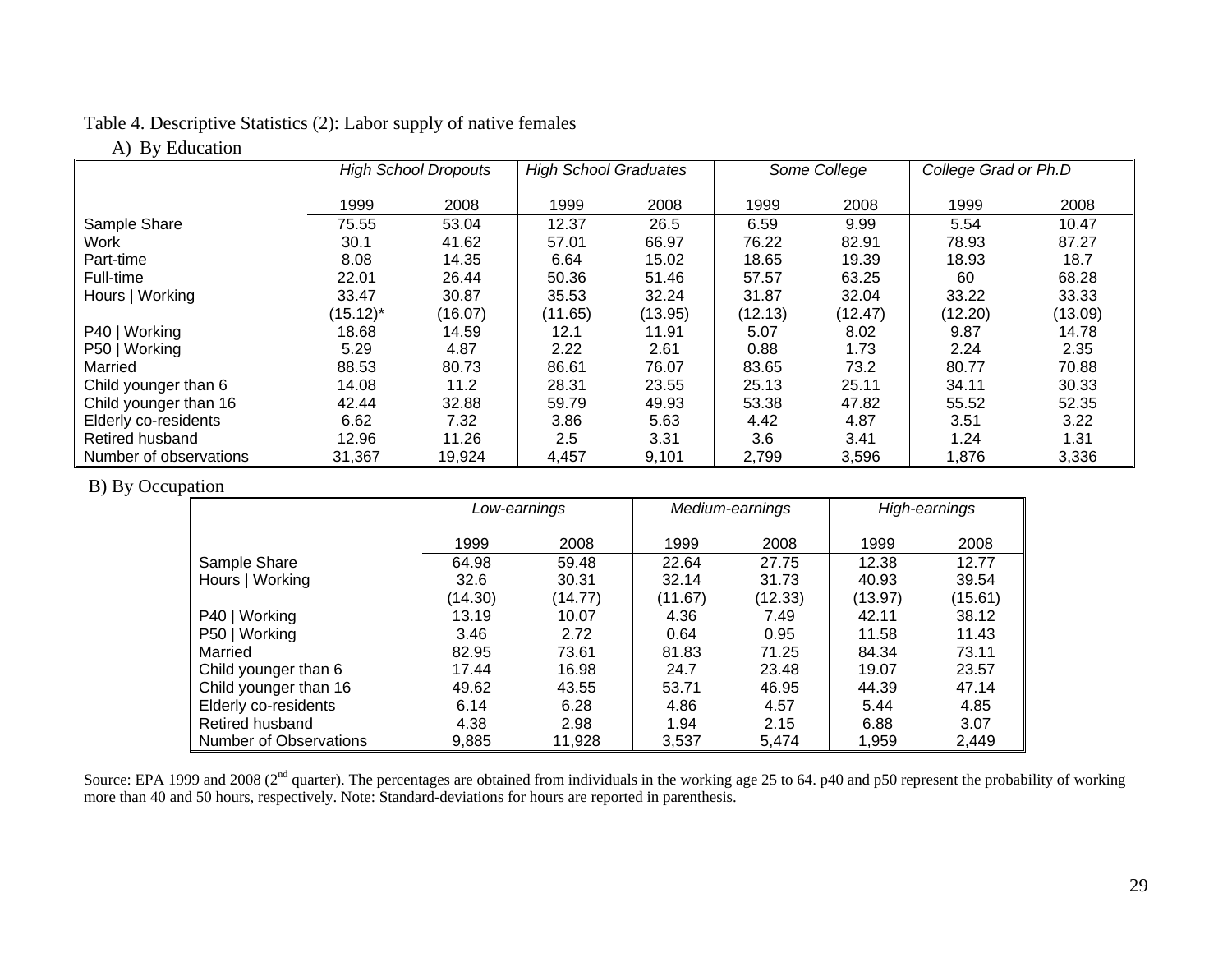#### Table 5. First Stage Results

| <b>DEPENDENT</b><br><b>VARIABLE</b> | Share of foreign women<br>FF) | Share of LS females<br>(LSF) | Share of LS foreign-born<br>females (LSFF) |
|-------------------------------------|-------------------------------|------------------------------|--------------------------------------------|
|                                     | (1)                           | (2)                          | (3)                                        |
| Z/WAF99                             | 0.246                         | 0.263                        | 0.13                                       |
| tstat                               | 6.57                          | 7.05                         | 4.26                                       |
| Cragg-Donald F stat                 | 43.18                         | 49.72                        | 18.13                                      |
| Partial R <sub>2</sub>              | 0.11                          | 0.07                         | 0.03                                       |

#### A) Instrument using the Registry Data (Z/WAF99):

#### B) Instrument using the Labor Force Survey (ZEPA99):

| <b>DEPENDENT</b><br>VARIABLE | Share of foreign women<br>FF) | Share of LS females<br>(LSF) | Share of LS foreign-born<br>females (LSFF) |
|------------------------------|-------------------------------|------------------------------|--------------------------------------------|
|                              | '1'                           | (2)                          | (3)                                        |
| Z/WAF99                      | 0.2                           | 0.13                         | 0.16                                       |
| tstat                        | 3.37                          | 2.68                         | 3.57                                       |
| Cragg-Donald F stat          | 11.36                         | 7.19                         | 12.72                                      |
| Partial R <sub>2</sub>       | 0.06                          | 0.01                         | 0.04                                       |

Note: OLS estimates. Each number comes from a different regression where the dependent variable is one of our measures of immigrant concentration. "Share of LS females" is the proportion of low-skilled females in a region normalized by the 1999 female population in that region and "Share of LS foreign-born females" is the proportion of low-skilled foreign-born females in a region normalized by the 1999 population in that region. These two variables are obtained from the Labor Force Survey. "Share of foreign females" is the proportion of foreignnationality females in a region normalized by the 1999 female population in that region. This variable is calculated from the Registry data. All specifications include region and year fixed effects, age, age squared, marital status and the presence of children in several age brackets. Standard errors clustered by region and year are reported in brackets. One asterisk indicates significance at the 90% confidence level, two indicate 95% and three indicate 99%. The cutoff for the test of weak instruments is 16.38 (Stock and Yogo 2001). The instrument is  $Z=\sum_{c}\left(\frac{FB_{r,c,t_0}}{FB_{c,t_0}}\right)$  $\mathcal{C}_{\mathcal{A}}$  $\sum_{c} \left( \frac{FB_{r,c,t_0}}{FB_{c,t_0}} \right) FB_{c,t}$ , where the term in parenthesis denotes the share of the foreign-born population from country of origin c that were living in Spain's region r in year t. The term outside the

parenthesis is the total size of the population from country c that is living in Spain in year t.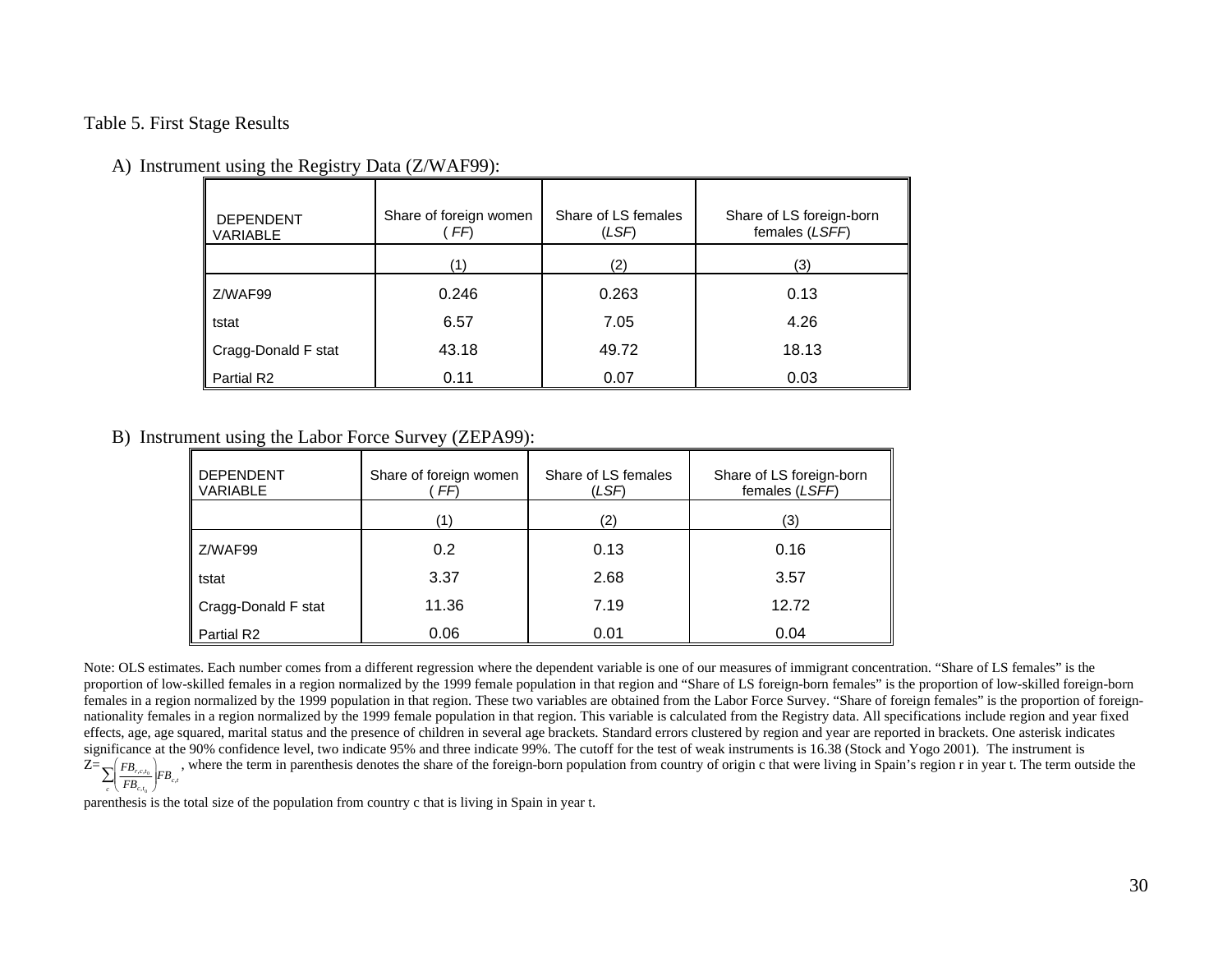| <b>DEPENDENT</b><br>VARIABLE                                                                                      | Employment in household services<br>(divided by the 1999 female population) |                        |             |                        |                        |             |  |  |
|-------------------------------------------------------------------------------------------------------------------|-----------------------------------------------------------------------------|------------------------|-------------|------------------------|------------------------|-------------|--|--|
|                                                                                                                   | <b>OLS</b>                                                                  | <b>OLS</b>             | <b>OLS</b>  | IV                     | IV                     | IV          |  |  |
| Share of foreign<br>females (FF)<br>Share of LS<br>females (LSF)<br>Share of LS<br>foreign-born<br>females (LSFF) | $0.1542***$<br>[0.012]                                                      | $0.0843***$<br>[0.011] | $0.1684***$ | $0.0886***$<br>[0.027] | $0.0781***$<br>[0.026] | $0.2028***$ |  |  |
|                                                                                                                   |                                                                             |                        | [0.013]     |                        |                        | [0.061]     |  |  |
| <b>Observations</b>                                                                                               | 520                                                                         | 520                    | 520         | 520                    | 520                    | 520         |  |  |
| R-squared                                                                                                         | 0.833                                                                       | 0.797                  | 0.832       | 0.821                  | 0.797                  | 0.829       |  |  |

Table 6. Immigration and the size of the household services sector.

Note: Each coefficient comes from a different regression where the dependent variable is the number of workers employed in the Household Services Sector (HHS), normalized by the 1999 female population in the region. All specifications include region and year fixed effects and use the 1999 female population to weight different regions. "Share of LS females" is the proportion of low-skilled females in a region normalized by the 1999 female population, "Share of LS foreign-born females" is the proportion of low-skilled foreign-born females in a region normalized by the 1999 population. These two variables are obtained from the information in the Labor Force Survey. "Share of foreign females" is the proportion of foreign females in a region normalized by the 1999 female population. This variable is calculated from the Registry data. Standard errors are reported parentheses. One asterisk indicates significance at the 90% confidence level, two indicate 95% and three indicate 99%.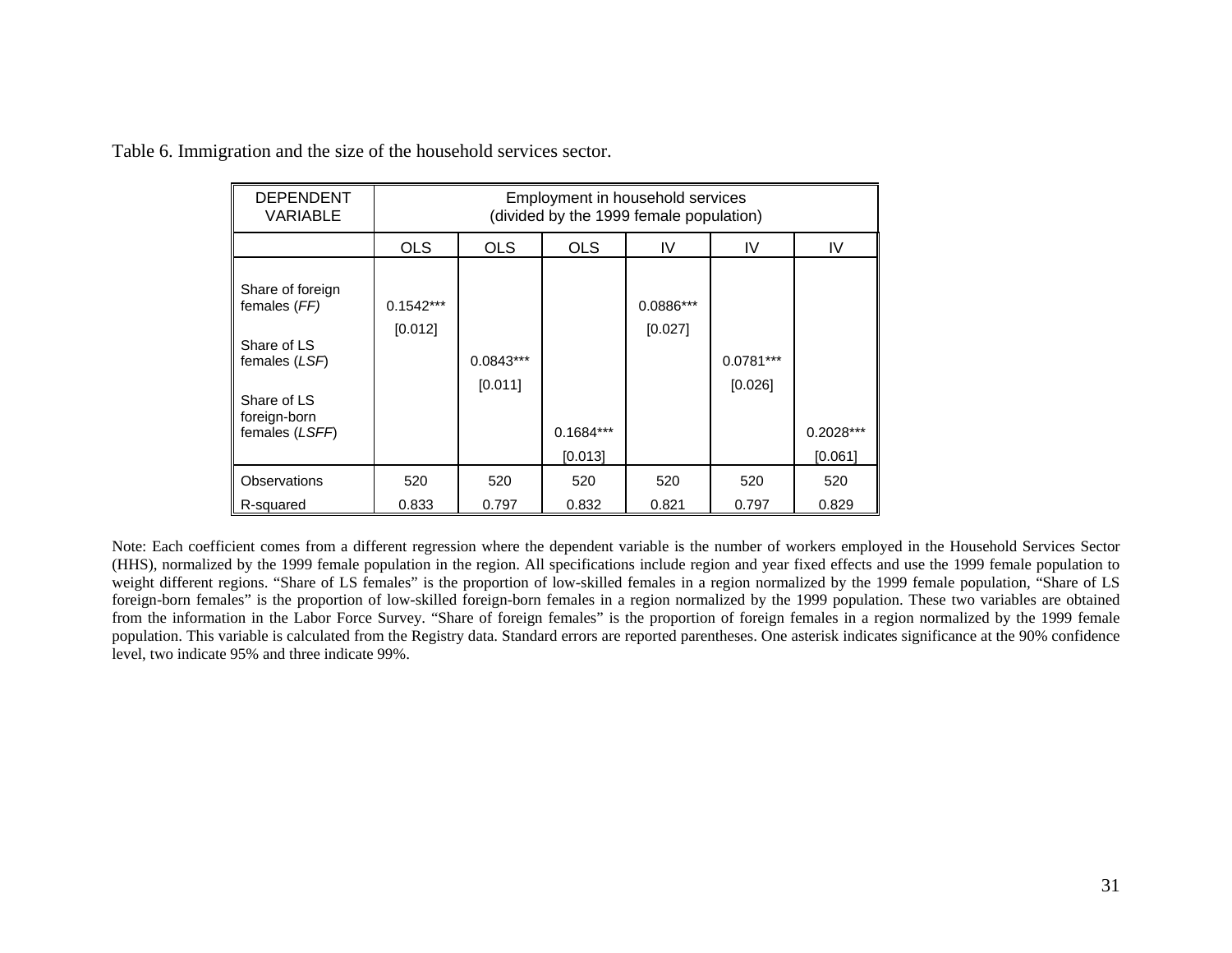| 7A)Women                                |          |           |            |               |             |             |
|-----------------------------------------|----------|-----------|------------|---------------|-------------|-------------|
| <b>DEPENDENT VARIABLE</b>               | work     | part-time | full-time  | hours<br>work | p40<br>work | p50<br>work |
| <b>SAMPLE</b>                           | (1)      | (2)       | (3)        | (4)           | (5)         | (6)         |
| <b>HIGHLY EDUCATED</b>                  |          |           |            |               |             |             |
| Share of foreign-born females (FF)      | $-0.013$ | 0.136     | $-0.141$   | $-2.167$      | $-0.009$    | $-0.019$    |
|                                         | [0.072]  | [0.090]   | [0.113]    | [1.950]       | [0.071]     | [0.028]     |
|                                         |          |           |            |               |             |             |
| Share of LS females (LSF)               | 0.046    | 0.037     | 0.011      | $-2.032$      | $-0.095*$   | $-0.040*$   |
|                                         | [0.056]  | [0.071]   | [0.086]    | [1.516]       | [0.048]     | [0.022]     |
|                                         |          |           |            |               |             |             |
| Share of LS foreign-born females (LSFF) | $-0.043$ | $0.206**$ | $-0.243**$ | $-2.653$      | 0.003       | 0.022       |
|                                         | [0.074]  | [0.098]   | [0.119]    | [2.268]       | [0.076]     | [0.034]     |
|                                         |          |           |            |               |             |             |
| Observations                            | 25529    | 25272     | 25272      | 21275         | 21275       | 21275       |
| <b>HIGH EARNINGS OCCUPATIONS</b>        |          |           |            |               |             |             |
| Share of foreign-born females (FF)      |          |           |            | $7.277***$    | $0.383***$  | 0.105       |
|                                         |          |           |            | [2.360]       | [0.109]     | [0.075]     |
|                                         |          |           |            |               |             |             |
| Share of LS females (LSF)               |          |           |            | $5.217***$    | $0.172*$    | 0.066       |
|                                         |          |           |            | [2.013]       | [0.090]     | [0.060]     |
|                                         |          |           |            |               |             |             |
| Share of LS foreign-born females (LSFF) |          |           |            | 8.662***      | $0.357***$  | $0.183**$   |
|                                         |          |           |            | [2.738]       | [0.120]     | [0.089]     |
|                                         |          |           |            |               |             |             |
| Observations                            |          |           |            | 20415         | 20415       | 20415       |

Table 7. Immigration and the labor supply of highly skilled natives (1): OLS estimates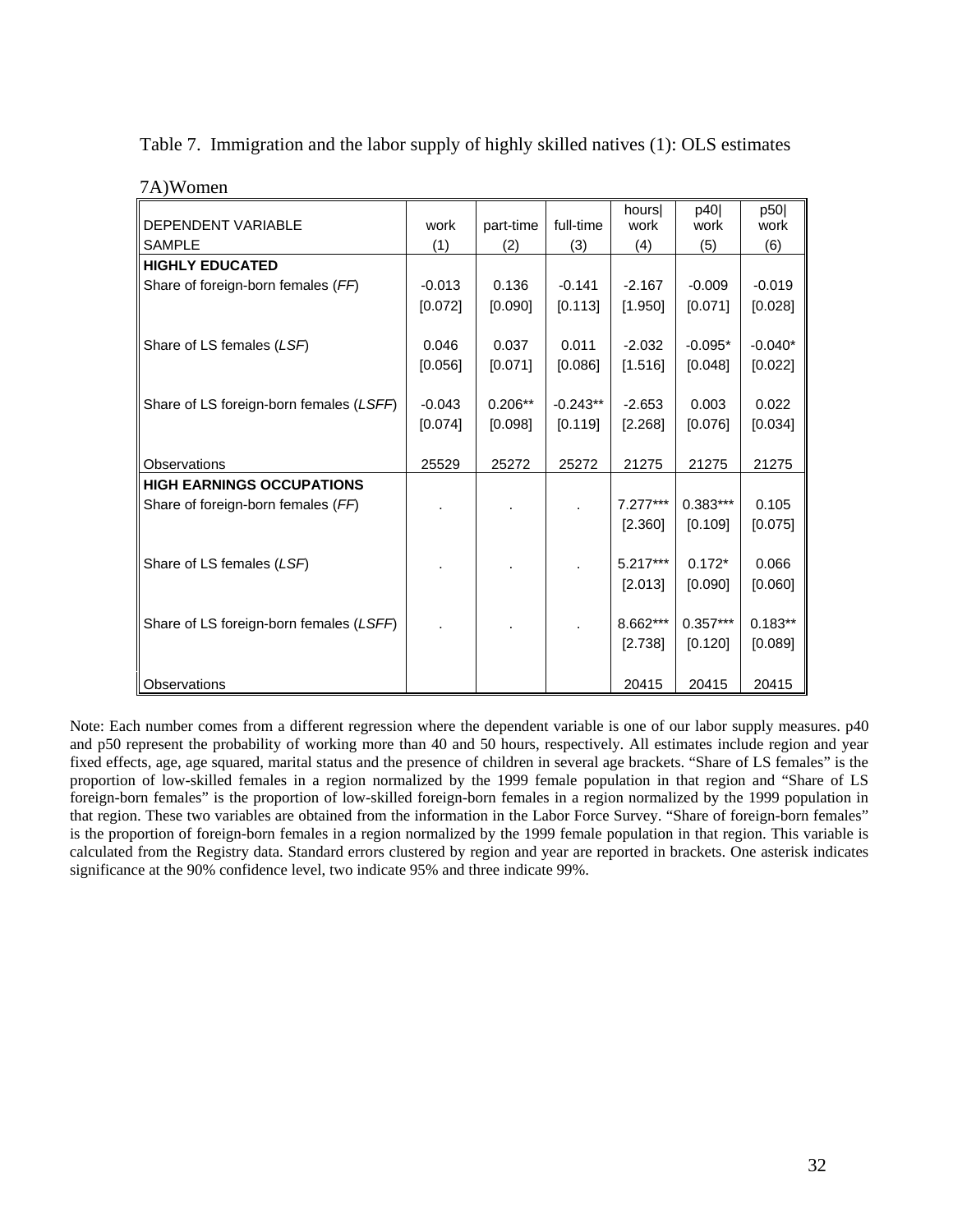| DEPENDENT VARIABLE                      | work      | part-time | full-time | hours<br>work | p40<br>work | p50<br>work |
|-----------------------------------------|-----------|-----------|-----------|---------------|-------------|-------------|
| <b>SAMPLE</b>                           | (1)       | (2)       | (3)       | (4)           | (5)         | (6)         |
| <b>HIGHLY EDUCATED</b>                  |           |           |           |               |             |             |
| Share of foreign-born females (FF)      | $-0.018$  | 0.019     | $-0.037$  | 2.026         | 0.143       | 0.071       |
|                                         | [0.040]   | [0.066]   | [0.078]   | [1.898]       | [0.124]     | [0.062]     |
|                                         |           |           |           |               |             |             |
| Share of LS females (LSF)               | $-0.054*$ | $-0.023$  | $-0.026$  | $-0.834$      | $-0.131*$   | $-0.034$    |
|                                         | [0.030]   | [0.047]   | [0.055]   | [1.371]       | [0.070]     | [0.040]     |
|                                         |           |           |           |               |             |             |
| Share of LS foreign-born females (LSFF) | $-0.021$  | 0.094     | $-0.106$  | 2.042         | 0.181       | 0.058       |
|                                         | [0.046]   | [0.069]   | [0.085]   | [2.133]       | [0.126]     | [0.067]     |
| Observations                            | 28686     | 28068     | 28068     | 26339         | 26339       | 26339       |
| <b>HIGH EARNINGS OCCUPATIONS</b>        |           |           |           |               |             |             |
| Share of foreign-born females (FF)      |           |           |           | $-0.020$      | 0.167       | $\Omega$    |
|                                         |           |           |           | [2.567]       | [0.120]     | [0.093]     |
|                                         |           |           |           |               |             |             |
| Share of LS females (LSF)               |           |           |           | 0.121         | $-0.019$    | 0.025       |
|                                         |           |           |           | [1.723]       | [0.076]     | [0.064]     |
|                                         |           |           |           |               |             |             |
| Share of LS foreign-born females (LSFF) |           |           |           | 3.211         | 0.185       | 0.124       |
|                                         |           |           |           | [2.496]       | [0.114]     | [0.095]     |
|                                         |           |           |           |               |             |             |
| Observations                            |           |           |           | 40306         | 40306       | 40306       |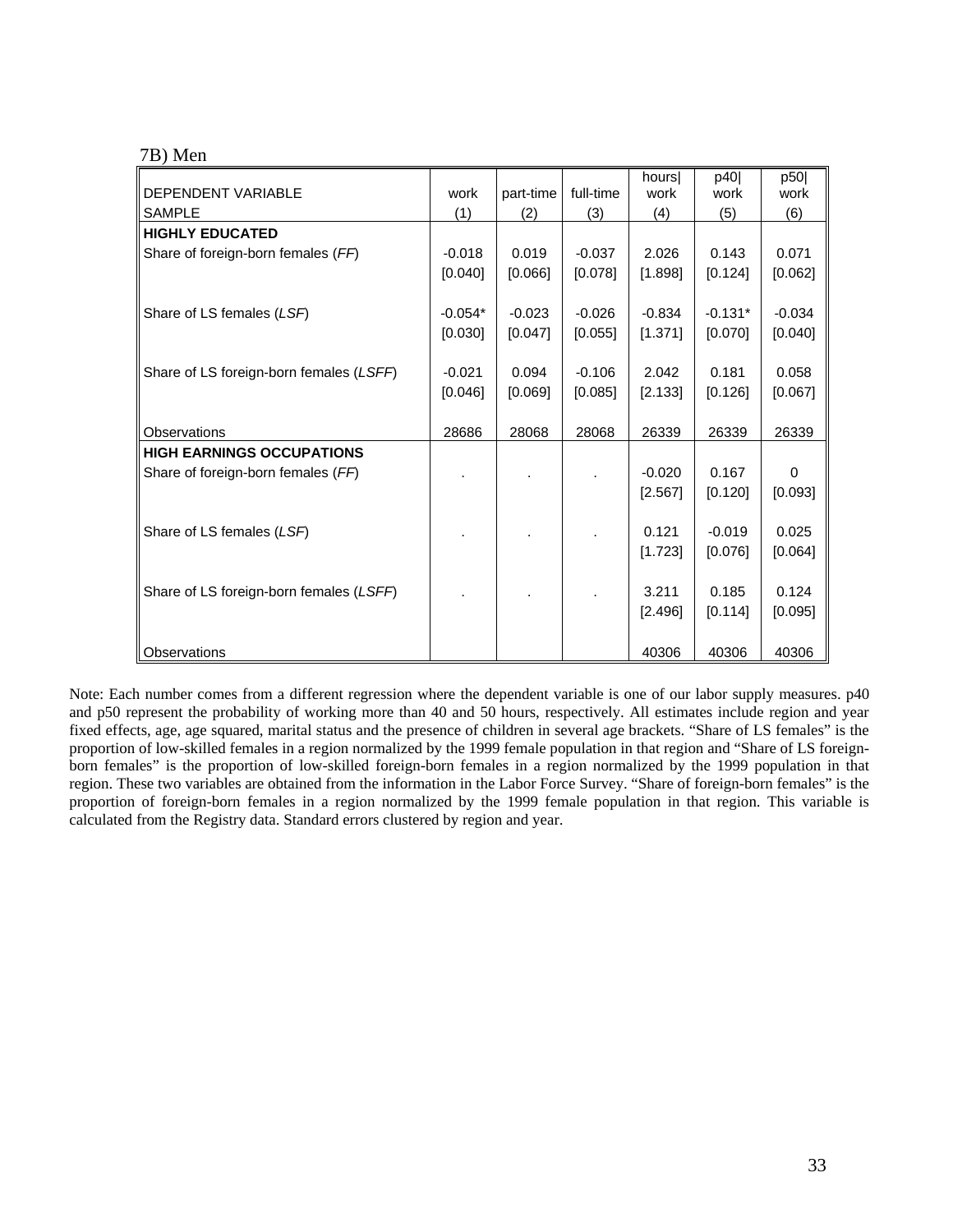|  |  | Table 8. Immigration and the labor supply of highly skilled natives (2): IV estimates. |  |
|--|--|----------------------------------------------------------------------------------------|--|
|  |  |                                                                                        |  |

|                                         |          |           |           | hours     | p40        | p50      |
|-----------------------------------------|----------|-----------|-----------|-----------|------------|----------|
| <b>DEPENDENT VARIABLE</b>               | work     | part-time | full-time | work      | work       | work     |
| <b>SAMPLE</b>                           | (1)      | (2)       | (3)       | (4)       | (5)        | (6)      |
| <b>HIGHLY EDUCATED</b>                  |          |           |           |           |            |          |
| Share of foreign-born females (FF)      | $-0.114$ | $-0.025$  | $-0.088$  | 3.393     | 0.160      | $-0.076$ |
|                                         | [0.222]  | [0.283]   | [0.323]   | [6.166]   | [0.228]    | [0.089]  |
|                                         |          |           |           |           |            |          |
| Share of LS females (LSF)               | $-0.107$ | $-0.023$  | $-0.083$  | 3.165     | 0.149      | $-0.071$ |
|                                         | [0.213]  | [0.265]   | [0.308]   | [5.730]   | [0.218]    | [0.081]  |
|                                         |          |           |           |           |            |          |
| Share of LS foreign-born females (LSFF) | $-0.217$ | $-0.047$  | $-0.167$  | 6.411     | 0.301      | $-0.143$ |
|                                         | [0.420]  | [0.536]   | [0.610]   | [11.78]   | [0.437]    | [0.172]  |
|                                         |          |           |           |           |            |          |
| Observations                            | 25529    | 25272     | 25272     | 21275     | 21275      | 21275    |
| <b>HIGH EARNINGS OCCUPATIONS</b>        |          |           |           |           |            |          |
| Share of foreign-born females (FF)      |          |           |           | $15.32**$ | $0.965***$ | $0.355*$ |
|                                         |          |           |           | [6.680]   | [0.311]    | [0.198]  |
|                                         |          |           |           |           |            |          |
| Share of LS females (LSF)               |          |           |           | $13.78**$ | $0.868***$ | $0.320*$ |
|                                         |          |           |           | [6.196]   | [0.296]    | [0.177]  |
|                                         |          |           |           |           |            |          |
| Share of LS foreign-born females (LSFF) |          |           |           | $31.16**$ | $1.962***$ | 0.723    |
|                                         |          |           |           | [14.71]   | [0.708]    | [0.442]  |
|                                         |          |           |           |           |            |          |
| Observations                            |          |           |           | 20415     | 20415      | 20415    |

8A) Women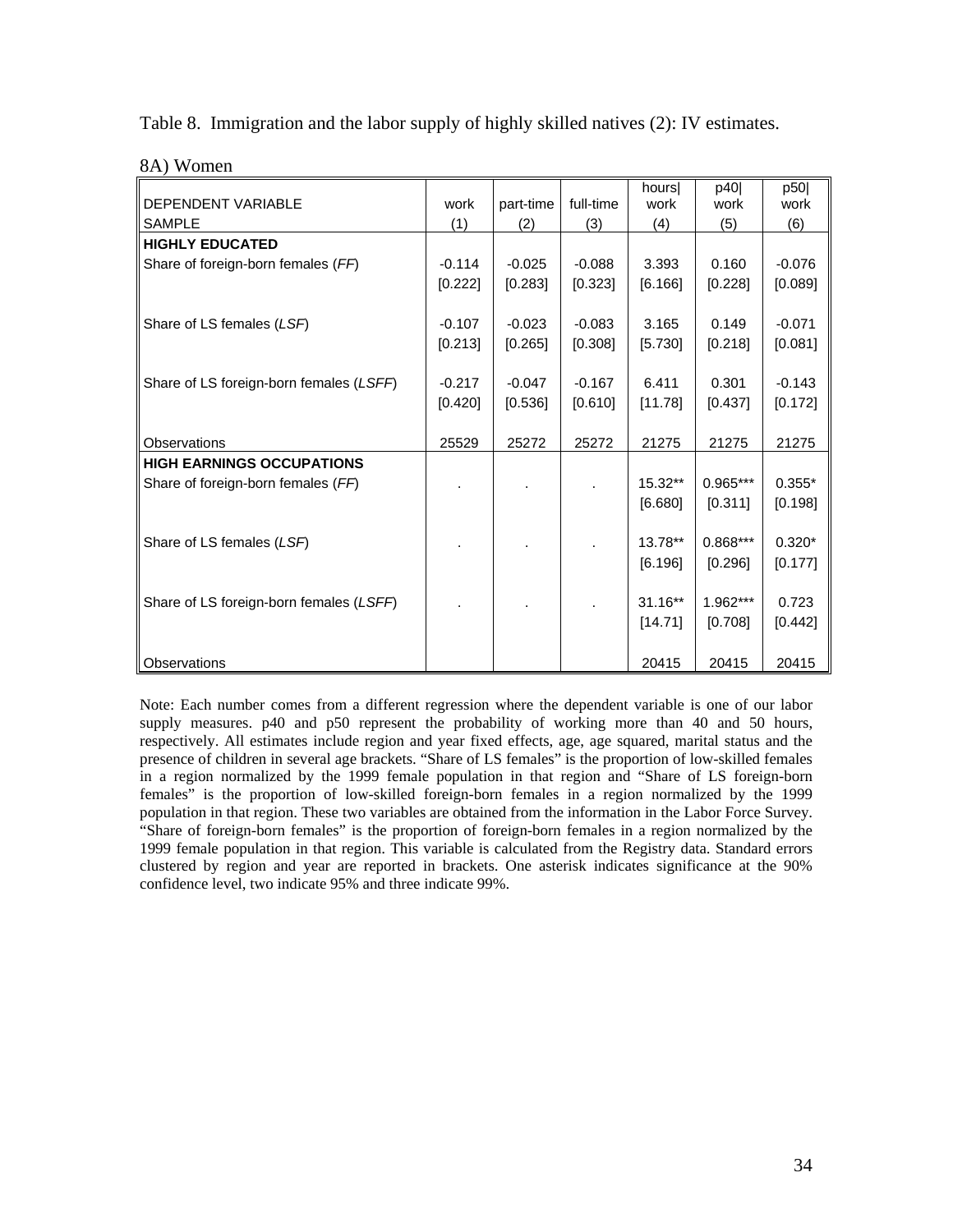#### 8B) Men

|                                         |           |           |           | hours   | p40      | p50     |
|-----------------------------------------|-----------|-----------|-----------|---------|----------|---------|
| DEPENDENT VARIABLE                      | work      | part-time | full-time | work    | work     | work    |
| <b>SAMPLE</b>                           | (1)       | (2)       | (3)       | (4)     | (5)      | (6)     |
| <b>HIGHLY EDUCATED</b>                  |           |           |           |         |          |         |
| Share of foreign-born females (FF)      | $-0.0686$ | 0.153     | $-0.212$  | 1.968   | 0.116    | 0.0205  |
|                                         | [0.116]   | [0.186]   | [0.207]   | [5.376] | [0.328]  | [0.156] |
|                                         |           |           |           |         |          |         |
| Share of LS females (LSF)               | $-0.0618$ | 0.137     | $-0.190$  | 1.770   | 0.104    | 0.0185  |
|                                         | [0.102]   | [0.170]   | [0.186]   | [4.872] | [0.298]  | [0.141] |
|                                         |           |           |           |         |          |         |
| Share of LS foreign-born females (LSFF) | $-0.126$  | 0.280     | $-0.389$  | 3.593   | 0.211    | 0.0375  |
|                                         | [0.216]   | [0.338]   | [0.382]   | [9.751] | [0.592]  | [0.284] |
|                                         |           |           |           |         |          |         |
| Observations                            | 28686     | 28068     | 28068     | 26339   | 26339    | 26339   |
| <b>HIGH EARNINGS OCCUPATIONS</b>        |           |           |           |         |          |         |
| Share of foreign-born females (FF)      |           |           |           | 17.03   | $1.017*$ | 0.698   |
|                                         |           |           |           | [10.90] | [0.575]  | [0.432] |
|                                         |           |           |           |         |          |         |
| Share of LS females (LSF)               |           |           |           | 8.227   | 0.491    | 0.337   |
|                                         |           |           |           | [5.587] | [0.311]  | [0.209] |
|                                         |           |           |           |         |          |         |
| Share of LS foreign-born females (LSFF) |           |           |           | 8.745   | $0.522*$ | 0.358   |
|                                         |           |           |           | [5.740] | [0.311]  | [0.220] |
|                                         |           |           |           |         |          |         |
| Observations                            |           |           |           | 40306   | 40306    | 40306   |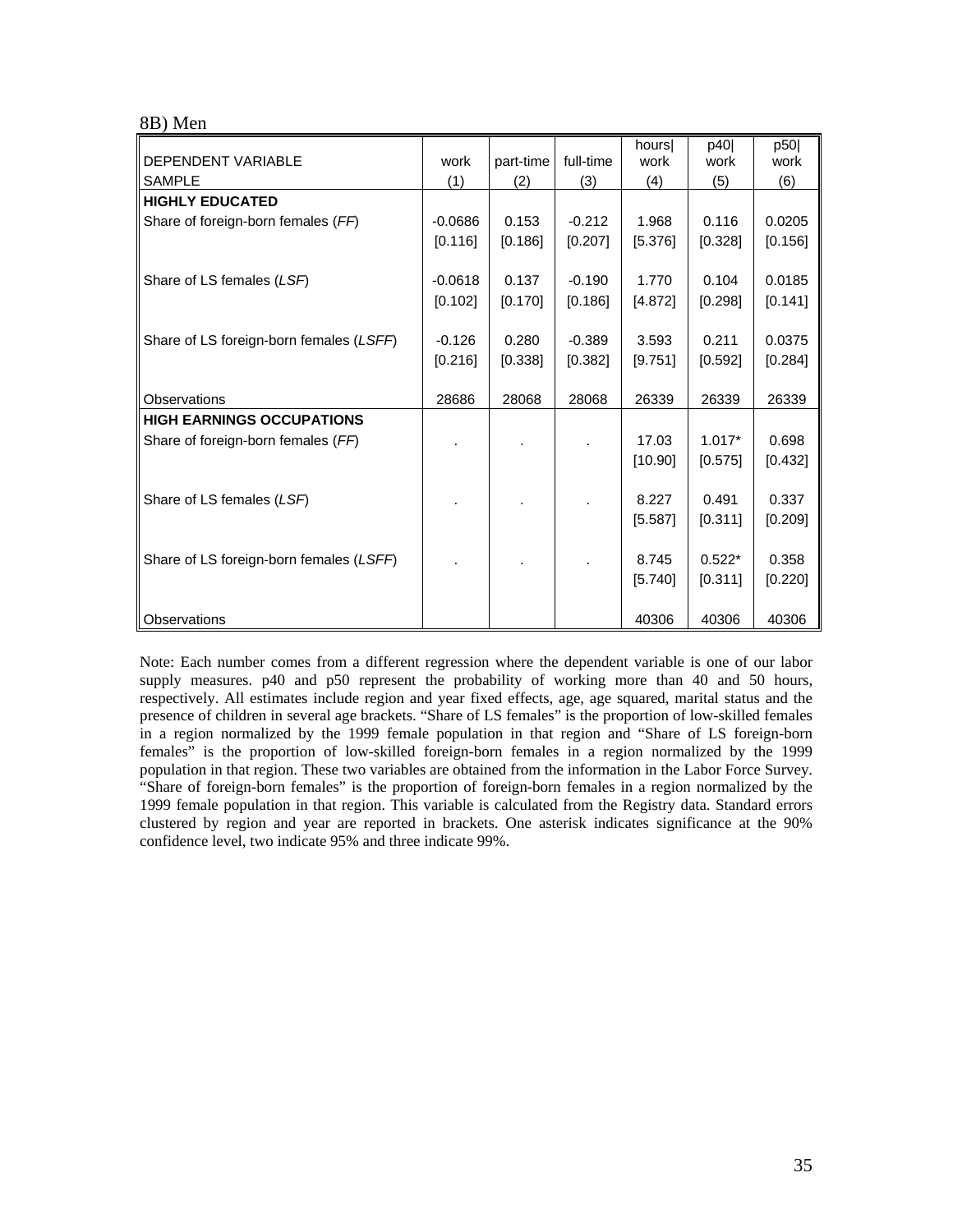Table 9. Immigration and the labor supply of low-skill natives (1): OLS estimates.

| <b>DEPENDENT VARIABLE</b>               | Work     | part-time   | full-time  | hours<br>work | p40<br>work | p50<br>work |
|-----------------------------------------|----------|-------------|------------|---------------|-------------|-------------|
| <b>SAMPLE</b>                           | (1)      | (2)         | (3)        | (4)           | (5)         | (6)         |
| <b>LOW EDUCATED</b>                     |          |             |            |               |             |             |
| Share of foreign-born females (FF)      | 0.054    | $-0.002$    | $0.080***$ | 5.260***      | $0.141***$  | 0.043       |
|                                         | [0.034]  | [0.022]     | [0.029]    | [1.225]       | [0.052]     | [0.027]     |
|                                         |          |             |            |               |             |             |
| Share of LS females (LSF)               | $-0.035$ | $-0.060***$ | $0.040*$   | 3.825***      | 0.053       | 0.027       |
|                                         | [0.025]  | [0.017]     | [0.021]    | [0.907]       | [0.034]     | [0.020]     |
|                                         |          |             |            |               |             |             |
| Share of LS foreign-born females (LSFF) | 0.035    | $-0.018$    | $0.077***$ | 4.992***      | $0.109**$   | $0.059**$   |
|                                         | [0.033]  | [0.023]     | [0.028]    | [1.238]       | [0.047]     | [0.027]     |
|                                         |          |             |            |               |             |             |
| Observations                            | 306482   | 304597      | 304597     | 121081        | 121081      | 121081      |
| <b>LOW EARNINGS OCCUPATIONS</b>         |          |             |            |               |             |             |
| Share of foreign-born females (FF)      |          |             |            | 4.360***      | 0.058       | 0.019       |
|                                         |          |             |            | [1.340]       | [0.054]     | [0.027]     |
|                                         |          |             |            |               |             |             |
| Share of LS females (LSF)               |          |             |            | $3.731***$    | 0.023       | 0.017       |
|                                         |          |             |            | [0.959]       | [0.035]     | [0.020]     |
|                                         |          |             |            |               |             |             |
| Share of LS foreign-born females (LSFF) |          |             |            | 3.595***      | 0.030       | 0.033       |
|                                         |          |             |            | [1.354]       | [0.049]     | [0.027]     |
|                                         |          |             |            |               |             |             |
| Observations                            |          |             |            | 102830        | 102830      | 102830      |

9A) Women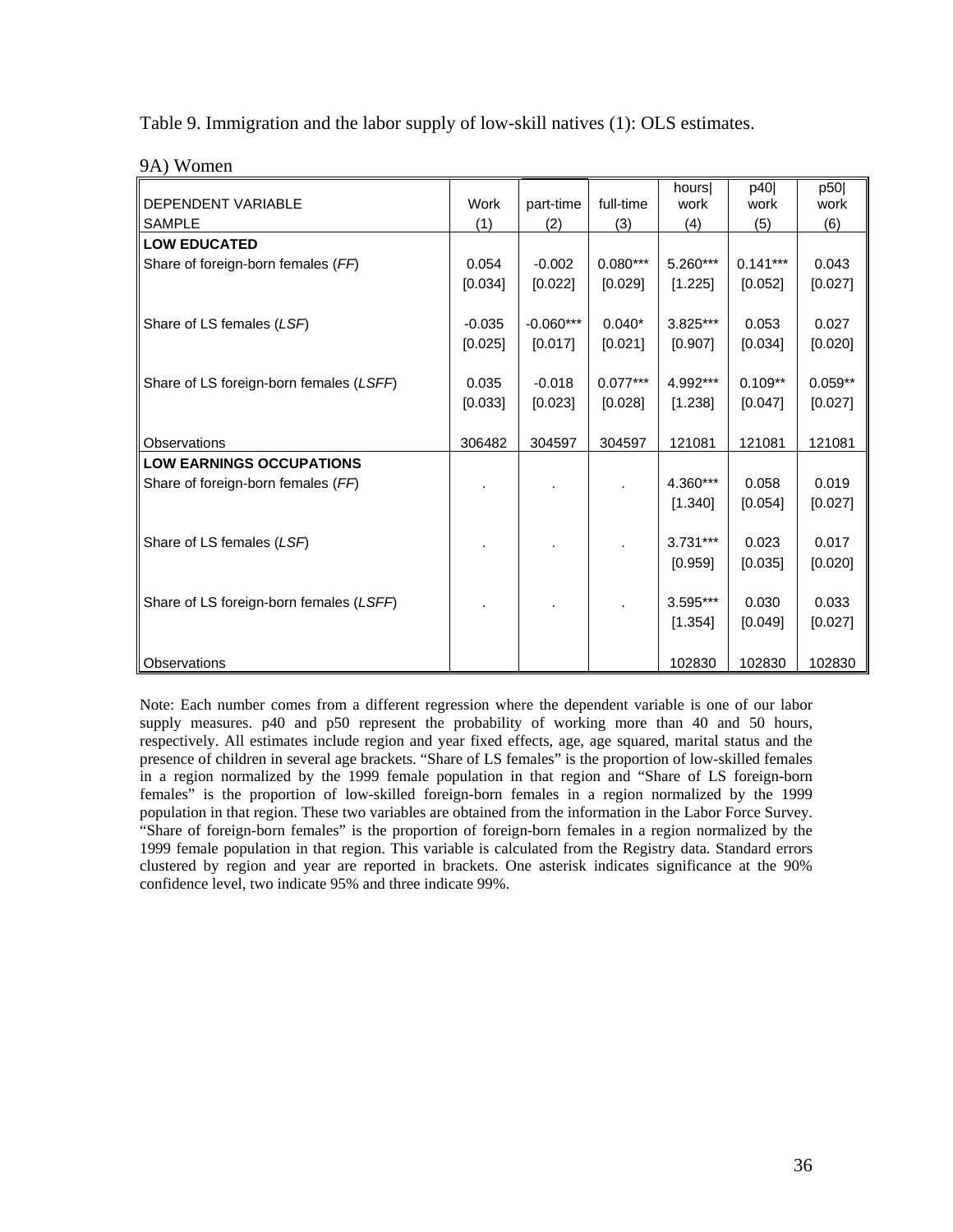#### 9B) Men

| DEPENDENT VARIABLE                      | work        | part-time   | full-time | hours<br>work | p40<br>work | p50<br>work |
|-----------------------------------------|-------------|-------------|-----------|---------------|-------------|-------------|
| <b>SAMPLE</b>                           |             |             |           |               |             |             |
| <b>LOW EDUCATED</b>                     | (1)         | (2)         | (3)       | (4)           | (5)         | (6)         |
|                                         |             |             |           |               |             |             |
| Share of foreign-born females (FF)      | $-0.079***$ | $-0.026***$ | $-0.022$  | $2.578***$    | $0.160**$   | $0.060*$    |
|                                         | [0.025]     | [0.009]     | [0.028]   | [0.975]       | [0.068]     | [0.034]     |
|                                         |             |             |           |               |             |             |
| Share of LS females (LSF)               | $-0.035*$   | $-0.017***$ | $-0.004$  | 0.271         | $-0.030$    | 0.019       |
|                                         | [0.019]     | [0.006]     | [0.022]   | [0.603]       | [0.044]     | [0.022]     |
|                                         |             |             |           |               |             |             |
| Share of LS foreign-born females (LSFF) | $-0.073***$ | $-0.018*$   | $-0.025$  | 2.709***      | $0.142**$   | $0.073**$   |
|                                         | [0.026]     | [0.009]     | [0.029]   | [0.929]       | [0.068]     | [0.034]     |
|                                         |             |             |           |               |             |             |
| Observations                            | 272767      | 267979      | 267979    | 215902        | 215902      | 215902      |
| <b>LOW EARNINGS OCCUPATIONS</b>         |             |             |           |               |             |             |
| Share of foreign-born females (FF)      |             |             |           | $2.857***$    | $0.167**$   | $0.058*$    |
|                                         |             |             |           | [0.850]       | [0.066]     | [0.030]     |
|                                         |             |             |           |               |             |             |
| Share of LS females (LSF)               |             |             |           | 0.480         | $-0.018$    | 0.010       |
|                                         |             |             |           | [0.551]       | [0.044]     | [0.020]     |
|                                         |             |             |           |               |             |             |
| Share of LS foreign-born females (LSFF) |             |             |           | $2.445***$    | $0.146**$   | 0.041       |
|                                         |             |             |           | [0.881]       | [0.068]     | [0.032]     |
|                                         |             |             |           |               |             |             |
| Observations                            |             |             |           | 176459        | 176459      | 176459      |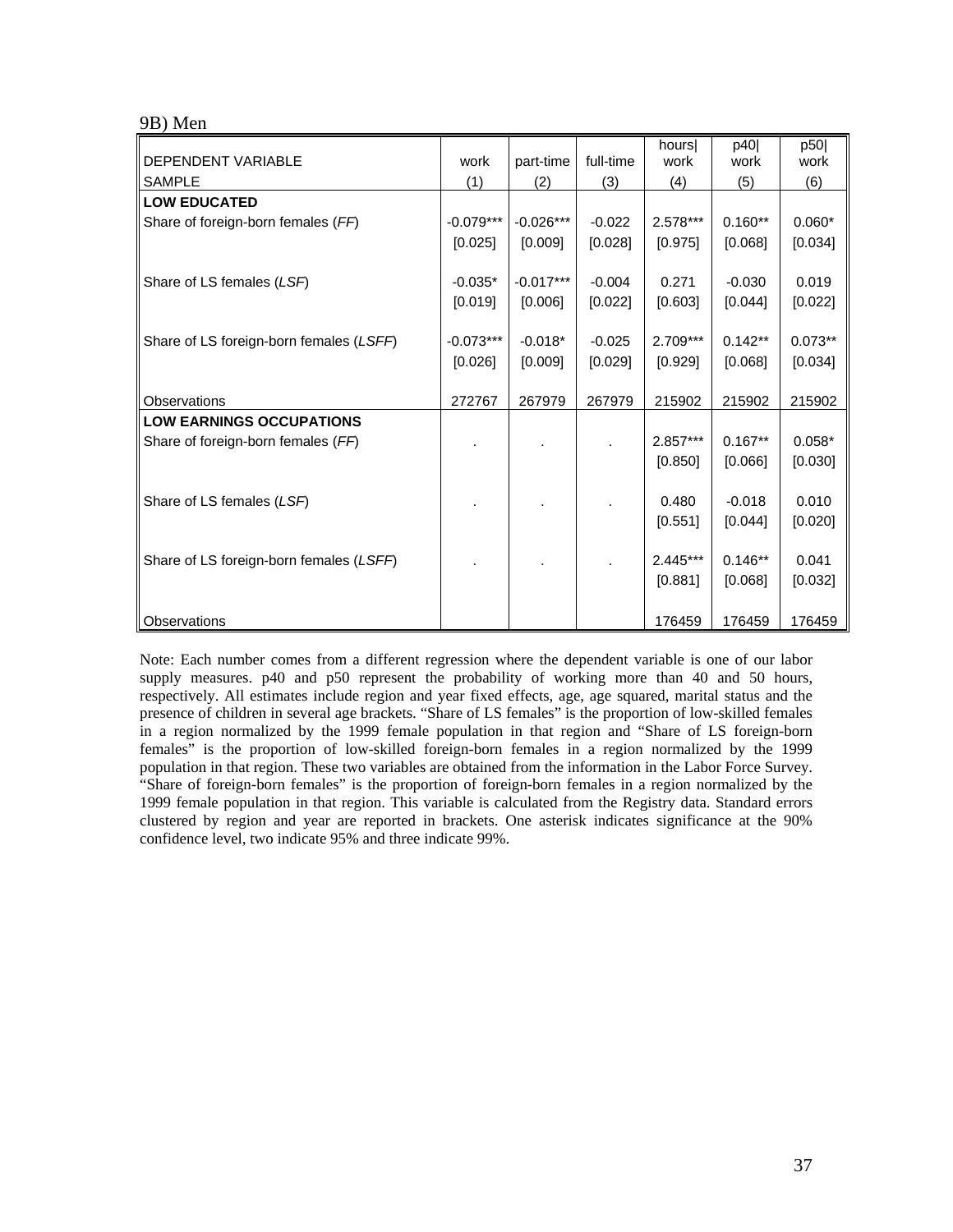Table 10.Immigration and the labor supply of low-skill natives (2): IV estimates.

| <b>DEPENDENT VARIABLE</b>               | work        | part-time | full-time   | hours<br>work | p40<br>work | p50<br>work |
|-----------------------------------------|-------------|-----------|-------------|---------------|-------------|-------------|
| <b>SAMPLE</b>                           | (1)         | (2)       | (3)         | (4)           | (5)         | (6)         |
| <b>LOW EDUCATED</b>                     |             |           |             |               |             |             |
| Share of foreign-born females (FF)      | $-0.291***$ | $-0.093$  | $-0.182***$ | $6.792**$     | $0.355***$  | $0.170***$  |
|                                         | [0.089]     | [0.064]   | [0.069]     | [3.044]       | [0.127]     | [0.052]     |
|                                         |             |           |             |               |             |             |
| Share of LS females (LSF)               | $-0.271***$ | $-0.086$  | $-0.170***$ | 6.266**       | $0.327***$  | $0.157***$  |
|                                         | [0.074]     | [0.058]   | [0.059]     | [2.848]       | [0.122]     | [0.045]     |
|                                         |             |           |             |               |             |             |
| Share of LS foreign-born females (LSFF) | $-0.587***$ | $-0.187$  | $-0.368**$  | $14.40**$     | $0.752***$  | $0.360***$  |
|                                         | [0.203]     | [0.131]   | [0.156]     | [6.878]       | [0.281]     | [0.135]     |
|                                         |             |           |             |               |             |             |
| Observations                            | 306482      | 304597    | 304597      | 121081        | 121081      | 121081      |
| <b>LOW EARNINGS OCCUPATIONS</b>         |             |           |             |               |             |             |
| Share of foreign-born females (FF)      |             |           |             | 3.258         | 0.179       | $0.102**$   |
|                                         |             |           |             | [2.992]       | [0.121]     | [0.041]     |
|                                         |             |           |             |               |             |             |
| Share of LS females (LSF)               |             |           |             | 2.981         | 0.164       | $0.093***$  |
|                                         |             |           |             | [2.746]       | [0.112]     | [0.035]     |
|                                         |             |           |             |               |             |             |
| Share of LS foreign-born females (LSFF) |             |           |             | 6.953         | 0.382       | $0.217**$   |
|                                         |             |           |             | [6.519]       | [0.258]     | [0.099]     |
|                                         |             |           |             |               |             |             |
| Observations                            |             |           |             | 102830        | 102830      | 102830      |

10A) Women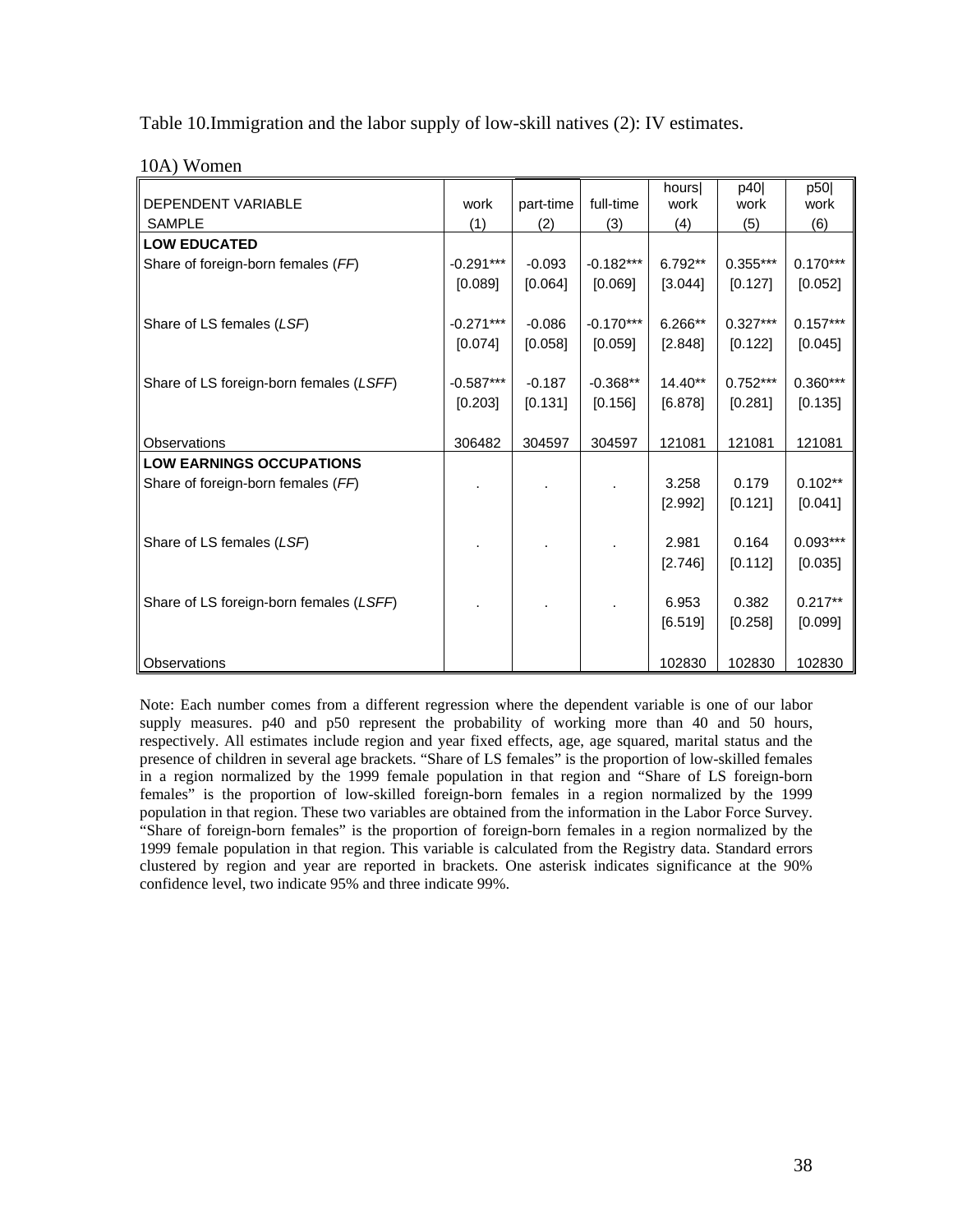#### 10B) Men

| DEPENDENT VARIABLE                      |          |           | full-time | hours   | p40     | p50      |
|-----------------------------------------|----------|-----------|-----------|---------|---------|----------|
|                                         | work     | part-time |           | work    | work    | work     |
| <b>SAMPLE</b>                           | (1)      | (2)       | (3)       | (4)     | (5)     | (6)      |
| <b>LOW EDUCATED</b>                     |          |           |           |         |         |          |
| Share of foreign-born females (FF)      | $-0.111$ | $-0.021$  | $-0.077$  | 1.608   | 0.114   | 0.124    |
|                                         | [0.078]  | [0.028]   | [0.082]   | [2.471] | [0.208] | [0.086]  |
|                                         |          |           |           |         |         |          |
| Share of LS females (LSF)               | $-0.104$ | $-0.020$  | $-0.072$  | 1.511   | 0.107   | 0.117    |
|                                         | [0.073]  | [0.026]   | [0.077]   | [2.362] | [0.199] | [0.081]  |
|                                         |          |           |           |         |         |          |
| Share of LS foreign-born females (LSFF) | $-0.223$ | $-0.042$  | $-0.155$  | 3.245   | 0.230   | 0.251    |
|                                         | [0.156]  | [0.056]   | [0.165]   | [4.941] | [0.413] | [0.181]  |
|                                         |          |           |           |         |         |          |
| Observations                            | 272767   | 267979    | 267979    | 215902  | 215902  | 215902   |
| <b>LOW EARNINGS OCCUPATIONS</b>         |          |           |           |         |         |          |
| Share of foreign-born females (FF)      |          |           |           | 2.390   | 0.174   | $0.115*$ |
|                                         |          |           |           | [1.952] | [0.188] | [0.068]  |
|                                         |          |           |           |         |         |          |
| Share of LS females (LSF)               |          |           |           | 2.249   | 0.164   | $0.108*$ |
|                                         |          |           |           | [1.884] | [0.183] | [0.064]  |
|                                         |          |           |           |         |         |          |
| Share of LS foreign-born females (LSFF) |          |           |           | 4.891   | 0.356   | 0.235    |
|                                         |          |           |           | [4.064] | [0.383] | [0.152]  |
|                                         |          |           |           |         |         |          |
|                                         |          |           |           |         |         |          |
| Observations                            |          |           |           | 176459  | 176459  | 176459   |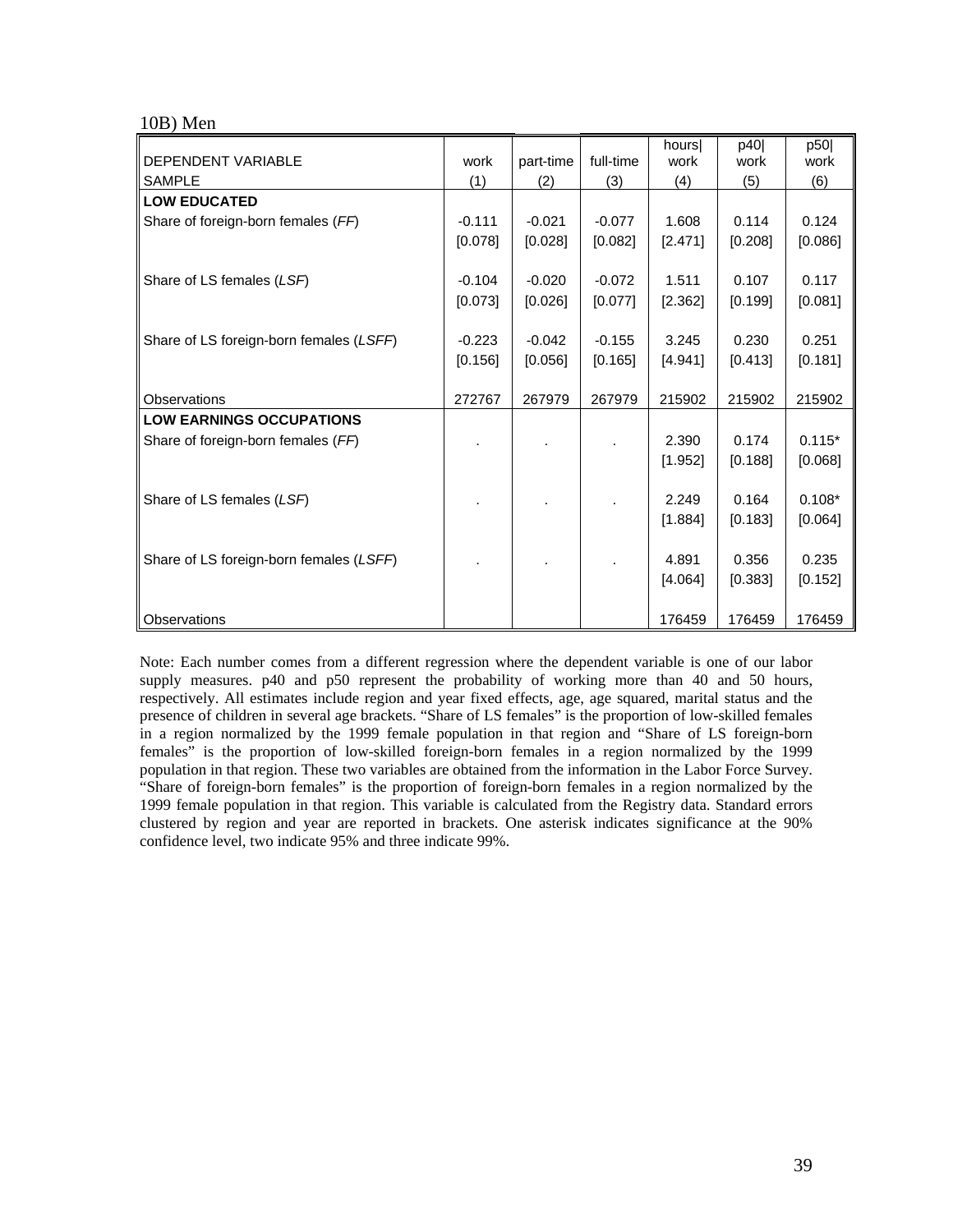| <b>DEPENDENT VARIABLE</b>                | work       | part-time      | full-time   | hoursl<br>work | p40<br>work | p50<br>work | work     | part-time  | full-time | hours<br>work | p40<br>work | p50<br>work |
|------------------------------------------|------------|----------------|-------------|----------------|-------------|-------------|----------|------------|-----------|---------------|-------------|-------------|
|                                          | 1          | $\overline{c}$ | 3           | 4              | 5           | 6           | 7        | 8          | 9         | 10            | 11          | 12          |
| <b>SAMPLE</b>                            | <b>OLS</b> | <b>OLS</b>     | <b>OLS</b>  | <b>OLS</b>     | <b>OLS</b>  | <b>OLS</b>  | IV       | IV         | IV        | IV            | IV          | IV          |
| <b>HIGHLY EDUCATED</b>                   |            |                |             |                |             |             |          |            |           |               |             |             |
| Share of foreign-born<br>females (FF)    | $-0.053$   | 0.012          | $-0.058$    | $-0.289$       | 0.008       | $-0.008$    | $-0.140$ | $-0.083$   | $-0.056$  | 4.511         | 0.163       | $-0.067$    |
|                                          | [0.074]    | [0.093]        | [0.117]     | [2.028]        | [0.075]     | [0.030]     | [0.223]  | [0.282]    | [0.323]   | [6.220]       | [0.231]     | [0.091]     |
| Interaction with children<7              | $0.134**$  | $0.411***$     | $-0.269***$ | $-6.444***$    | $-0.064$    | $-0.032*$   | $0.160*$ | $0.370***$ | $-0.207*$ | $-6.997***$   | $-0.008$    | $-0.039$    |
|                                          | [0.057]    | [0.076]        | [0.085]     | [1.512]        | [0.052]     | [0.019]     | [0.085]  | [0.102]    | [0.109]   | [2.146]       | [0.088]     | [0.028]     |
| Observations                             | 25529      | 25272          | 25272       | 21275          | 21275       | 21275       | 25529    | 25272      | 25272     | 21275         | 21275       | 21275       |
| <b>HIGH PAYING</b><br><b>OCCUPATIONS</b> |            |                |             |                |             |             |          |            |           |               |             |             |
| Share of foreign-born<br>females (FF)    | $\cdot$    |                |             | 6.893***       | $0.358***$  | 0.102       |          |            |           | 15.767**      | $0.931***$  | $0.394*$    |
|                                          |            |                |             | [2.479]        | [0.111]     | [0.079]     |          |            |           | [6.977]       | [0.317]     | [0.209]     |
| Interaction with children<7              |            |                |             | 1.410          | 0.096       | 0.012       |          |            |           | $-3.052$      | 0.086       | $-0.157*$   |
|                                          |            |                |             | [2.144]        | [0.090]     | [0.059]     |          |            |           | [3.093]       | [0.125]     | [0.087]     |
| Observations                             |            |                |             | 20415          | 20415       | 20415       |          |            |           | 20415         | 20415       | 20415       |

Table 11. The effect of Immigration on the labor supply of highly skilled women with children (OLS and IV estimates)

Note: The table displays the coefficient on the "Share of foreign-born females" and the coefficient on the interaction between this share and an indicator for the presence of young children. Each pair of coefficients comes from a different regression where the dependent variable is one of our labor supply measures. p40 and p50 represent the probability of working more than 40 and 50 hours, respectively. All estimates include region and year fixed effects, age, age squared, marital status and the presence of children in several age brackets. Standard errors clustered by region and year are reported in brackets. One asterisk indicates significance at the 90% confidence level, two indicate 95% and three indicate 99%.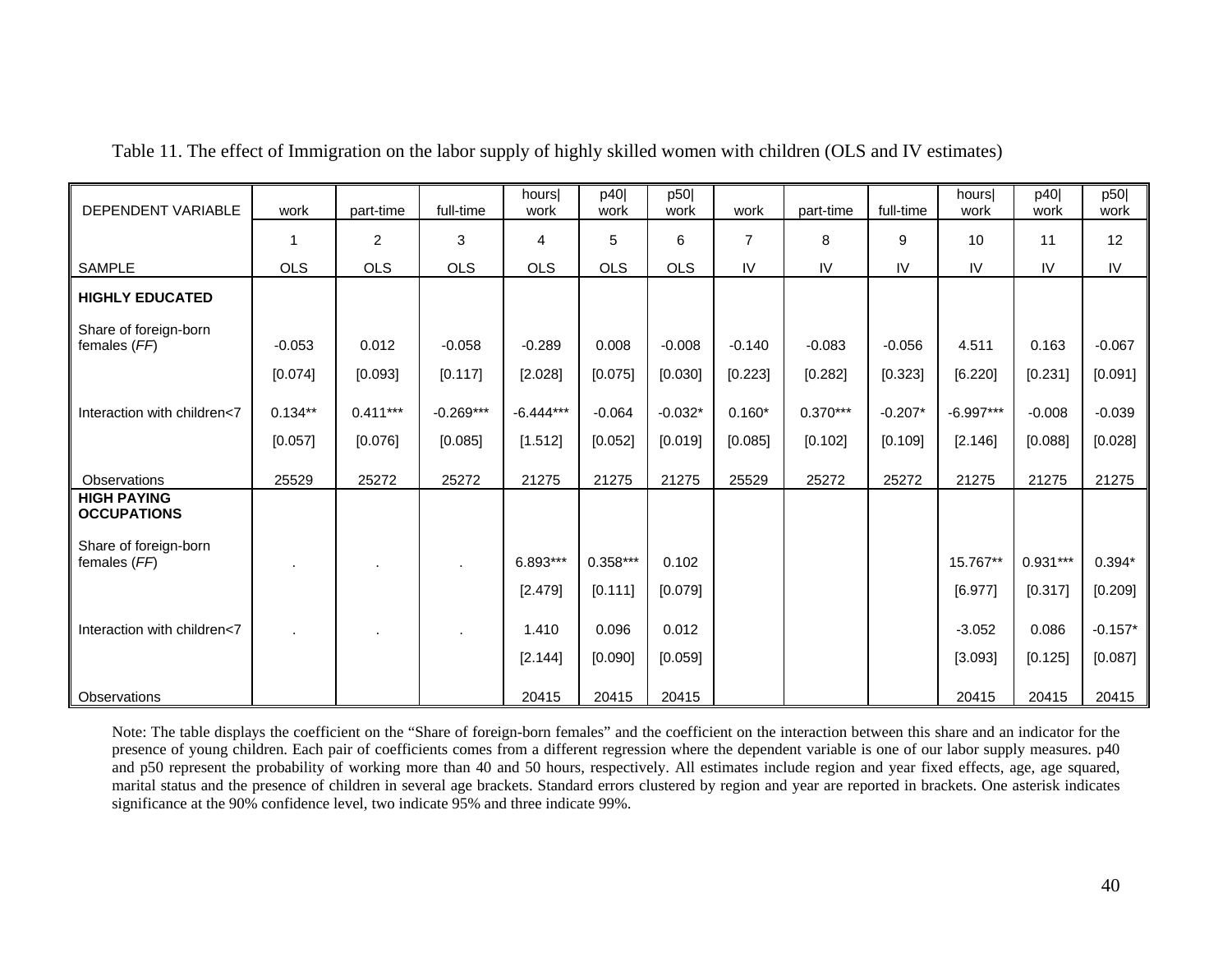| <b>DEPENDENT</b><br><b>VARIABLE</b>                                    | Work     |    |         |          |     | Part time work |
|------------------------------------------------------------------------|----------|----|---------|----------|-----|----------------|
| Share of foreign-born<br>females (FF)<br>Interaction with child<br>of: | $-0.111$ |    | [0.219] | $-0.114$ |     | [0.281]        |
| Age 0                                                                  | 0.479    | ** | [0.212] | 0.920    | *** | [0.348]        |
| Age 1                                                                  | 0.116    |    | [0.185] | 0.305    |     | [0.172]        |
| Age 2                                                                  | 0.095    |    | [0.217] | 0.228    |     | [0.201]        |
| Age 3                                                                  | 0.051    |    | [0.169] | 0.681    | *** | [0.243]        |
| Age 4                                                                  | 0.133    |    | [0.189] | 0.301    |     | [0.254]        |
| Age 5                                                                  | 0.421    | ** | [0.201] | 0.376    |     | [0.277]        |
| Age 6                                                                  | 0.233    |    | [0.177] | 0.452    | **  | [0.224]        |
| Age 7                                                                  | $-0.052$ |    | [0.215] | 0.269    |     | [0.248]        |
| Age 8                                                                  | $-0.061$ |    | [0.254] | 0.607    | *   | [0.329]        |
| Age 9                                                                  | 0.096    |    | [0.267] | $-0.292$ |     | [0.294]        |
| Age 10                                                                 | $-0.038$ |    | [0.225] | 0.331    |     | [0.259]        |
| Age 11                                                                 | 0.045    |    | [0.222] | $-0.233$ |     | [0.281]        |
| Age 12                                                                 | $-0.057$ |    | [0.273] | 0.351    |     | [0.321]        |
| Age 13                                                                 | $-0.144$ |    | [0.301] | $-0.045$ |     | [0.267]        |
| Age 14                                                                 | $-0.072$ |    | [0.282] | $-0.144$ |     | [0.281]        |
| Age 15                                                                 | 0.074    |    | [0.260] | 0.561    |     | [0.407]        |
| Age 16                                                                 | $-0.774$ |    | [0.525] | $-0.132$ |     | [0.549]        |

Table 12. The effect of LS immigration on the labor supply of highly skilled women by age of the youngest child. IV estimates.

Note: The table displays the coefficient on the "Share of foreign-born females" and the coefficients on the interactions between this share and indicators for the presence of children of different ages. Each column shows the results for a different dependent variable (work and part-time). All estimates include region and year fixed effects, age, age squared and marital status. Standard errors clustered by region and year are reported in brackets. One asterisk indicates significance at the 90% confidence level, two indicate 95% and three indicate 99%.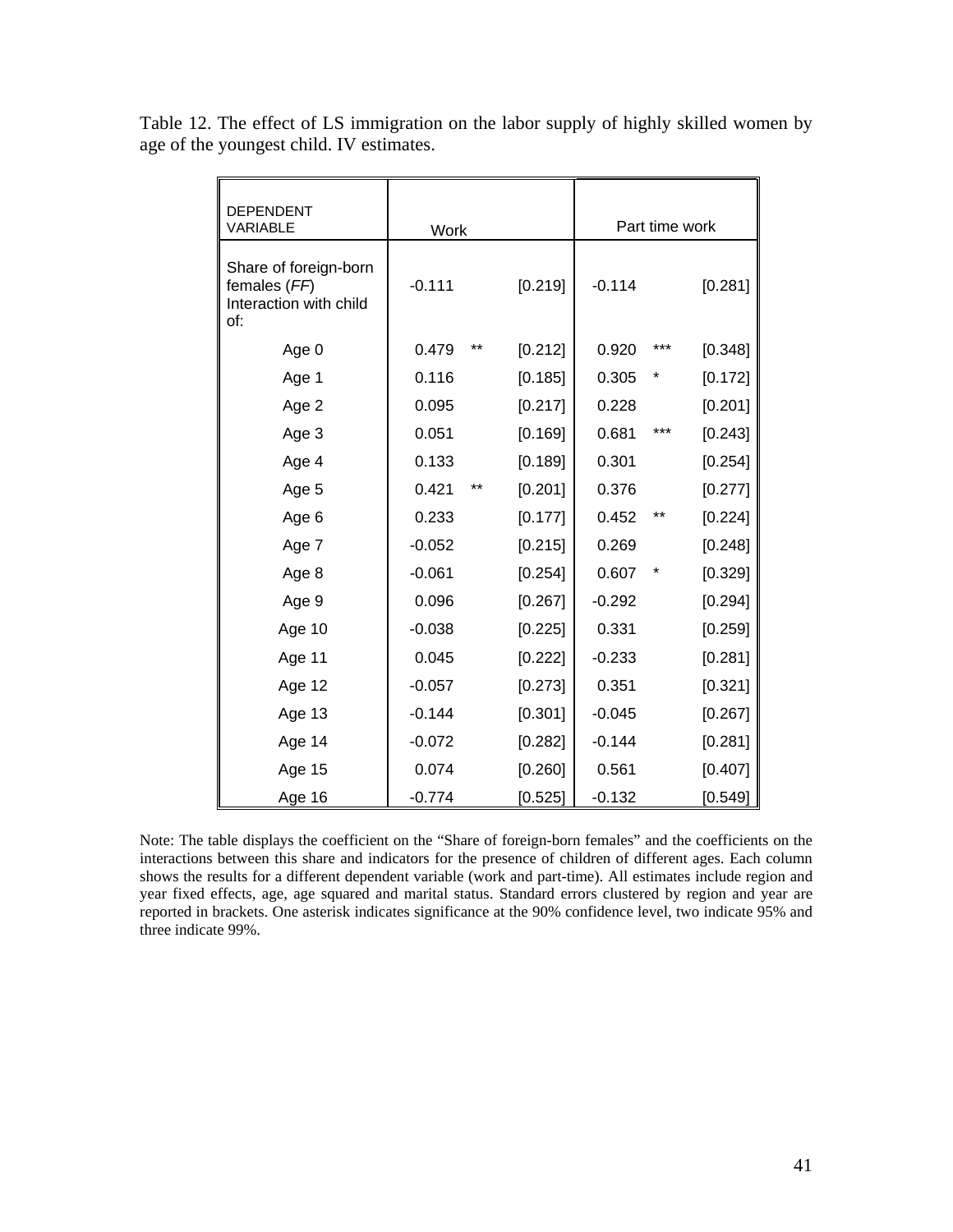|                                      |           |                |           | Sample: Highly Educated |             |           |              |            | Sample: High-earning occupations |
|--------------------------------------|-----------|----------------|-----------|-------------------------|-------------|-----------|--------------|------------|----------------------------------|
|                                      | work      | part-time      | full-time | hours   work            | p40   work  | p50 work  | hours   work | p40   work | p50 work                         |
|                                      |           | $\overline{2}$ | 3         | 4                       | 5           | 6         | 7            | 8          | 9                                |
| Dummy for Male elderly<br><b>OLS</b> |           |                |           |                         |             |           |              |            |                                  |
| Share of foreign-born fem (FF)       | $-0.018$  | 0.134          | $-0.142$  | $-2.105$                | 0.001       | $-0.019$  | 7.591***     | 0.388***   | 0.112                            |
|                                      | [0.073]   | [0.090]        | [0.114]   | [1.960]                 | [0.071]     | [0.029]   | [2.367]      | [0.110]    | [0.074]                          |
| Interaction FF and Dummy             | 0.223     | 0.106          | 0.136     | $-1.658$                | $-0.418***$ | $-0.037$  | $-16.31**$   | $-0.212$   | $-0.351$                         |
|                                      | [0.199]   | [0.240]        | [0.286]   | [4.532]                 | [0.135]     | [0.089]   | [6.807]      | [0.280]    | [0.223]                          |
| IV                                   |           |                |           |                         |             |           |              |            |                                  |
| Share of foreign-born fem (FF)       | $-0.13$   | $-0.038$       | $-0.091$  | 3.729                   | 0.181       | $-0.076$  | 15.23**      | $0.959***$ | $0.354*$                         |
|                                      | [0.224]   | [0.284]        | [0.326]   | [6.207]                 | [0.229]     | [0.089]   | [6.642]      | [0.307]    | [0.197]                          |
|                                      |           |                |           |                         |             |           |              |            |                                  |
| Interaction FF and Dummy             | $0.554**$ | 0.442          | 0.103     | $-6.303$                | $-0.510***$ | $-0.022$  | $-5.131$     | 0.06       | $-0.394$                         |
|                                      | [0.233]   | [0.392]        | [0.433]   | [6.601]                 | [0.165]     | [0.079]   | [13.18]      | [0.507]    | [0.295]                          |
| Dummy for Female elderly             |           |                |           |                         |             |           |              |            |                                  |
| <b>OLS</b>                           |           |                |           |                         |             |           |              |            |                                  |
| Share of foreign-born fem (FF)       | $-0.012$  | $0.156*$       | $-0.158$  | $-2.526$                | $-0.012$    | $-0.024$  | 7.259***     | $0.394***$ | 0.105                            |
|                                      | [0.073]   | [0.090]        | [0.113]   | [1.935]                 | [0.071]     | [0.028]   | [2.344]      | [0.109]    | [0.074]                          |
| Interaction FF and Dummy             | $-0.097$  | $-0.563***$    | $0.464**$ | 9.309**                 | 0.049       | $0.130*$  | 0.478        | $-0.212$   | 0.004                            |
|                                      | [0.146]   | [0.174]        | [0.188]   | [3.969]                 | [0.121]     | [0.079]   | [5.115]      | [0.203]    | [0.187]                          |
| IV                                   |           |                |           |                         |             |           |              |            |                                  |
| Share of foreign-born fem (FF)       | $-0.11$   | $-0.013$       | $-0.096$  | 3.002                   | 0.153       | $-0.085$  | $15.40**$    | $0.966***$ | $0.360*$                         |
|                                      | [0.224]   | [0.282]        | [0.324]   | [6.114]                 | [0.227]     | [0.088]   | [6.629]      | [0.308]    | [0.198]                          |
|                                      |           |                |           |                         |             |           |              |            |                                  |
| Interaction FF and Dummy             | $-0.115$  | $-0.292$       | 0.18      | 8.036                   | 0.139       | $0.191**$ | 3.765        | 0.316      | $-0.019$                         |
|                                      | [0.216]   | [0.282]        | [0.332]   | [6.544]                 | [0.240]     | [0.089]   | [6.471]      | [0.311]    | [0.203]                          |
| Observations                         | 25529     | 25272          | 25272     | 21275                   | 21275       | 21275     | 20415        | 20415      | 20415                            |

Table 13. The effect of Immigration on the labor supply of women with elderly co-residents (other than the husband)

Note: The first panel of the table displays the coefficient on the "Share of foreign-born females" and the coefficient on the interaction between this share and an indicator for the presence of an elderly male co-resident other than the husband. The second panel displays the coefficient on the "Share of foreign-born females" and the coefficient on the interaction between this share and an indicator for the presence of an elderly female co-resident. Each pair of coefficients comes from a different regression where the dependent variable is one of our labor supply measures. All estimates include region and year fixed effects, age, age squared, marital status, the presence of children in several age brackets and an indicator for the presence of an elderly co-residents other than the husband or only male elderly co-resident other than the husband. Standard errors clustered by region and year are reported in brackets. One asterisk indicates significance at the 90% confidence level, two indicate 95% and three indicate 99%.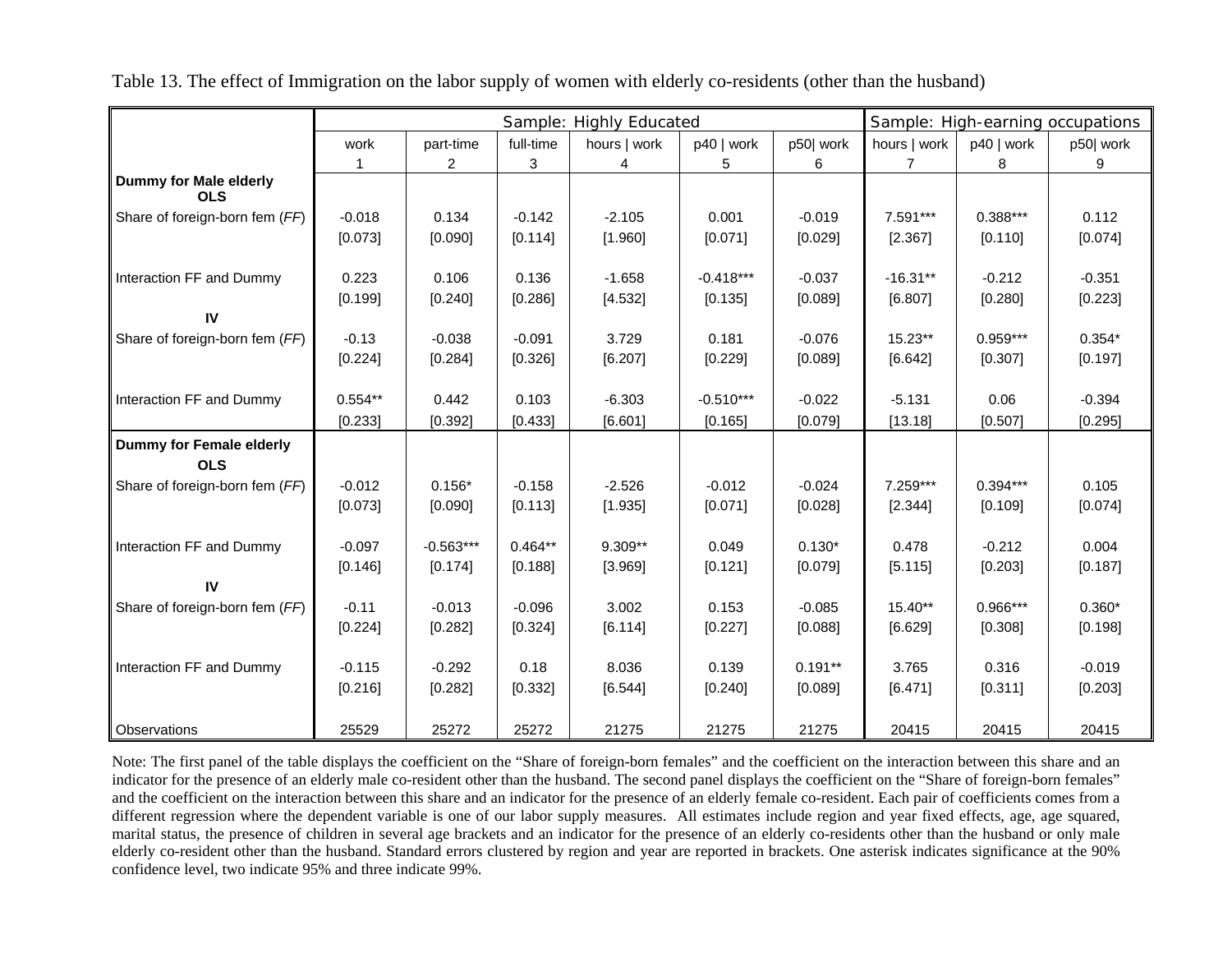|                                             |                  |                     |            | Sample: Highly Educated |                     |          |              | Sample: High-earning occupations |          |  |
|---------------------------------------------|------------------|---------------------|------------|-------------------------|---------------------|----------|--------------|----------------------------------|----------|--|
|                                             |                  |                     |            | hours                   | p40                 |          |              |                                  |          |  |
|                                             | work             | part-time           | full-time  | work                    | work                | p50 work | hours   work | p40   work                       | p50 work |  |
| Women all ages                              |                  | 2                   | 3          | 4                       | 5                   | 6        | 7            | 8                                | 9        |  |
| <b>OLS</b>                                  |                  |                     |            |                         |                     |          |              |                                  |          |  |
| Share of foreign-born fem (FF)              | $-0.019$         | 0.139               | $-0.148$   | $-2.318$                | $-0.014$            | $-0.021$ | 7.282***     | $0.379***$                       | 0.105    |  |
|                                             | [0.072]          | [0.090]             | [0.114]    | [1.944]                 | [0.070]             | [0.029]  | [2.354]      | [0.109]                          | [0.075]  |  |
| Interaction FF and Dummy Retired            |                  |                     |            |                         |                     |          |              |                                  |          |  |
| husband                                     | 0.356            | $-0.062$            | 0.404      | 8.817                   | 0.236               | 0.082    | $-6.012$     | $-0.179$                         | $-0.041$ |  |
|                                             | [0.264]          | [0.199]             | [0.275]    | [6.656]                 | [0.230]             | [0.109]  | [5.131]      | [0.198]                          | [0.138]  |  |
| IV                                          |                  |                     |            |                         |                     |          |              |                                  |          |  |
| Share of foreign-born fem (FF)              | $-0.135$         | $-0.007$            | $-0.126$   | 3.022                   | 0.154               | $-0.078$ | 15.19**      | $0.957***$                       | $0.353*$ |  |
|                                             | [0.223]          | [0.283]             | [0.324]    | [6.177]                 | [0.231]             | [0.089]  | [6.671]      | [0.309]                          | [0.198]  |  |
|                                             |                  |                     |            |                         |                     |          |              |                                  |          |  |
| Interaction FF and Dummy Retired<br>husband | $0.791**$        | $-0.266$            | $1.057***$ | 9.33                    | 0.139               | 0.05     | 2.42         | $-0.224$                         | 0.319    |  |
|                                             | [0.351]          | [0.263]             | [0.361]    | [6.450]                 | [0.293]             | [0.039]  | [8.682]      | [0.323]                          | [0.218]  |  |
| Observations                                | 25529            | 25272               | 25272      | 21275                   | 21275               | 21275    | 20415        | 20415                            | 20415    |  |
| Women 50 or older                           |                  |                     |            |                         |                     |          |              |                                  |          |  |
| <b>OLS</b>                                  |                  |                     |            |                         |                     |          |              |                                  |          |  |
| Share of foreign-born fem (FF)              | 0.021            | $-0.189$            | 0.229      | 9.372**                 | 0.17                | 0.08     | 9.489**      | $0.530***$                       | 0.059    |  |
|                                             | [0.184]          | [0.190]             | [0.251]    | [3.764]                 | [0.168]             | [0.062]  | [4.499]      | [0.194]                          | [0.137]  |  |
|                                             |                  |                     |            |                         |                     |          |              |                                  |          |  |
| Interaction FF and Dummy Retired            |                  |                     |            |                         |                     |          |              |                                  |          |  |
| husband                                     | $0.566**$        | 0.093               | 0.444      | 5.069                   | 0.183               | 0.07     | $-1.95$      | $-0.061$                         | 0.054    |  |
|                                             | [0.273]          | [0.223]             | [0.292]    | [7.508]                 | [0.263]             | [0.128]  | [5.841]      | [0.212]                          | [0.149]  |  |
| IV                                          |                  |                     | 0.245      | 7.973                   |                     | $-0.108$ | 29.08**      | $2.000***$                       | 0.372    |  |
| Share of foreign-born fem (FF)              | 0.129<br>[0.422] | $-0.113$<br>[0.578] | [0.707]    | [11.33]                 | $-0.037$<br>[0.616] | [0.154]  | [12.13]      | [0.516]                          | [0.399]  |  |
|                                             |                  |                     |            |                         |                     |          |              |                                  |          |  |
| Interaction FF and Dummy Retired            |                  |                     |            |                         |                     |          |              |                                  |          |  |
| husband                                     | $0.916**$        | $-0.193$            | 1.099***   | 6.328                   | 0.19                | 0.039    | 5.138        | 0.011                            | 0.301    |  |
|                                             | [0.374]          | [0.284]             | [0.371]    | [7.534]                 | [0.350]             | [0.060]  | [9.524]      | [0.362]                          | [0.217]  |  |
| Observations                                | 4466             | 4407                | 4407       | 3462                    | 3462                | 3462     | 6329         | 6329                             | 6329     |  |

Table 14. The effect of Immigration on the labor supply of women with a retired husband.

Note: The table displays the coefficient on the "Share of foreign-born females" and the coefficient on the interaction between this share and an indicator for the presence of retired husband. Each pair of coefficients comes from a different regression where the dependent variable is one of our labor supply measures. All estimates include region and year fixed effects, age, age squared, marital status, the presence of children in several age brackets and an indicator for the presence of a retired husband. Standard errors clustered by region and year are reported in brackets. One asterisk indicates significance at the 90% confidence level, two indicate 95% and three indicate 99%.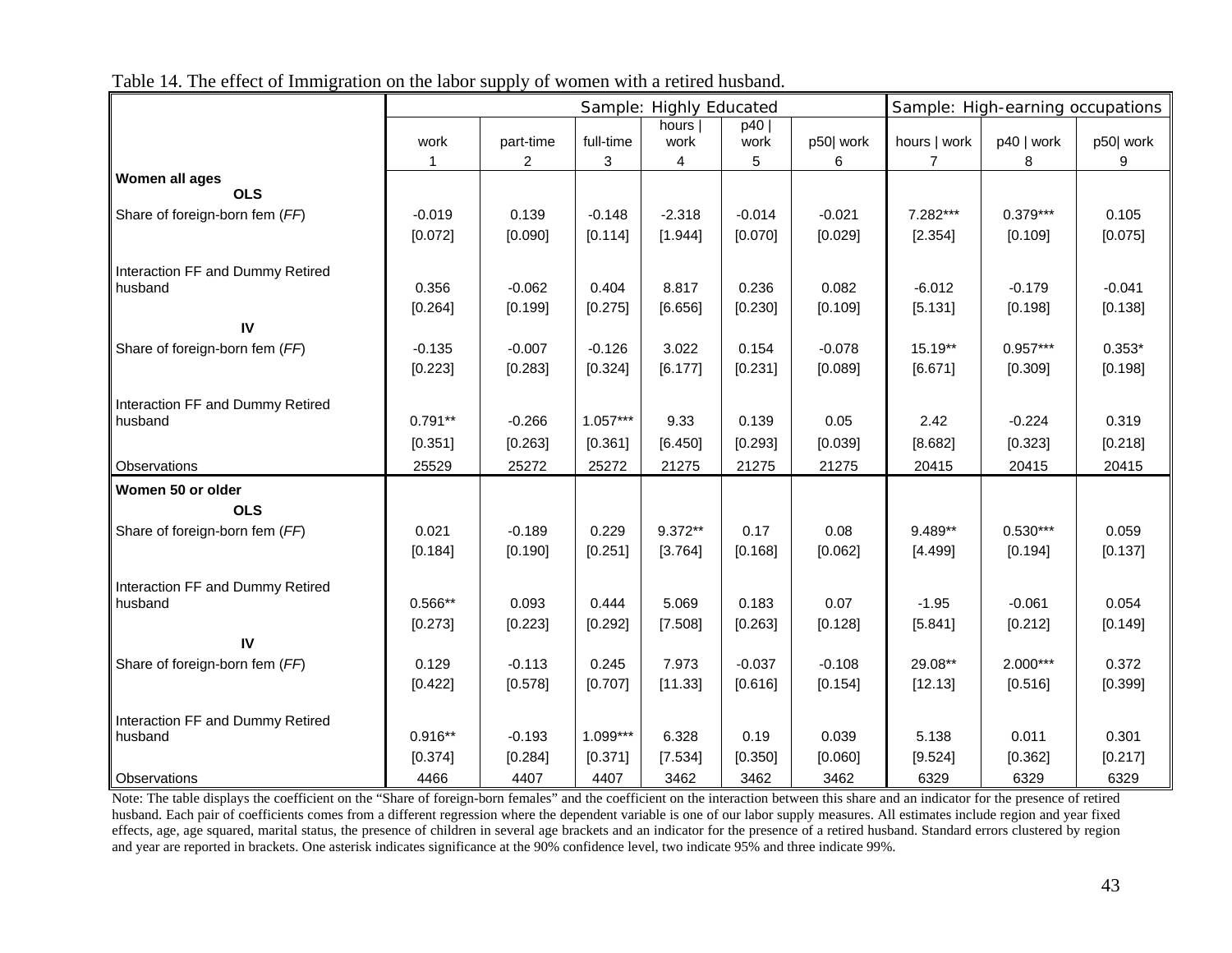Table 15. Changes in the labor supply of highly skilled native women 1999-2008. Actual and predicted effect due to immigration.

| Sample of women                                                                                                                                                                                             | Labor supply<br>variable                                | Predicted change<br>due to Immigration | Actual<br>change                  |
|-------------------------------------------------------------------------------------------------------------------------------------------------------------------------------------------------------------|---------------------------------------------------------|----------------------------------------|-----------------------------------|
| Spain<br>Natives in high-earning occupations<br>Natives with college and young kids<br>Natives with college & male elderly dependents<br>Natives age 50+ with college & retired husband                     | hours work<br>prob. PT work<br>prob. work<br>prob. work | 2.1<br>5.9<br>14.6                     | $-1.2$<br>5.1<br>$-8.7$<br>$-3.9$ |
| Madrid+Barcelona+Valencia<br>Natives in high-earning occupations<br>Natives with college and young kids<br>Natives with college & male elderly dependents<br>Natives age 50+ with college & retired husband | hours work<br>prob. PT work<br>prob. work<br>prob. work | 3<br>5.7<br>8.4<br>20.7                | $-1.5$<br>7.1<br>7.1              |

Note: All averages are weighted by population. We report the number of hours (conditional on work) and the change in percentage points (over 100). We use IV estimates from our preferred specifications (FF as explanatory variable). The predicted change is the estimated IV coefficient multiplied by the change in the female foreign population, normalized by working-age female population in 1999. The actual change is the change observed in the data between 1999 and 2008.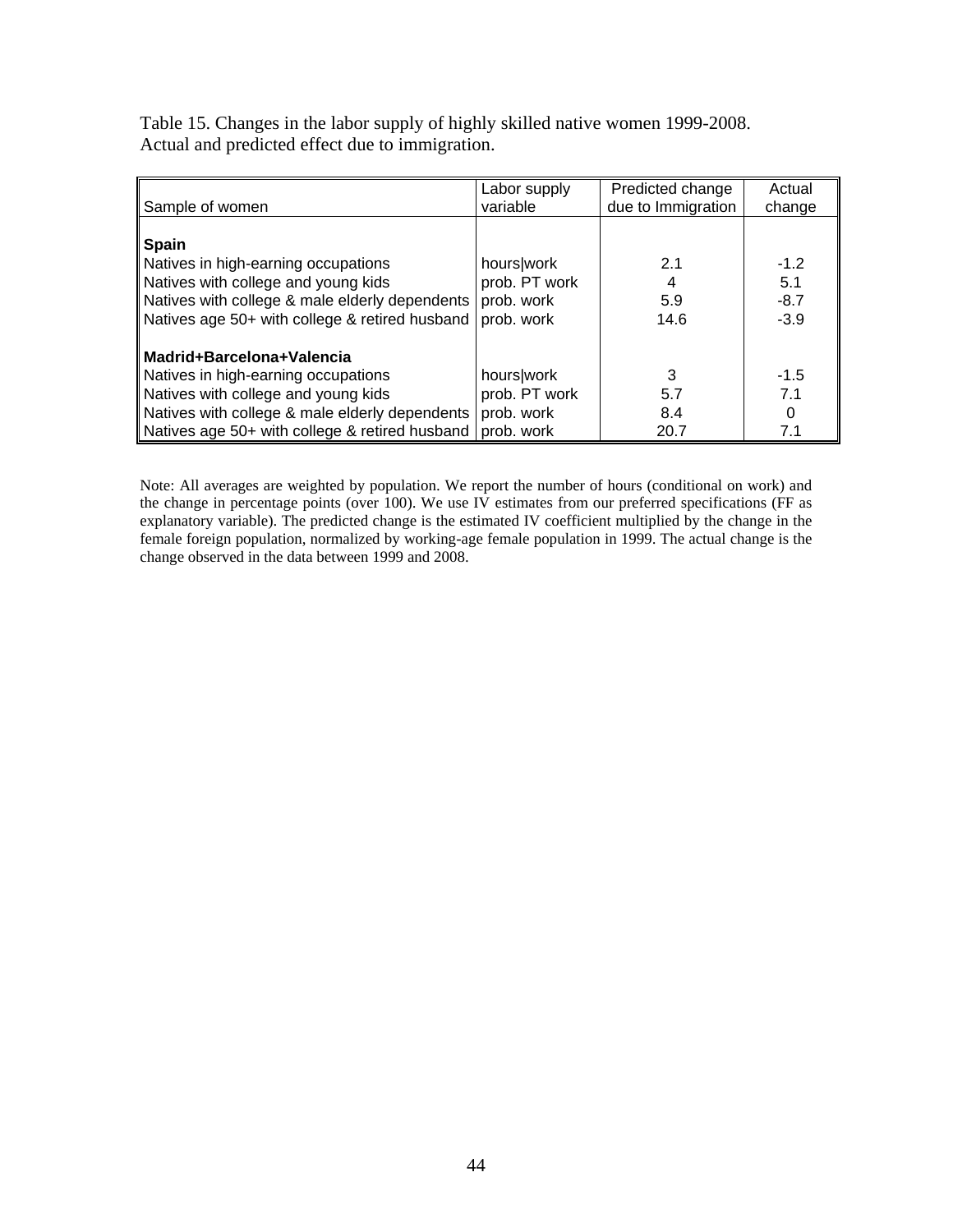

Figure 1: Increase in female low-skilled population (normalized) between 1999 and 2008



1B:

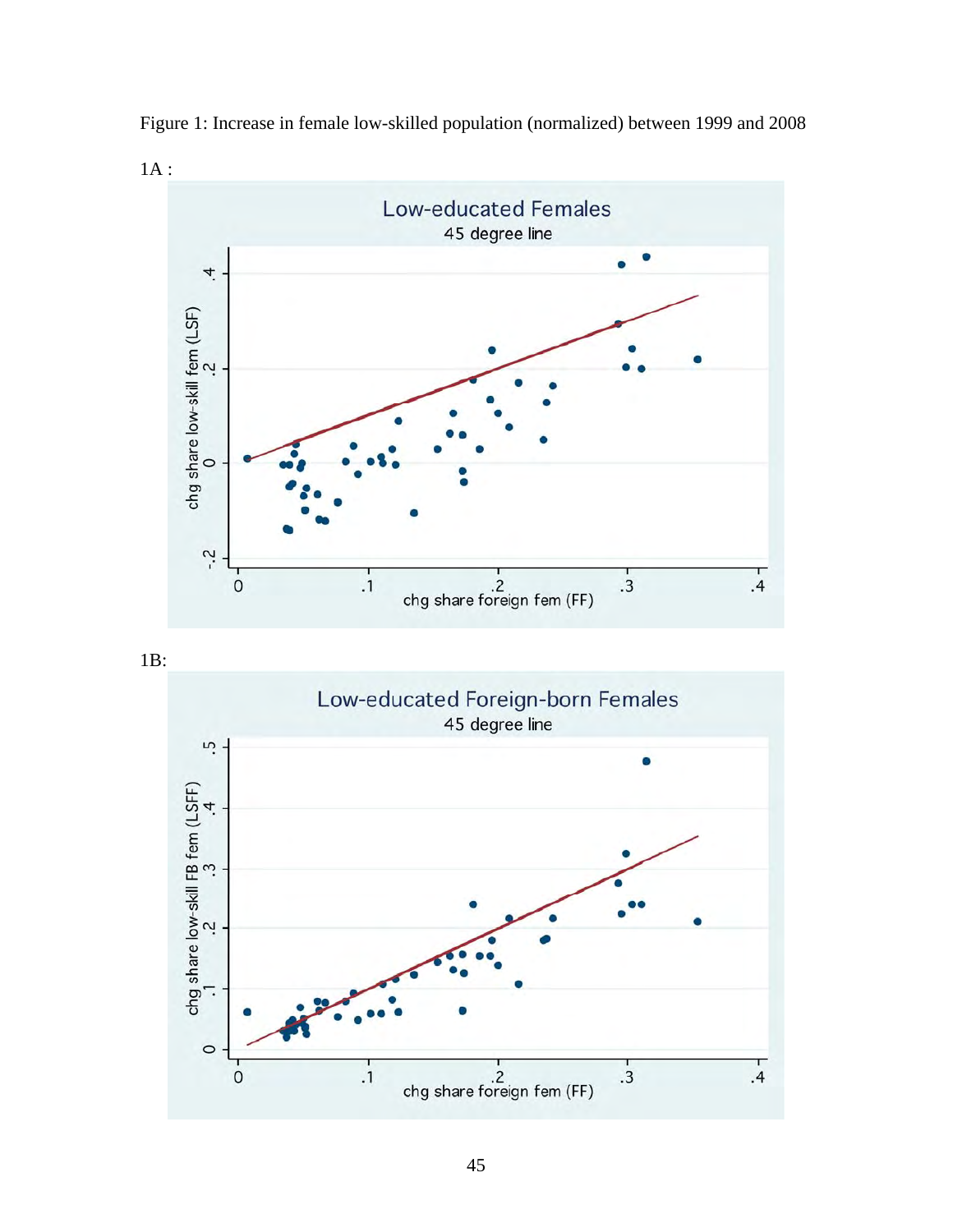Figure 2:

Increase in employment in household services (normalized) between 1999 and 2008



2B: